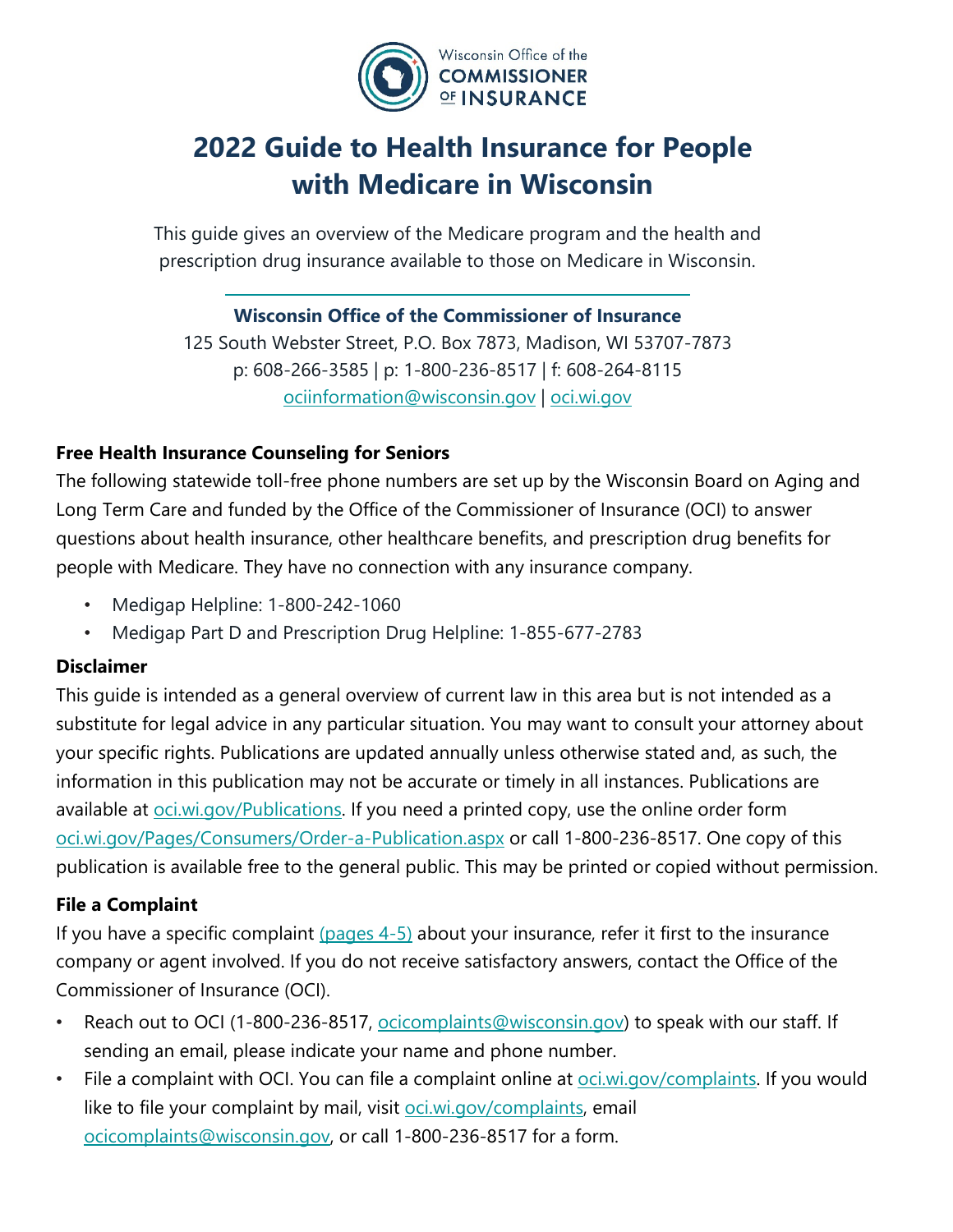# **Contents**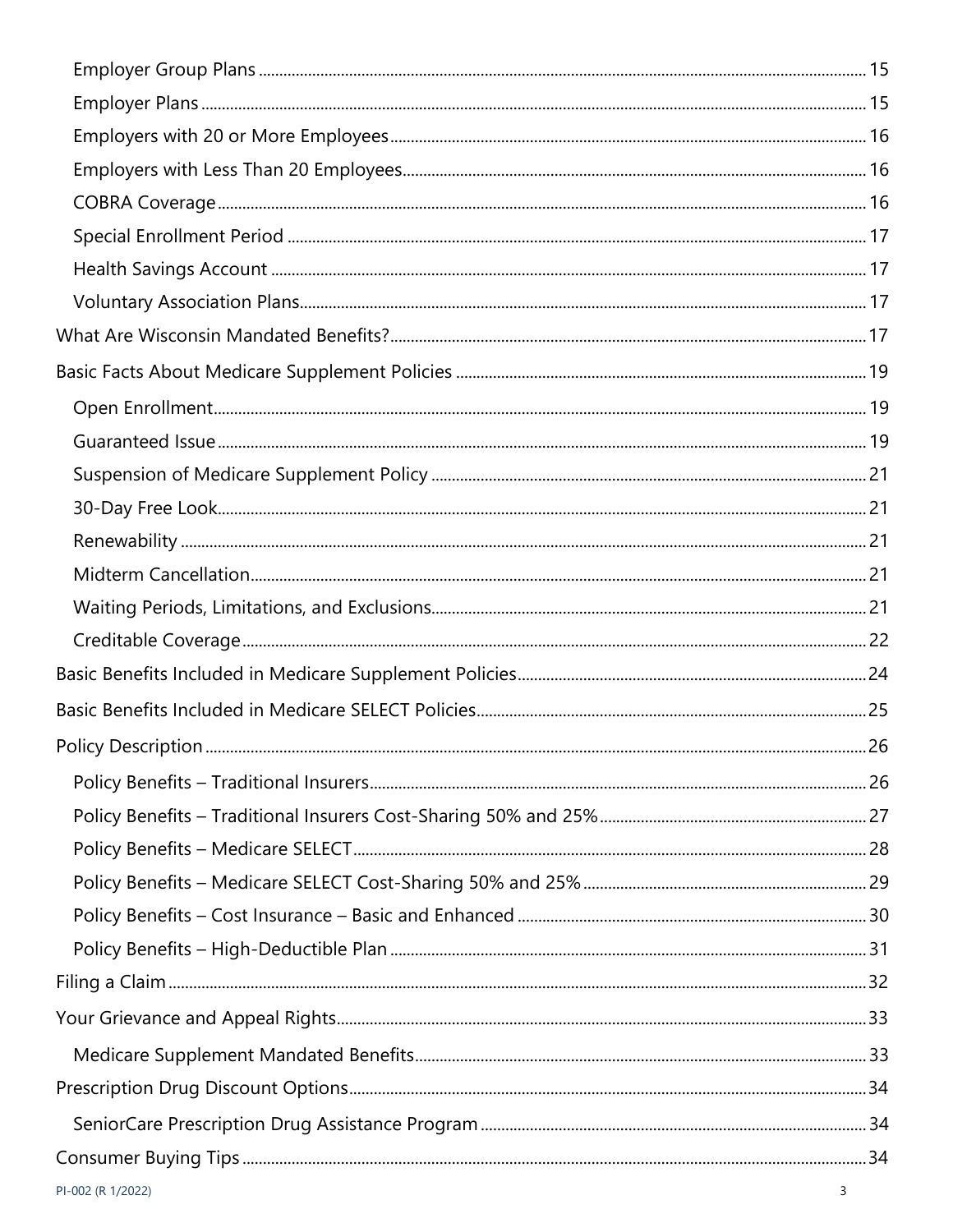| Qualified Medicare Beneficiary (QMB) and Specified Low-Income Medicare Beneficiary (SLMB) |  |
|-------------------------------------------------------------------------------------------|--|
|                                                                                           |  |
|                                                                                           |  |
|                                                                                           |  |
|                                                                                           |  |
|                                                                                           |  |
|                                                                                           |  |
|                                                                                           |  |
|                                                                                           |  |
|                                                                                           |  |

# **Introduction**

This publication briefly describes the Medicare program. It also describes the health and prescription drug insurance available to those on Medicare. A list of Medicare Supplement Insurance Policies marketed in Wisconsin is available on the OCI website at oci.wi.gov/Pages/Consumers/PI-010.aspx or the Medicare website at medicare.gov/plancompare.

If you have a specific complaint about your insurance, you should first attempt to resolve your concerns with your insurance agent or with the company involved in your dispute. If you do not get satisfactory answers from the agent or company, contact OCI. A complaint form is available on the OCI website at oci.wi.gov/complaints.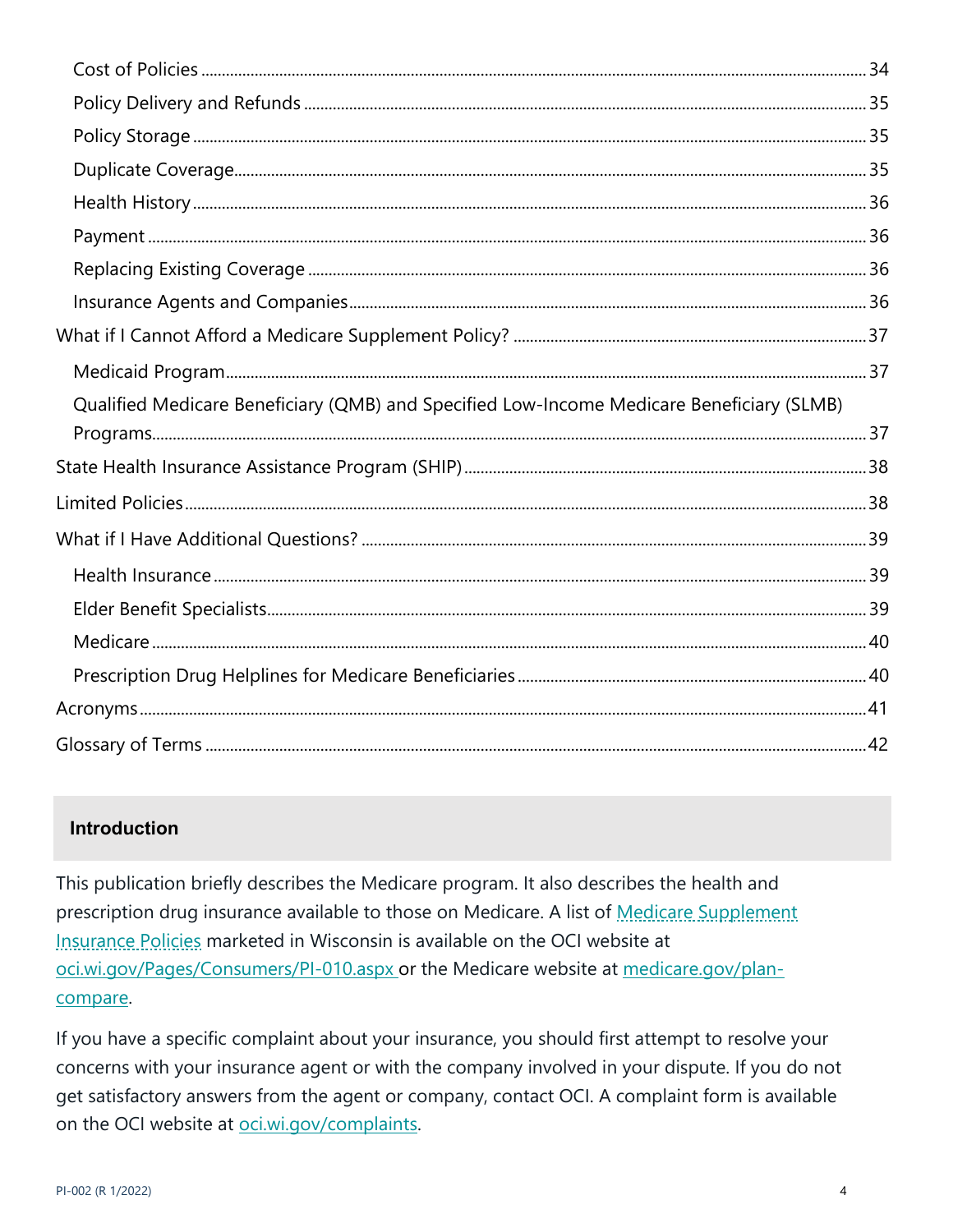To file a complaint with OCI:

Visit the OCI website at oci.wi.gov/Complaints or call the Insurance Complaint Hotline: 1-800-236-8517 (Statewide) (608) 266-0103 (Madison) Deaf and hearing or speech impaired callers may reach OCI through WI TRS.

You may also find companies offering Medicare Advantage and Prescription Drug Plans (PDPs) on the Medicare website at medicare.gov/plan-compare. These plans are regulated by Medicare rather than the OCI. Therefore, these plans have their own appeal processes that should be followed if you have a complaint or wish to appeal a decision.

#### **Important Notice**

The state of Wisconsin has received a waiver from the federal A-N standardization regulations on Medicare Supplement insurance. This means policies sold in Wisconsin are somewhat different from those available in other states. This publication describes only those policies available in Wisconsin.

#### **What is Medicare?**

Medicare is the health insurance program administered by the federal Centers for Medicare & Medicaid Services (CMS) for people 65 years of age or older, people of any age with permanent kidney failure or Lou Gehrig's disease (ALS), and some individuals with disabilities under age 65. Although Medicare may pay a large part of your health care expenses, it does not pay for all of your expenses. Some services and medical supplies are not fully covered. A publication titled Medicare & You is available at Medicare.gov in several different formats (English and Spanish) including large print, eBook, audio, and braille versions: medicare.gov/forms-helpresources/medicare-you-handbook/download-medicare-you-in-different-formats. You can also request a paper handbook by calling 1-800-MEDICARE (1-800-633-4227) or from any Social Security office. The publication provides a detailed explanation of Medicare.

Medicare is divided into four types of coverage: Part A, Part B, Part C, and Part D.

#### **Medicare Part A**

Medicare Part A is commonly known as hospitalization insurance. For most people, Part A is premium-free, meaning you do not have a monthly payment for coverage. It pays your hospital bills and certain skilled nursing facility expenses. It also provides very limited coverage for skilled nursing care after hospitalization, rehabilitative services, home health care, and hospice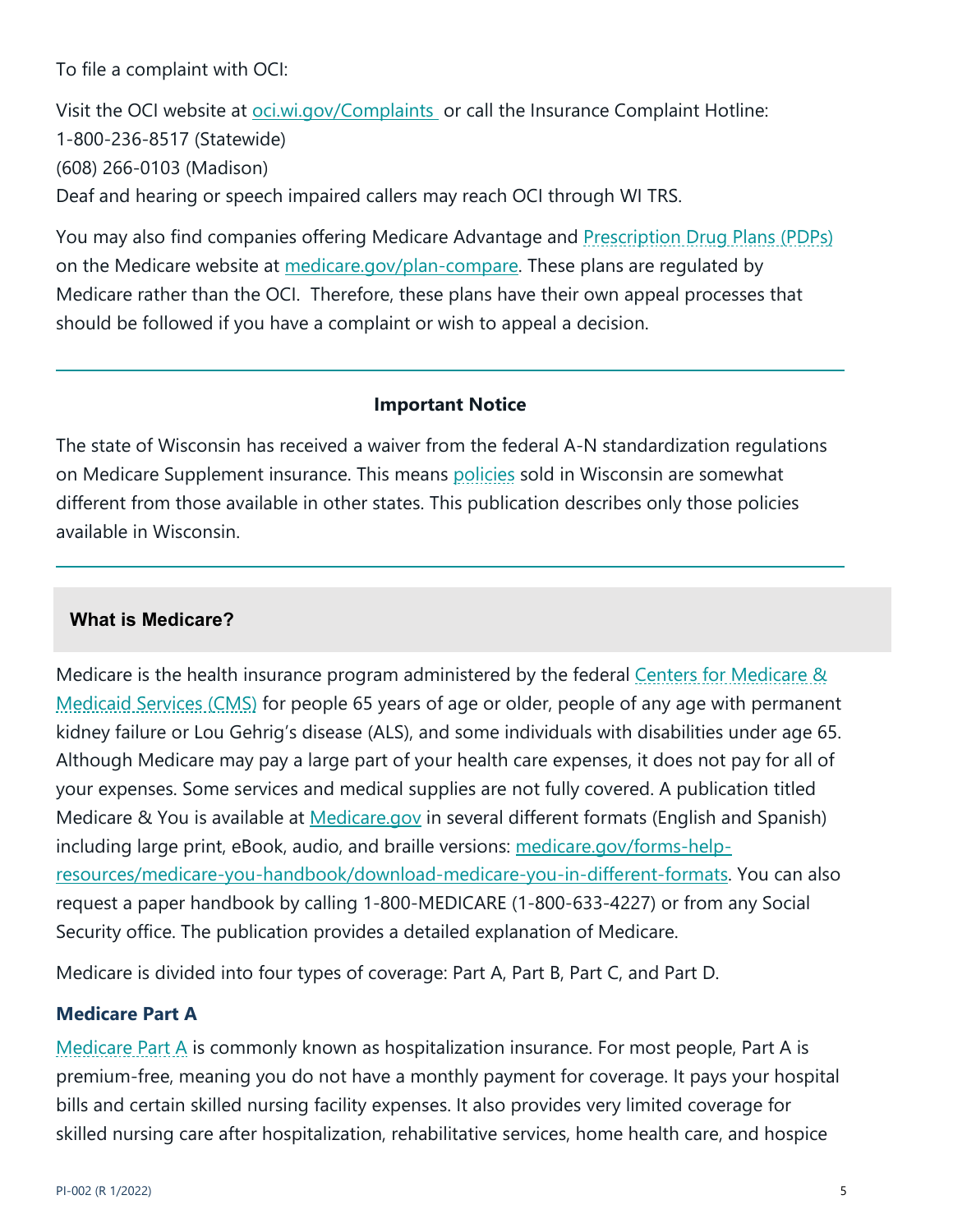care for the terminally ill. It does not pay for your personal (custodial) care, such as help with eating, dressing, or moving around.

Under Medicare Part A, a period of hospitalization is called a benefit period.

A benefit period begins the day you are admitted into a hospital. It ends when you have been out of the hospital or a nursing facility for 60 consecutive days. If you are re-admitted within the 60 days, you are still in the same benefit period and would not pay another deductible. If you are admitted to a hospital after the benefit period ends, an entirely new benefit period begins and a new deductible must be paid.

If you do not qualify for premium-free Medicare Part A, you may be able to buy it. Visit ssa.gov or call Social Security at 1-800-772-1213 for more information.

# **Medicare Part B**

Medicare Part B is commonly known as medical insurance. It helps pay your doctors' bills and certain other charges, such as surgical care, diagnostic tests and procedures, some hospital outpatient services, preventive services, laboratory services, physical and occupational therapy, and durable medical equipment. It does not cover your prescription drugs, dental care, physicals, or other services not related to the treatment of an illness or injury. The premium is automatically taken out of your Social Security check each month if you receive Social Security benefits. If not, you may be billed for it.

# **Medicare Part C/Medicare Advantage**

Medicare Part C is the Medicare program more commonly known as Medicare Advantage providing Medicare coverage through private insurance plans.

Medicare Advantage plans bundle all Medicare health benefits (with or without drug coverage) and may include extra services such as vision, hearing, dental, and more. You do not need to purchase a Medicare Supplement policy if you enroll in a Medicare Advantage plan.

However, your Medicare Advantage plan may include deductibles and copayment and/or coinsurance amounts (out-of-pocket expenses) that don't apply to Wisconsin standardized Medicare Supplement policies. You may also have to see doctors in the plan's network or go to certain hospitals to get services. Additional information is available in the OCI publication Medicare Advantage in Wisconsin: oci.wi.gov/Pages/Consumers/PI-099.aspx.

Effective Jan. 1, 2021, people with End-Stage Renal Disease (ESRD) may enroll in Medicare Advantage plans.

# **Medicare Part D/Prescription Drug**

Medicare Part D is the Medicare program that helps you pay for outpatient prescription drug costs. It is an optional program available to you because you are eligible for Medicare Part A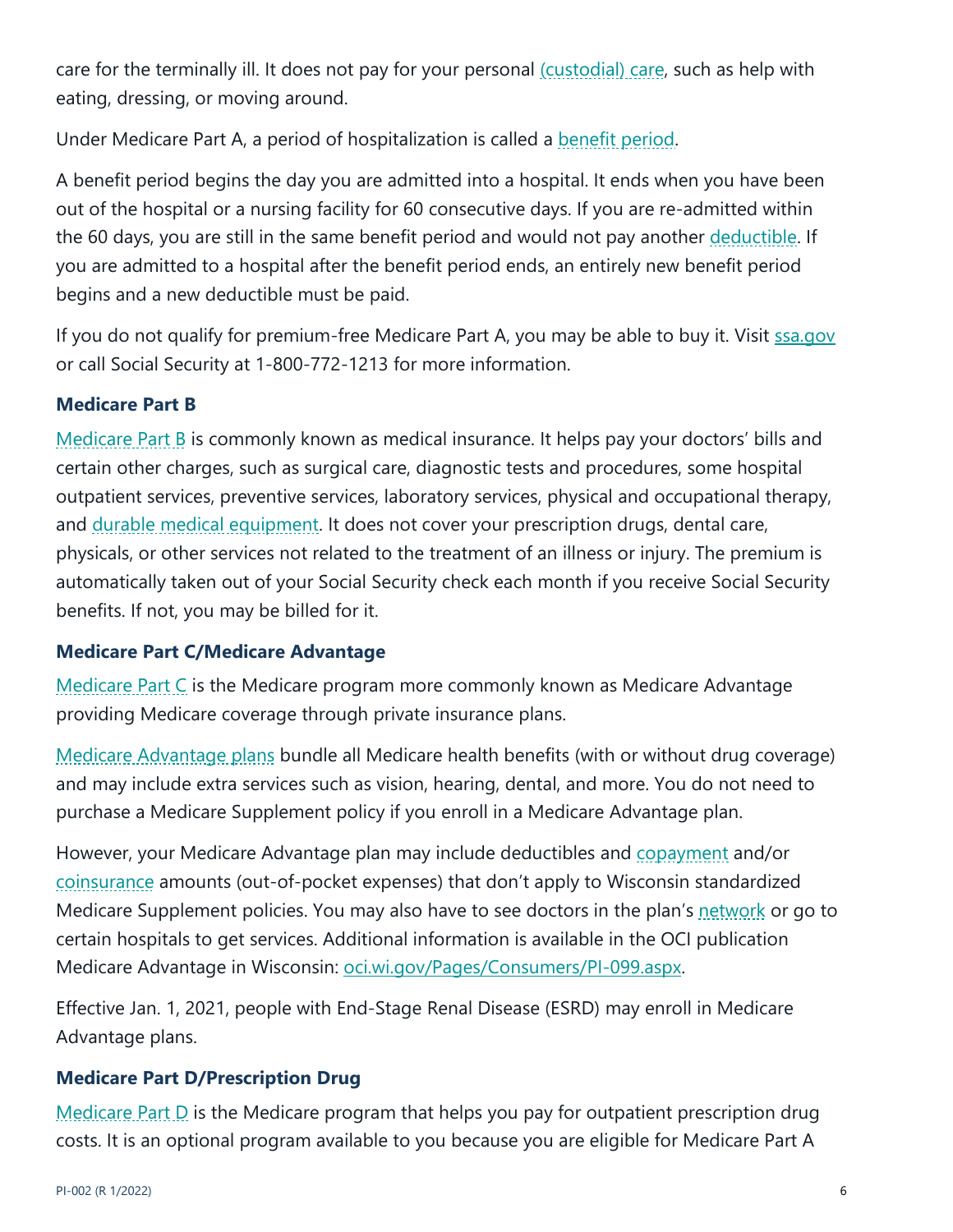and/or enrolled in Medicare Part B. Additional information about Medicare Part D is included on pages 8-10 of this publication.

#### **What Are Specific Limitations Under Medicare?**

Medicare was not designed to pay all your health care expenses. It does not cover long-term care expenses. Medicare provides limited coverage for skilled nursing care and home health care. Medicare does not pay for personal care, such as eating, bathing, dressing, or getting into or out of bed. Most nursing home care is not covered by Medicare**.**

#### **Skilled Nursing Care Limitations**

If you need skilled nursing care (as defined by Medicare), Medicare pays limited benefits in a Medicare-approved skilled nursing facility. For more information, visit oci.wi.gov or contact OCI to request a copy of Guide to Long-Term Care: oci.wi.gov/Pages/Consumers/PI-047.aspx.

#### **Home Health Limitations**

Medicare pays limited benefits for your home health care services considered medically necessary by Medicare. For more information, visit oci.wi.gov or contact OCI and request a copy of the publication Guide to Long-Term Care: oci.wi.gov/Pages/Consumers/PI-047.aspx.

#### **What Preventive Care Is Covered Under Medicare?**

Medicare helps cover some of your preventive care services to help maintain your health and to keep certain illnesses from getting worse. You may be required to pay a portion of the costs for these services. Information regarding Medicare preventive services is available in your Medicare & You publication (medicare.gov/medicare-and-you).

#### **What Is Meant by Out-of-Pocket Expenses?**

Out-of-pocket expenses refer to the costs you will have to pay yourself. Out-of-pocket expenses occur when there is a cost-share for a service or you receive a service not covered by Medicare.

There are three types of out-of-pocket expenses you typically have to pay yourself:

- 1. Medicare deductibles, coinsurance, and copayments.
- 2. Fees that exceed the Medicare-approved amount (depending on whether the provider accepts Medicare assignment or not – see below).
- 3. Services not covered by Medicare.

There are insurance policies you can purchase to cover some of your out-of-pocket expenses not covered by Medicare called supplement policies. Medicare Supplement policies are described in the Individual Policy Options section of this publication.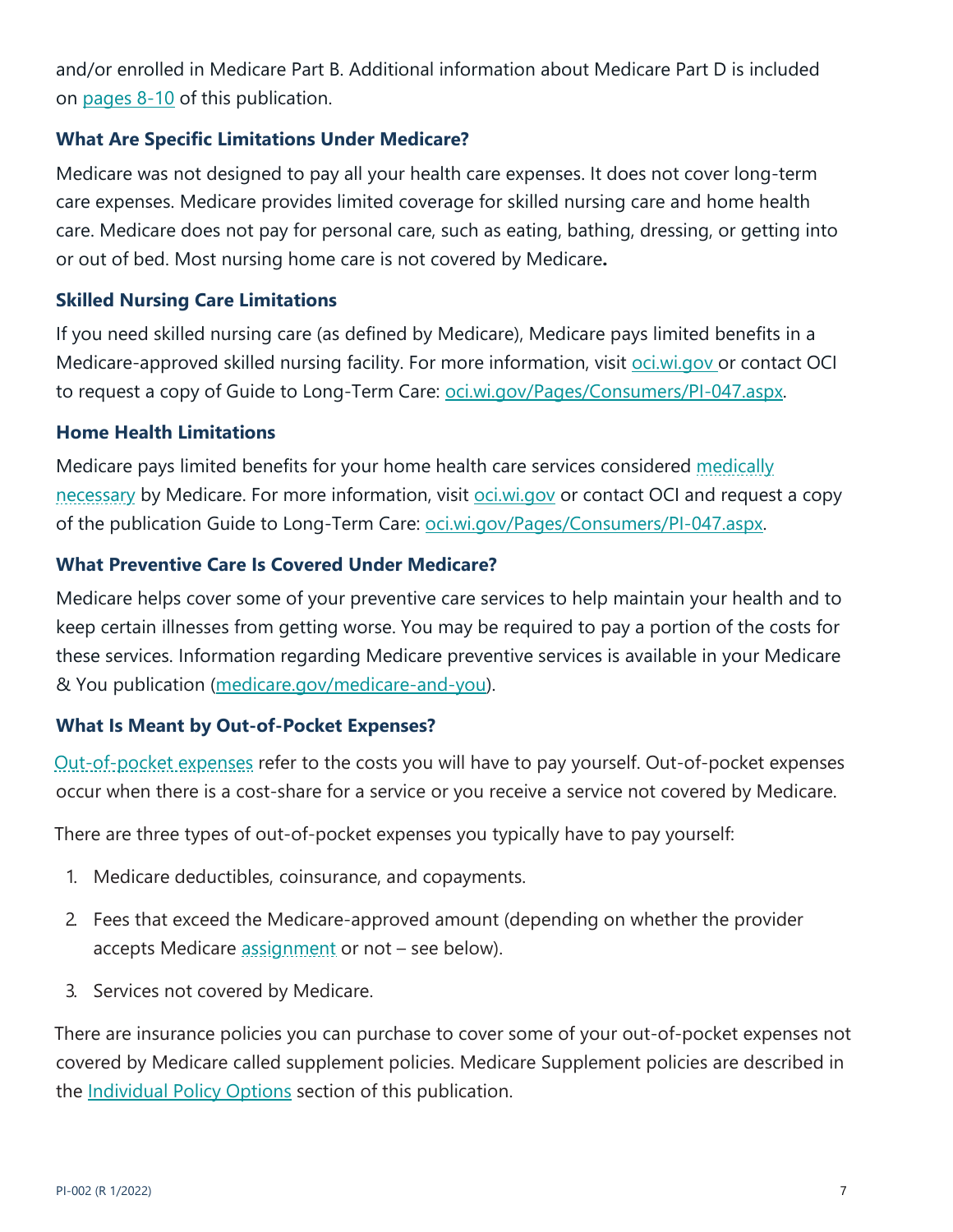## **What Does Accepting Assignment Mean?**

Sometimes a doctor or other provider accepts Medicare assignment. This means the doctor or provider is paid directly by Medicare and accepts the Medicare-approved amount.

A doctor or other provider who does not accept assignment can charge you 15% over Medicare's approved amount. In this case, you are responsible not only for the usual costsharing of 20% of the approved charge for the service but also for the full 15% excess charge.

## **What is Medicare Part D?**

Medicare Part D is the program created by the federal Medicare Prescription Drug, Improvement, and Modernization Act of 2003 to provide you with assistance to pay for your outpatient prescription drug costs. It is an optional program available to you because you are eligible for Medicare Part A and/or enrolled in Part B.

## **Enrollment**

Medicare Part D includes an annual open enrollment period from October 15 through December 7, during which time you can enroll or choose to change to another PDP. Your coverage will begin on January 1 of the following year. Provided you are not yet on Medicare, you will be able to join a PDP whenever you become eligible for Medicare.

Although your enrollment in Medicare Part D is voluntary, you may have to pay a penalty if you decide to sign up after your eligible enrollment period ends, and there were 63 days or more in a row when you did not have either Medicare drug coverage or other creditable prescription drug coverage such as SeniorCare, a group employer plan, or veterans benefits Currently, the late enrollment penalty is equal to one percent of the national base beneficiary premium **(\$33.37 in 2022)** for every month you wait to enroll. This penalty amount changes every year and you will have to pay it as long as you have Medicare prescription drug coverage.

Medicare Part D coverage is offered by approved PDPs. The PDP benefits are administered by private companies, some of which may be insurance companies. There are two types of Medicare PDPs. One is a stand-alone PDP, which offers you only prescription drug coverage. The other is a Medicare Advantage plan with prescription drugs (MA-PD), which provides all your Medicare-covered services as well as prescription drug coverage.

You should review your drug coverage during every annual open enrollment period to make sure you still have the best plan for your prescription drug needs.

# **Premiums**

PI-002 (R 1/2022) 8 The cost of your Medicare Part D coverage will vary based on the PDP you choose. If you are not eligible for low-income assistance (referred to as Limited Income Subsidy), you will pay a monthly premium, an annual deductible, and a percentage of your drug costs. Your PDP will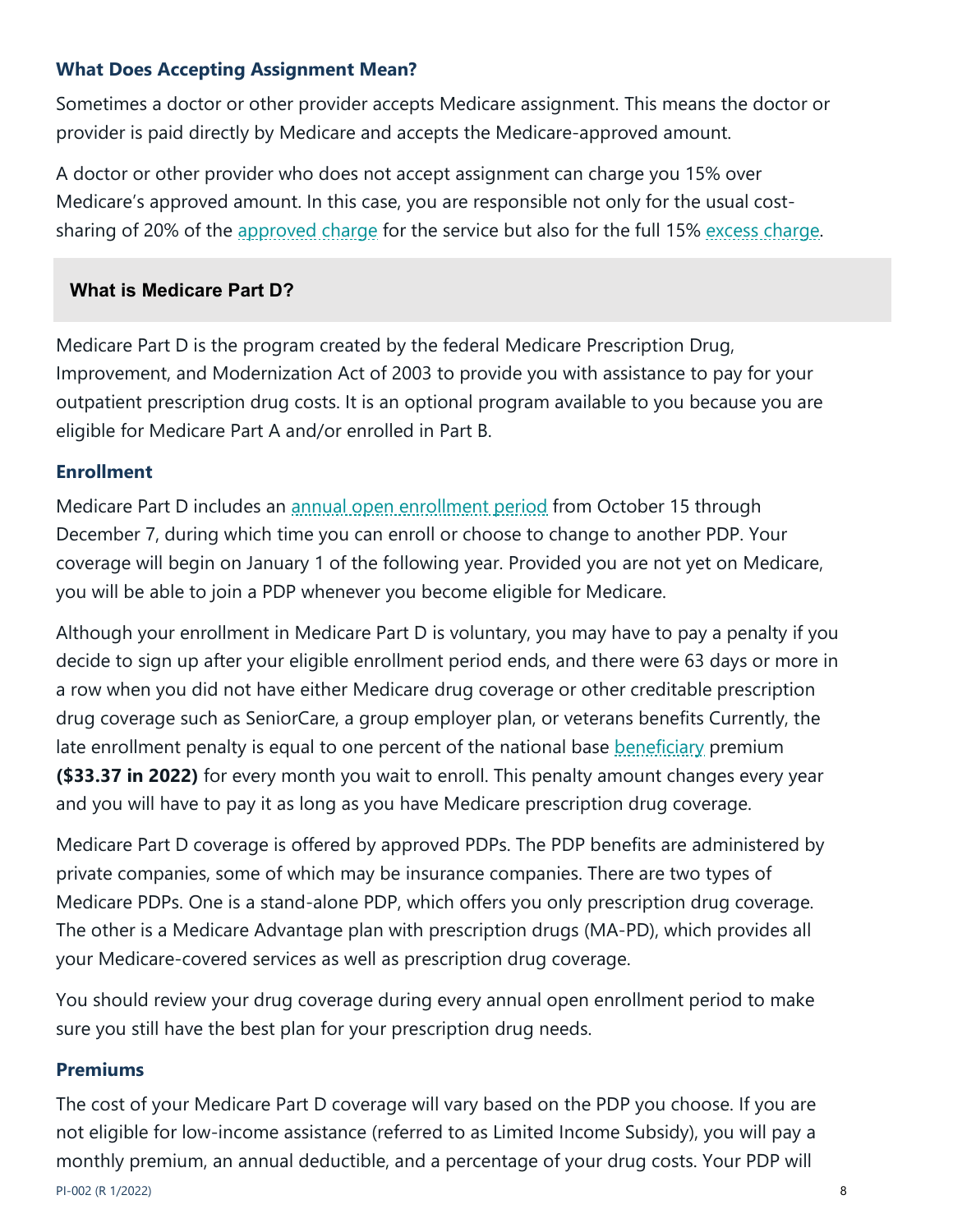pay for your outpatient prescription drug expenses after you have met deductible, copayment, and coinsurance amounts.

## **Coverage**

The prescription drugs covered by your PDP will vary based on the plan you choose. If you enroll in a Medicare Part D PDP, it is important to understand your PDP will pay for only those prescriptions in the plan's formulary. A formulary is a list of specific drugs your Medicare PDP will cover. Only the cost of drugs covered by your PDP will count toward the deductible and out-of-pocket limits.

Outpatient prescription drug expenses not covered by your PDP or drugs covered by a drug discount card will not count toward the out-of-pocket expense requirement of your PDP.

# **The Donut Hole**

Most Medicare Part D PDPs have a coverage gap or "donut hole." A coverage gap means after you and your plan have spent a certain amount of money for covered drugs, you must pay all out-of-pocket costs for your drugs while you are in the gap. **The 2022 coverage gap threshold starts after \$4,430 is spent by you and your plan.** This amount may change each year.

If you reach the donut hole, you'll pay no more than 25% of the price of the prescription drugs, and you may get a discount on generic prescription drugs. The donut hole will eventually be phased out and closed. Please see medicare.gov/drug-coverage-part-d/costs-for-medicaredrug-coverage/costs-in-the-coverage-gap for further details.

If you meet certain income and resource limits, you may qualify for Extra Help. People with Medicare who get Extra Help paying Medicare Part D costs won't enter the coverage gap: medicare.gov/your-medicare-costs/get-help-paying-costs/lower-prescription-costs

## **Out-of-Pocket Expenses**

Once your out-of-pocket costs in 2022 reach **\$7,050**, the coverage gap ends, and catastrophic coverage begins. Catastrophic coverage assures once you have reached your plan's out-ofpocket limit for covered drugs, you pay a smaller coinsurance amount or smaller copayment for covered drugs the rest of the year.

## **Extra Help for People with Limited Income and Resources**

If your income is low, you may qualify for Extra Help, also called Low Income Subsidy (LIS): medicare.gov/your-medicare-costs/get-help-paying-costs/find-your-level-of-extra-help-part-d This is a federal program to help you pay for most of the costs of Medicare prescription drug coverage. The amount of assistance you qualify for depends on your income. Income and resources standards are adjusted annually, and the amounts are released in January of each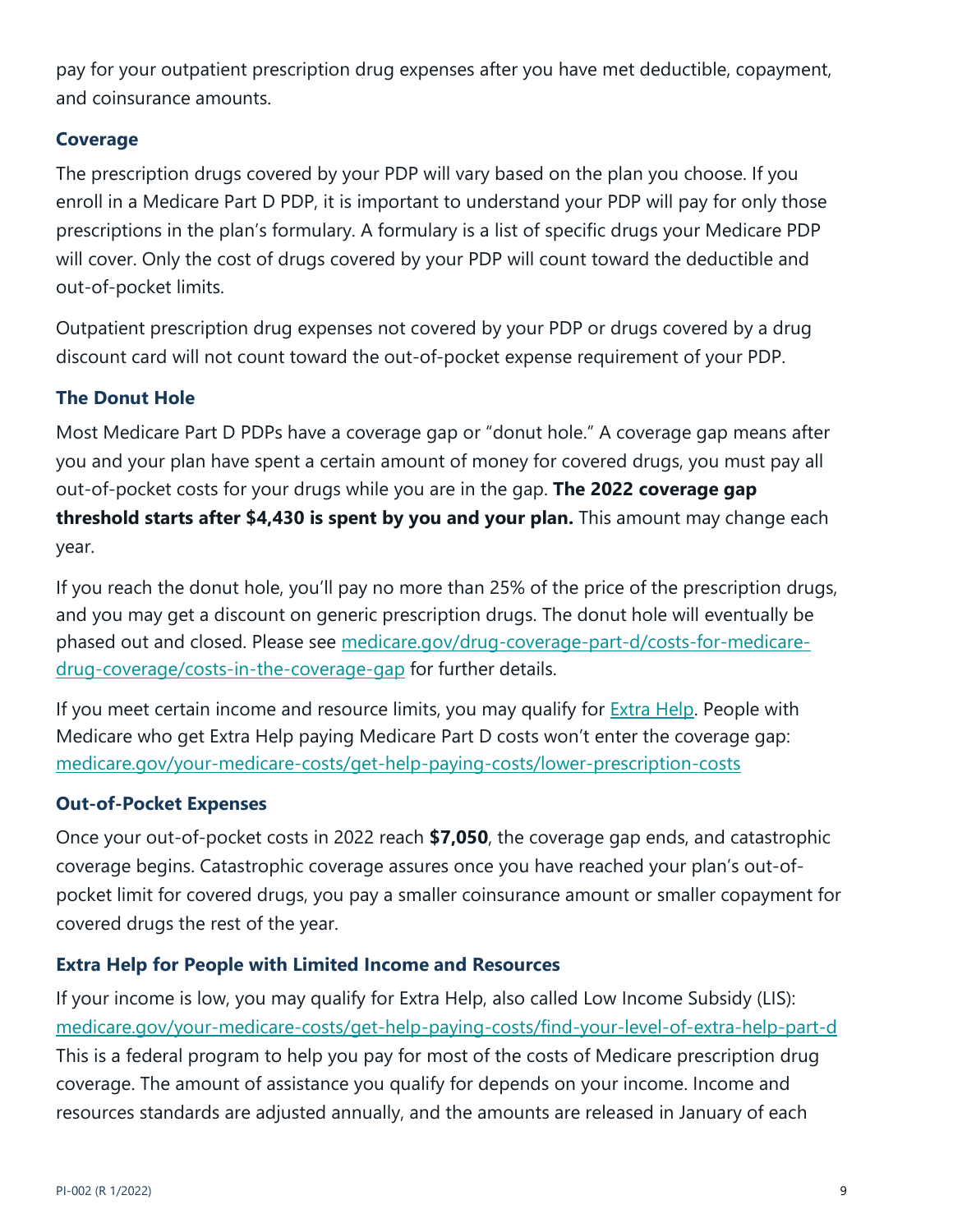# year. **For example, in 2022, if your resources are less than \$15,510 for individuals or \$30,950 for married couples living together, you may qualify for Extra Help.**

You can apply for Extra Help to assist in paying for your Medicare prescription drug coverage with the Social Security Administration (SSA) through paper or online application. You may contact the SSA at ssa.gov or by phone at 1-800-772-1213. You may also apply for Extra Help at your local Medicaid office.

## **Tips to Remember**

- Your participation in the Medicare Part D program is voluntary. However, if you do not enroll in a Part D plan when you are first eligible and you decide to join later, you may have to pay a late enrollment penalty unless you have had creditable drug coverage, such as Wisconsin's SeniorCare Prescription Drug Assistance Program.
- You do not have to pay an enrollment fee or pay for assistance to enroll in Medicare Part D.
- You will have to pay for Medicare Part D coverage, which may include monthly premiums and cost-sharing, such as annual deductibles, coinsurance, and copayments.
- You may be eligible for Extra Help to pay for your Medicare Part D prescription drug coverage based on your income.
- You do not have to enroll in Medicare Part D to keep your Medicare Part A and Part B coverage.
- You do not have to buy any additional insurance products to be eligible to enroll in Medicare Part D and you should be wary of any individual who uses a Part D sales pitch to sell other insurance products.

## **Contact**

You can get information about Medicare Part D by calling the Part D Helpline: 1-855-677-2783.

# **Coverage Options Available When You are Eligible for Medicare**

Finding the right coverage at an affordable price may be difficult as no one policy is right for everyone. Although there are many options available, this publication focuses on the coverage options under individual Medicare Supplement insurance policies, Medicare SELECT insurance policies, Medicare Cost insurance policies, Medicare cost-sharing policies, Medicare highdeductible policies, and Medicare Advantage plans.

Before you decide to purchase a policy to help fill Medicare gaps, you need to familiarize yourself with Medicare options, benefits, and rules.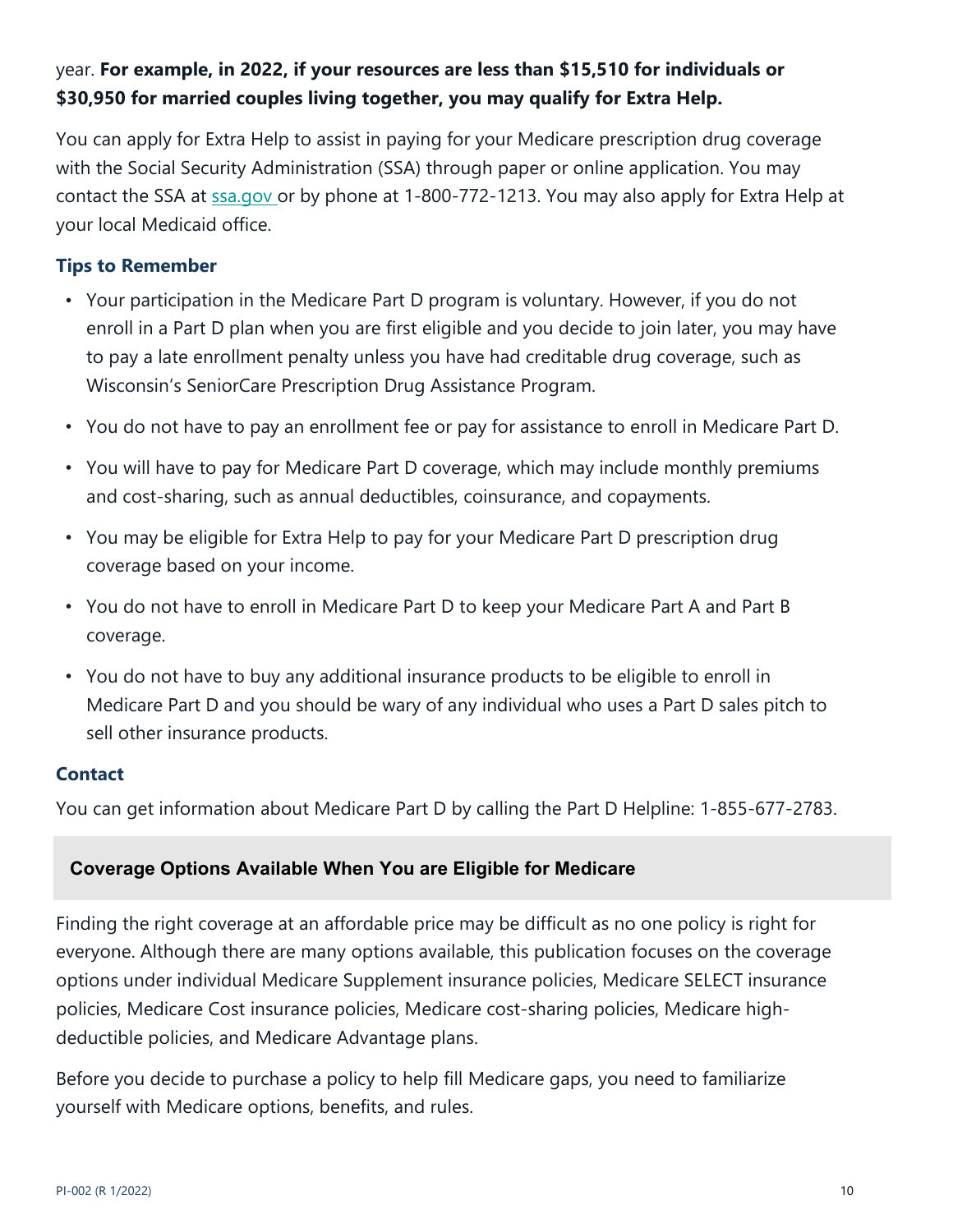CMS, which administers the Medicare Program, produces several guides, all of which are free and can be obtained by writing to CMS or contacting 1-800-MEDICARE (1-800-633-4227) or Medicare.gov.

Generally, when you become eligible for Medicare, you are not eligible to purchase a new plan on the Federally Facilitated Marketplace (FFM). Information regarding Medicare and FFM coverage can be found at HealthCare.gov/medicare.

## **Individual Policy Options**

If you are eligible for Medicare, many insurance companies offer individual policies supplementing the benefits available under Medicare. Options include Medicare Supplement (aka Medigap), Medicare SELECT, and Medicare Advantage policies.

## **Medicare Supplement Policies**

Medicare Supplement policies provide you with coverage for some of the costs not covered by Medicare Part A and Medicare Part B. You are eligible for open enrollment in an individual Medicare Supplement plan for six months starting with the first day you are enrolled in Medicare Part B, regardless of your health history.

Medicare was never intended to pay 100% of your medical bills but was created to offset your medical expenses by providing a basic foundation of benefits. While it will pay a significant portion of your medical bills, Medicare does not cover all the services you might need. Even those services covered are not covered in full.

Your Medicare Supplement policy does not restrict your ability to receive services from the doctor of your choice. However, these policies may require you to submit your claim to the insurance company for payment.

Your individual Medicare Supplement policy includes a basic core of benefits. In addition to the basic benefits, your Medicare Supplement insurance company offers specified optional benefits. Each of the options the insurance company offers you must be priced and sold separately from the basic policy.

Medicare requires you to pay deductibles and many Part B expenses are paid at 80% of the Medicare-approved amount. Medicare Supplement policies may be purchased from insurance companies to cover the remaining 20% of Medicare-approved expenses not covered by Medicare.

# **Outline of Coverage**

The Outline of Coverage is a summary of your benefits provided by Medicare Parts A and B and your Medicare Supplement policy. The outline includes a chart showing your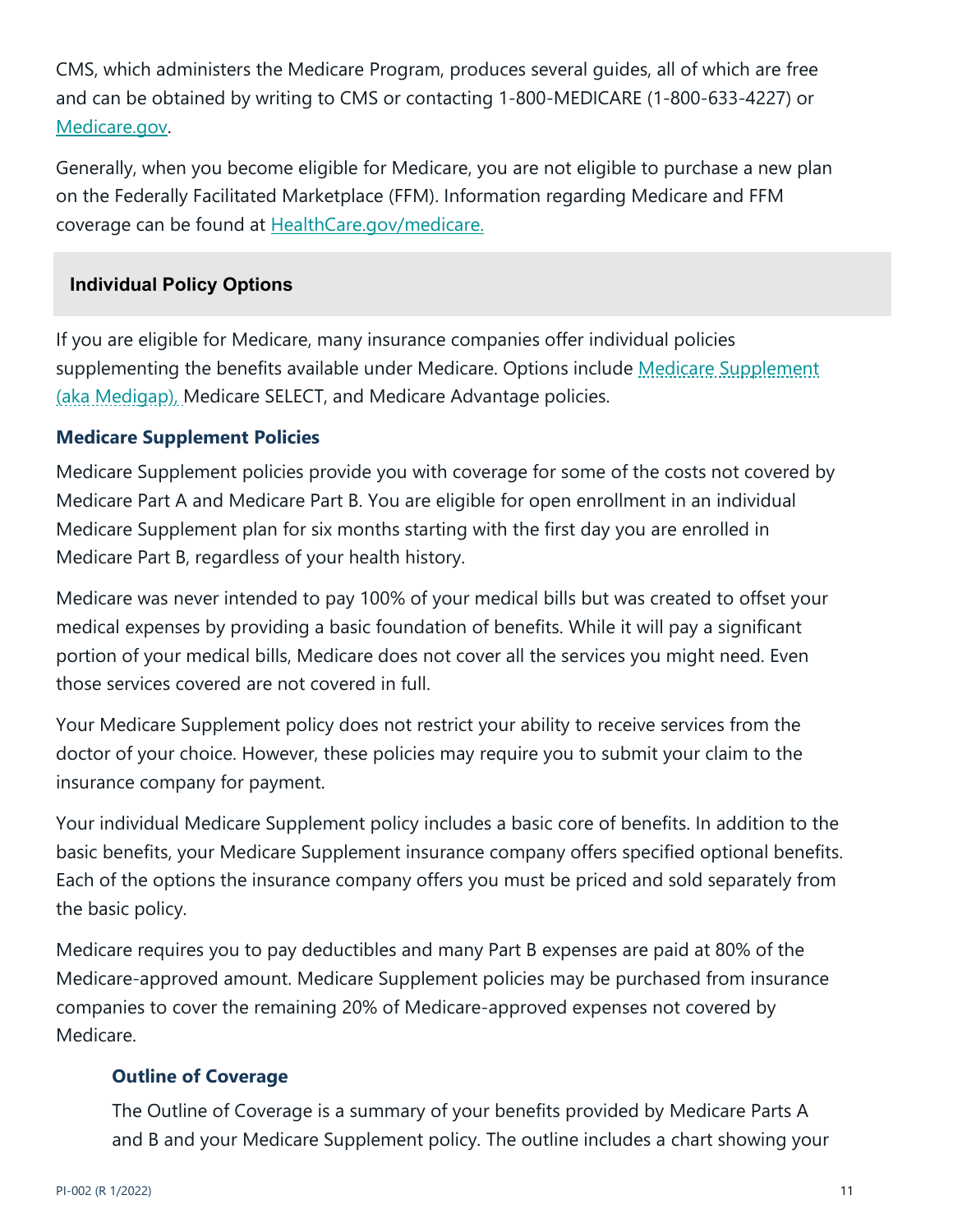expenses both covered and not covered by either Medicare or the Medicare Supplement policy. An agent or insurance company must give you an Outline of Coverage when selling you a new policy or replacing the one you already own.

Some insurance companies offer Medicare Supplement or Medicare SELECT cost-sharing policies. These plans require you to pay a portion of the costs for Medicare-covered services until you reach an out-of-pocket limit. **For 2022, the out-of-pocket limit for 25% cost-sharing plans is \$3,310, and the out-of-pocket limit for 50% cost-sharing plans is \$6,620**. The out-of-pocket limits for Medicare Supplement or Medicare SELECT cost-sharing policies are updated each year and are based on estimates of the United States Per Capita Costs of the Medicare program published by the Centers for Medicare & Medicaid Services.

Some insurance companies may offer you a Medicare Supplement high-deductible plan. **High-deductible Medicare Supplement plans offer benefits after you have paid a calendar year deductible of \$2,490 for 2022**. This deductible consists of expenses ordinarily paid by the policy. Starting January 1, 2020, Medicare Supplemental highdeductible plans sold to people who are new to Medicare won't be allowed to cover the Part B deductible. As a result of this, the Part B deductible is not covered (reimbursed) if you are newly eligible for Medicare on or after January 1, 2020, however it does count towards your High Deductible plan's deductible. If, in the rare circumstance, your Plan's High Deductible is met with all Part A expenses and Part B Deductible expenses are then incurred, these expenses will not be covered expenses until you meet the Medicare Part B deductible.

## **Medicare SELECT Policies**

Medicare SELECT policies are supplemental policies paying benefits only if your covered services are obtained through network medical providers selected by the insurance company or health maintenance organization (HMO). Each insurance company offering a Medicare SELECT policy contracts with its own network of doctors or other providers to provide services. Each of these insurance companies has a provider directory listing the doctors and other providers with whom they have contracts.

If you buy a Medicare SELECT policy, each time you receive covered services from a plan provider, Medicare pays its share of the approved charges and the insurance company pays the full supplemental benefits provided for in the policy. Medicare SELECT insurers must pay supplemental benefits for emergency health care furnished by providers outside the plan provider network.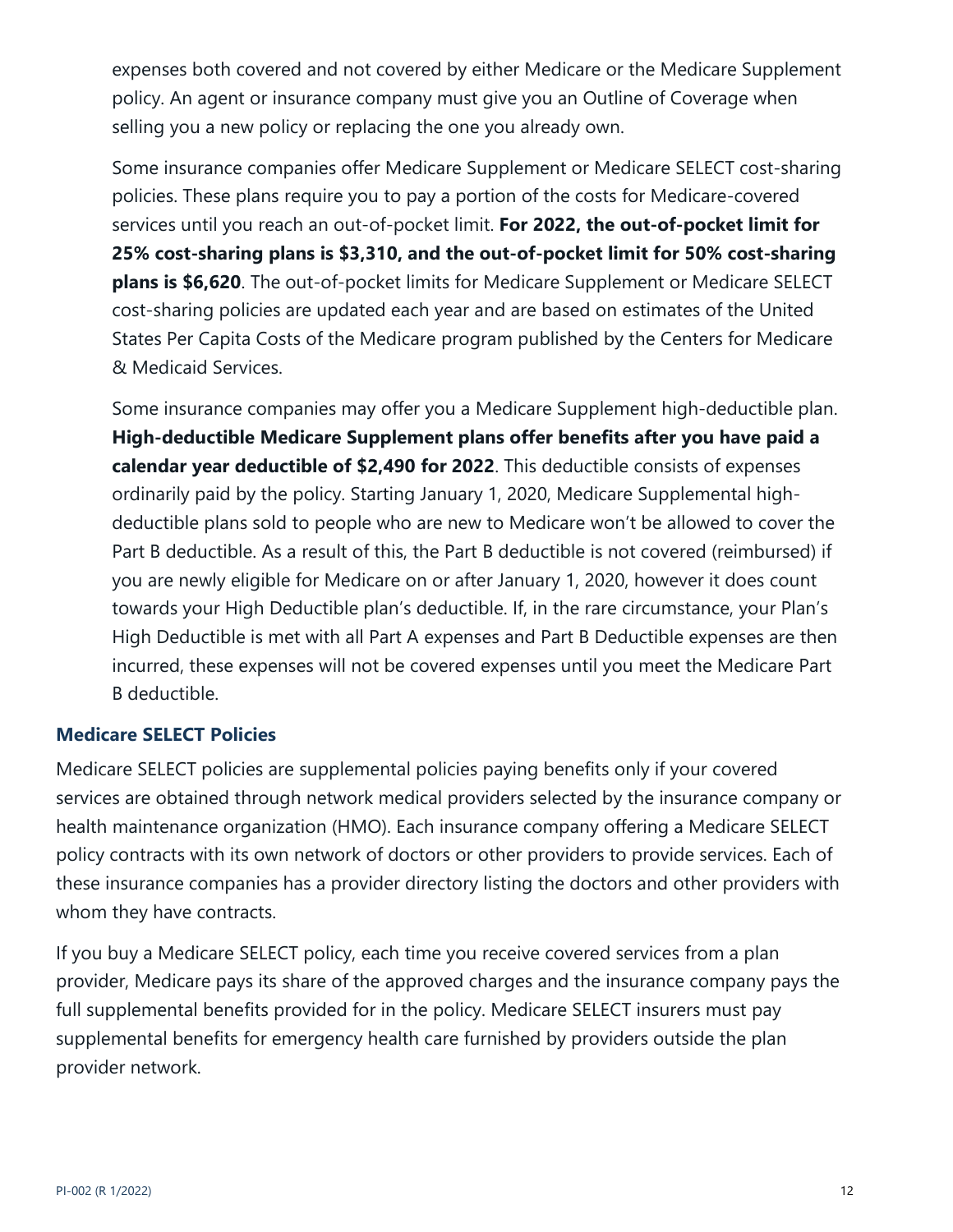In general, Medicare SELECT policies will deny payment or pay less than the full benefit if you go outside the network for nonemergency services. However, still pays its share of approved charges if the services you receive outside the network are services covered by Medicare.

#### **Important Notice**

Coverage Changes to Part B Deductible - The Medicare Access and CHIP Reauthorization Act of 2015 (MACRA) changed Medicare Supplement policies' coverage of Part B deductibles for those who became "newly eligible" Medicare Beneficiaries on or after January 1, 2020, prohibiting first dollar Part B coverage. This means a Part B Deductible Rider, Medicare SELECT policy, or High Deductible Plan (which covers the Part B deductible as part of the plan) cannot be sold to you if you are "newly eligible" for Medicare. If you either became eligible for or were enrolled in Medicare before January 1, 2020, you may keep or purchase a Part B Deductible Rider, Medicare SELECT policy, or High Deductible Plan (which covers the Part B deductible as part of the plan) after December 31, 2019.

## **Medicare Cost Policies**

Medicare Cost policies are offered by certain HMOs entering into a special arrangement with CMS. Insurers marketing Medicare Cost policies offer both basic and enhanced Medicare Cost policies. Your basic Medicare Cost policy supplements only those benefits covered by Medicare and do not provide the benefits mandated under Wisconsin insurance law.

You must live in the plan's geographic service area to apply for Medicare Cost insurance. The doctors or other providers are selected by the HMO, and agree to provide your Medicare benefits, or may provide you with additional benefits at additional cost. Medicare Cost insurance will only pay your full supplemental benefits if covered services are obtained through HMO plan doctors or other providers, called the plan's "network."

If you purchase a Medicare Cost policy, Medicare pays its share of approved charges if you receive services from outside the plan's network area. **If you go to a doctor or other provider who does not belong to your HMO without a referral from your HMO doctor, you will pay for your Medicare deductibles and copayments. The HMO will not provide your supplemental benefits.**

## **Medicare Advantage Plans (Medicare Part C)**

Medicare Advantage plans are offered by certain HMOs and insurance companies that have entered into special arrangements with CMS. Under these arrangements, the federal government pays the HMO or insurance company a set amount for each Medicare enrollee. The HMO or insurance company agrees to provide all Medicare benefits and may provide some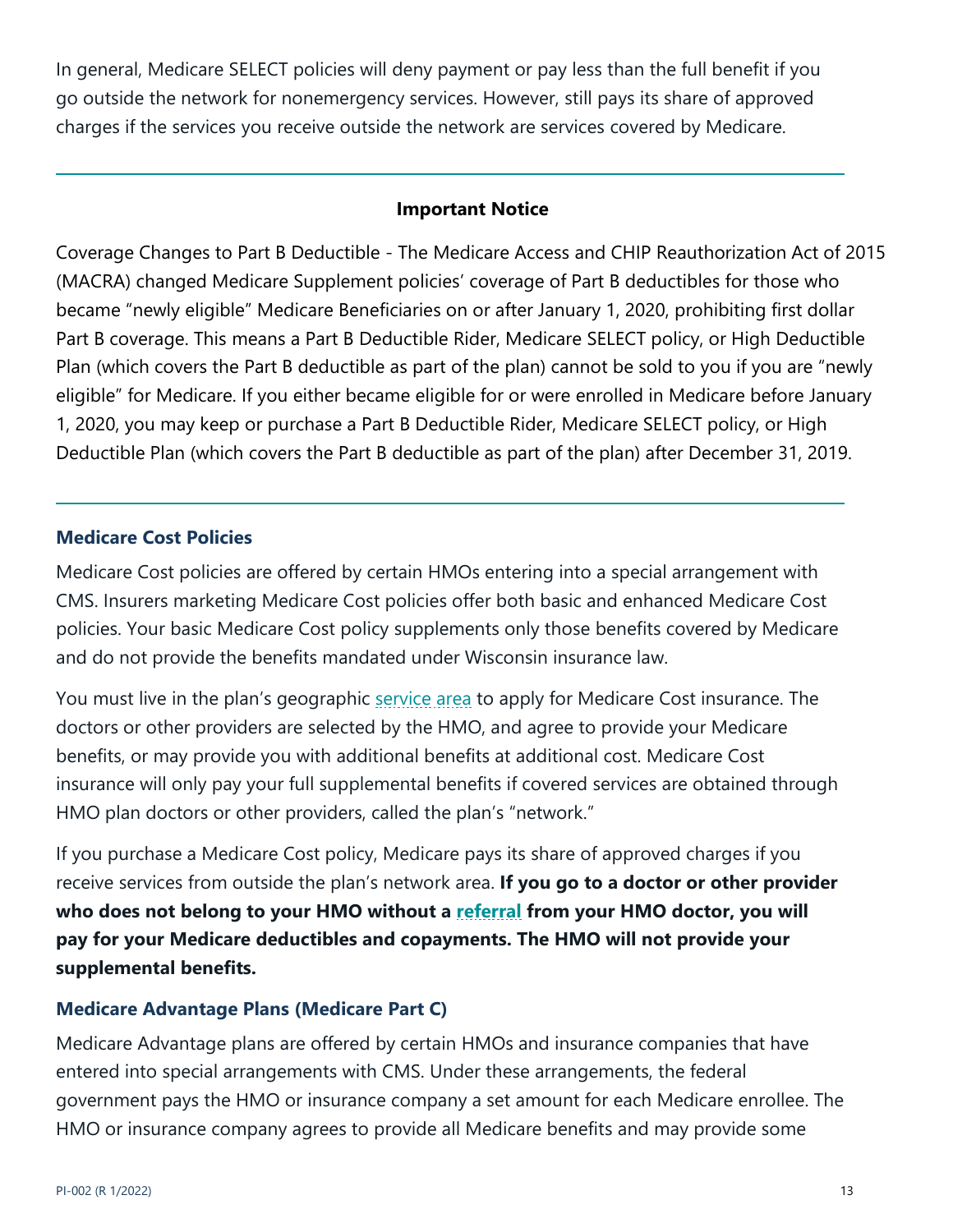additional benefits, which may be at an additional cost. To receive optimum benefits, you must receive services from only network providers.

It is important to note your Medicare Advantage plan can terminate at the end of the contract year if either the plan or CMS decides to terminate their agreement. Medicare beneficiaries may also make changes to their Medicare coverages between Oct. 15 – Dec. 7 during the Medicare Annual Enrollment. Those already covered by a Medicare Advantage plan have another opportunity to switch Advantage plans between Jan. 1 – Mar. 31 during the Medicare Advantage Open Enrollment.

Your Medicare Advantage plan may include deductibles and copayment/coinsurance amounts that do not apply to Wisconsin standardized Medicare supplement policies.

Medicare Advantage plans are not regulated by OCI. Therefore, these plans are **NOT** required to cover Wisconsin mandated benefits, nor is your plan guaranteed renewable for life, like Medicare Supplement policies. You can find Information regarding Wisconsin Mandated Benefits on page 17 of this publication or by contacting OCI at oci.wi.gov or the phone numbers listed in this publication.

You may obtain more information by requesting a copy of the OCI publication Medicare Advantage in Wisconsin: oci.wi.gov/Pages/Consumers/PI-099.aspx. You may also call CMS at 1-800-MEDICARE (1-800-633-4227) for information.

## **Medicare Advantage Health Maintenance Organization Plans**

**If you enroll in a Medicare Advantage plan through a health maintenance organization (HMO) contracting with CMS, you are required to seek care from plan providers.** This means, except for emergency or urgent care situations away from home, you must receive all services from HMO contracted medical providers. If you go to a doctor or other provider who does not have a contract with your HMO without a referral from your doctor, you will be responsible for the entire cost of the services you receive, including Medicare costs. To be eligible for a Medicare Advantage plan through an HMO, you must live in the HMO's geographic service area.

## **Medicare Advantage Preferred Provider Organization Plans**

**If you enroll in a Medicare Advantage plan through a preferred provider organization plan (PPO), to receive full coverage under the PPO option, you must receive all services, except for emergency or urgent care situations away from home, from plan providers.** 

You may also enroll in a Medicare Advantage plan through an insurance company with a preferred provider organization plan entering into a contract with CMS. However, you may receive services from providers outside the plan at an additional cost.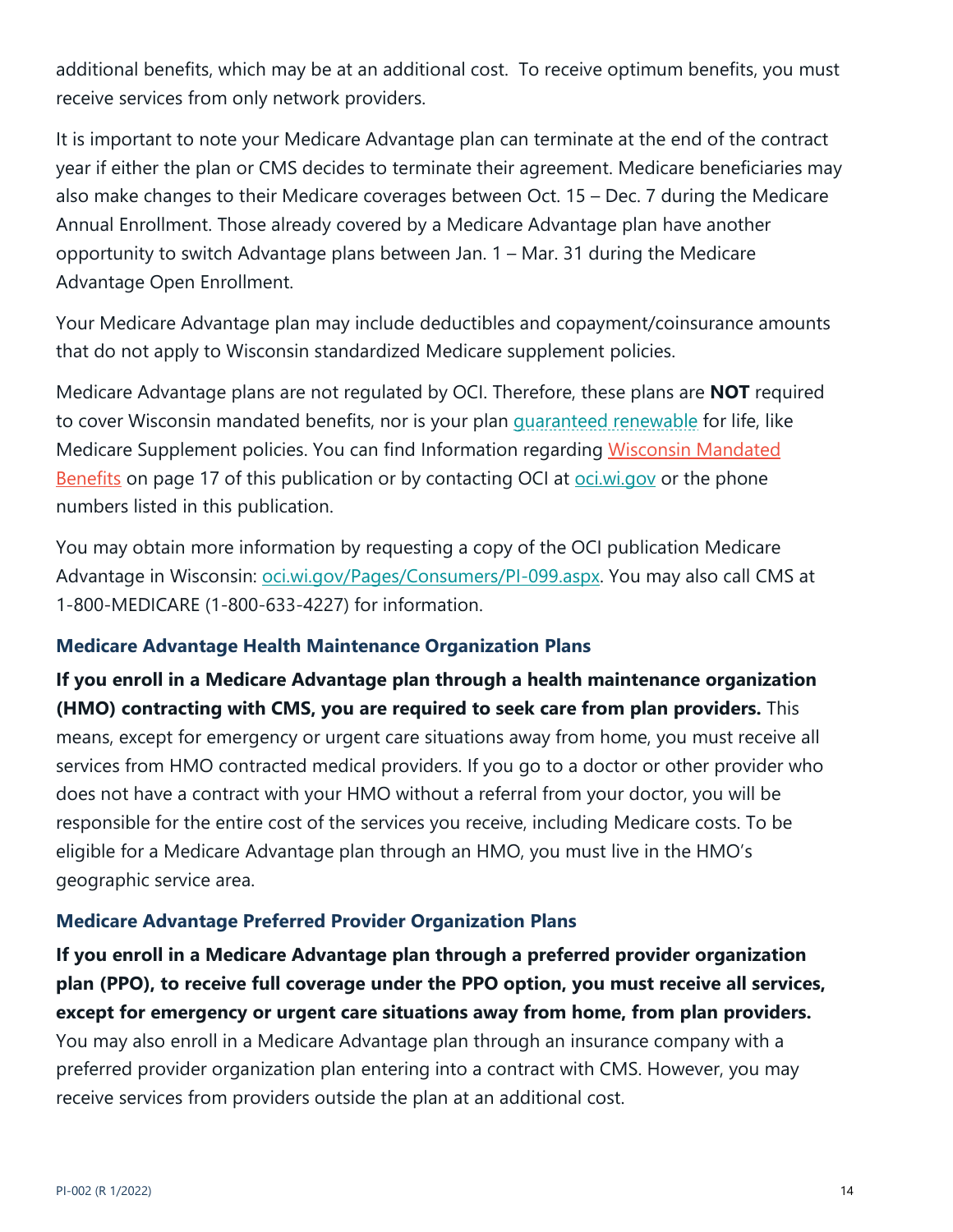## **Medicare Advantage Private Fee-For-Service Plans**

Medicare Advantage private fee-for-service (PFFS) plans differ from Medicare Advantage HMO and PPO plans because they allow you to go to any doctor, hospital, or health care provider agreeing to accept the PFFS plan's terms of payment. PFFS plans do not have contracts with doctors, hospitals, or health care providers. You do not have to obtain a referral from the plan to go to a doctor, hospital, or specialist of your choice. However, it is your responsibility to verify the doctor or other provider is willing to accept the PFFS plan's payment terms. Doctors and other providers can stop accepting the Medicare Advantage PFFS plan's terms and reimbursement rates at any time they choose.

#### **Group Insurance Options**

If you are covered under an employer group plan, you may still be eligible for coverage after you reach age 65 either as an active employee or as a retiree. You may also be eligible to purchase coverage through a voluntary association.

#### **Employer Group Plans**

If you are currently covered under an employer's group insurance plan, you should determine whether you have the option of continuing coverage or converting to suitable coverage that will supplement Medicare before you decide to retire, become eligible for Medicare, or reach age 65. State and federal laws require many employers to offer continued health insurance benefits for a limited time if your group coverage ends because of divorce, death of a spouse, or termination of employment for reasons other than a discharge for misconduct.

You should check with your employer for more information. You should also submit a written request to your insurance company regarding the benefits you will have under the group insurance policy after you or your spouse become eligible for Medicare.

**If either you or your spouse plan to continue working after age 65, you need to take extra care in making insurance decisions. Your group insurance plan may not provide the same coverage you received before you turned 65.** 

#### **Employer Plans**

Federal law determines when Medicare is the primary payer and when it is the secondary payer. This determination is based on whether you meet the definition of employee or dependent under the group insurance policy and whether the group insurance policy is offered by an employer with 20 or more employees. In some cases, your employer may offer a supplement to Medicare through a group retiree plan.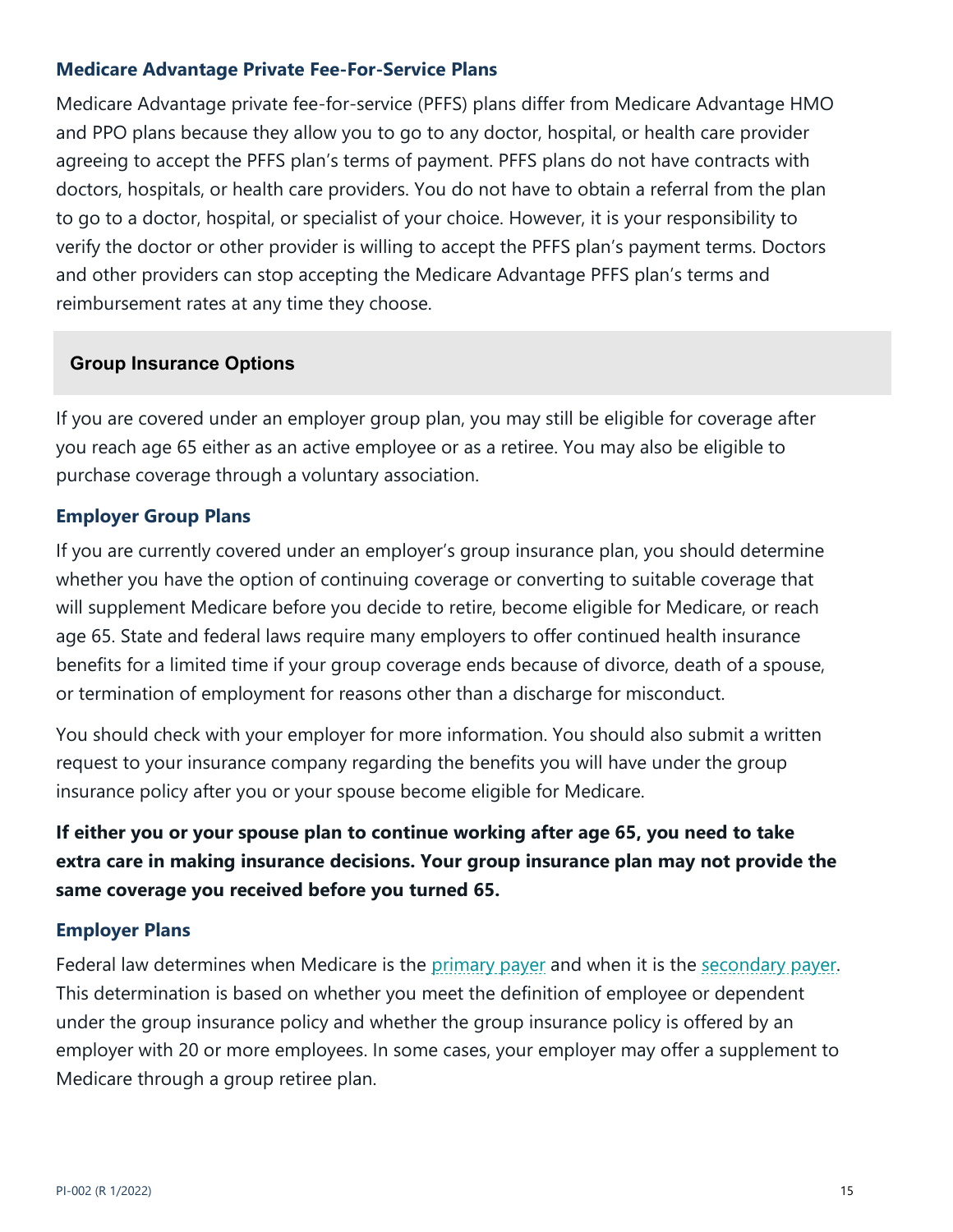## **Employers with 20 or More Employees**

If you continue to work past age 65, and your employer has at least 20 employees, your group plan will be the primary payer over Medicare. If you are 65, retired, covered under your actively employed spouse's group plan, and your spouse's employer has at least 20 employees, the group plan will be the primary payer. **In either of these cases, when the employee (you or your spouse) retires and is no longer considered an active employee, each Medicareeligible beneficiary (you and/or your spouse) may have a Special Enrollment Period (SEP) and should enroll in Medicare Part B (if not already enrolled).**

If you do not enroll in Medicare Part B and are allowed to continue your employer's group health plan, the group policy may pay only 20% of covered expenses and you will be responsible for paying the remaining 80%. This is because your group policy may calculate its benefit payment as if you are enrolled in Medicare Part B regardless of whether you sign up for Medicare Part B. Also, to apply for a Medicare Supplement or Medigap policy, most insurance companies require you to have both Medicare Part A and Part B.

#### **Employers with Less Than 20 Employees**

If you continue to work past age 65 and are considered an active employee but your employer has fewer than 20 employees, Medicare is the primary payer and your group policy is the secondary payer. If you do not enroll in Medicare Part B when you become eligible, your group policy may pay only 20% of covered expenses and you will be responsible for paying the remaining 80%. This is because your group policy may calculate its benefit payment as if you are enrolled in Medicare Part B regardless of whether you sign up for Medicare Part B. If your spouse is covered under your employer's plan and becomes eligible for Medicare because of disability or retirement, your group policy may change to paying only 20% because Medicare is primary as soon as your spouse becomes eligible for Medicare.

You can find the publication Medicare and Other Health Benefits: Your Guide to Who Pays First online at medicare.gov/Pubs/pdf/02179-Medicare-Coordination-Benefits-Payer.pdf or you can contact your local Social Security office to request the publication.

Remember: Employer group coverage is often available regardless of your health and usually does not include any waiting periods for preexisting conditions.

#### **COBRA Coverage**

The Consolidated Omnibus Budget Reconciliation Act (COBRA) is the law allowing some people to keep their group health coverage for a limited time after they leave their employment. However, there are important time frames affecting COBRA coverage when you are eligible for Medicare and Medicare Supplement policies.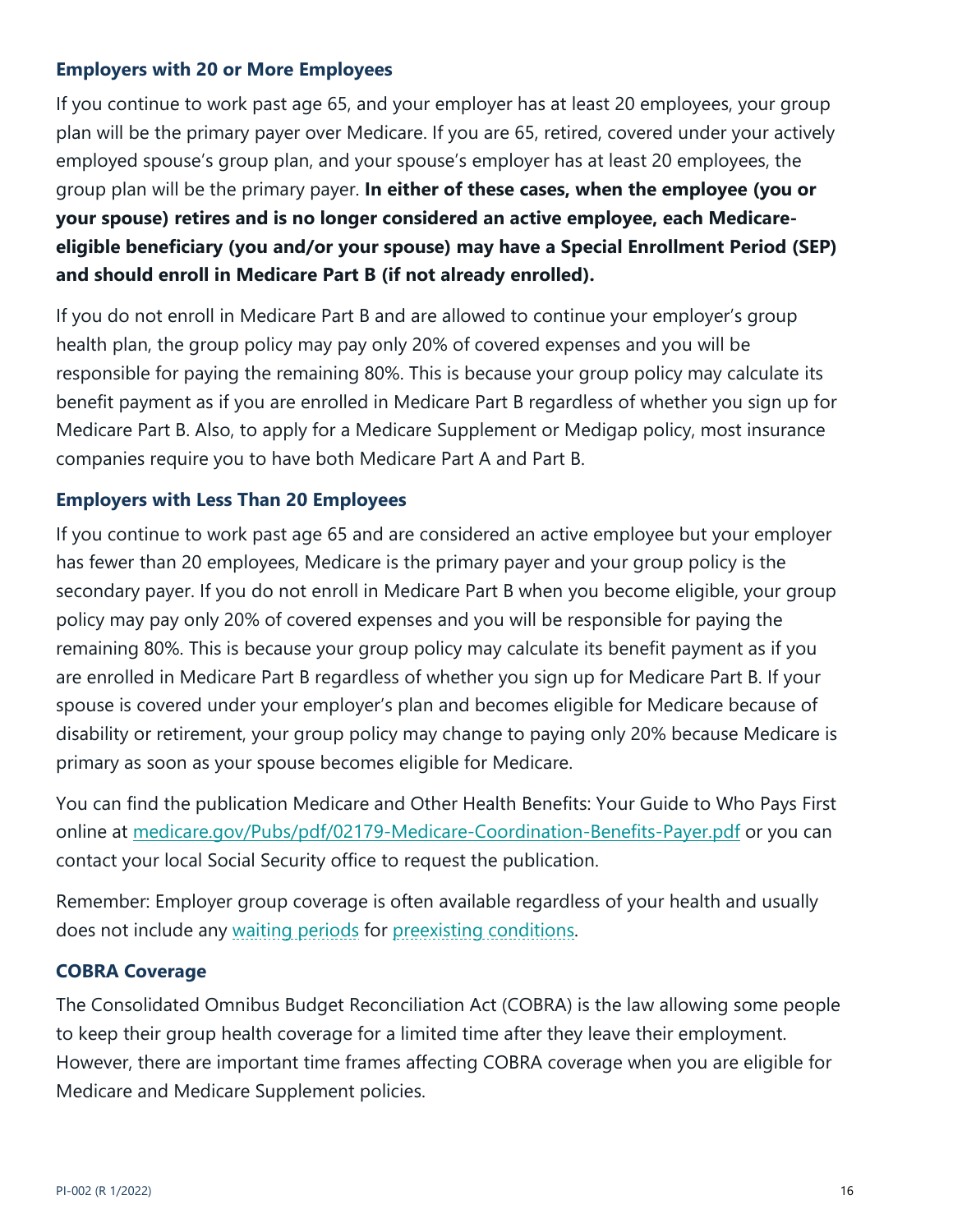Additional information regarding COBRA coverage and Medicare Part B is in the publication Medicare & You, available on the Medicare website or by contacting your local Social Security office.

# **Special Enrollment Period**

If you did not enroll in Medicare Part B when you were first eligible because you or your spouse were working and had group health plan coverage through you or your spouse's employer or union, you may be eligible to enroll in Medicare Part B during a Special Enrollment Period (SEP). You or your spouse (or your family member if you are disabled), also have an eight-month SEP to sign up for Part B that starts at one of these times (whichever happens first):

- 1. The month after employment ends.
- 2. The month after group health plan insurance based on current employment ends.

COBRA and retiree health plans aren't considered coverage based on current employment. D **Details regarding more events that trigger an SEP are available from the Social Security Administration:** ssa.gov/pubs/EN-05-10043.pdf.

## **Health Savings Account**

If you have a Health Savings Account (HSA) with a High Deductible Health Plan (HDHP) through current employment, you may be eligible for a SEP. To avoid a tax penalty, you should stop contributing to your HSA at least six months before you apply for Medicare. We suggest you consult a tax professional regarding your specific situation to discuss necessary changes to avoid excess contributions. You can withdraw money from your HSA after you enroll in Medicare to help pay for medical expenses (like deductibles, premiums, coinsurance, or copayments).

## **Voluntary Association Plans**

Many associations offer group health insurance coverage to their members. Association plans are not necessarily less expensive than comparable coverage under an individual policy. Be sure you understand the benefits included and then compare prices. Association groups offering Medicare Supplement insurance must comply with the same rules applying to other Medicare Supplement policies.

## **What Are Wisconsin Mandated Benefits?**

Wisconsin insurance law requires that individual Medicare Supplement policies, Medicare SELECT policies, and some Medicare Cost policies contain the following mandated benefits. These benefits are available even when Medicare does not cover these expenses. **Medicare Advantage plans are NOT required to provide these benefits.**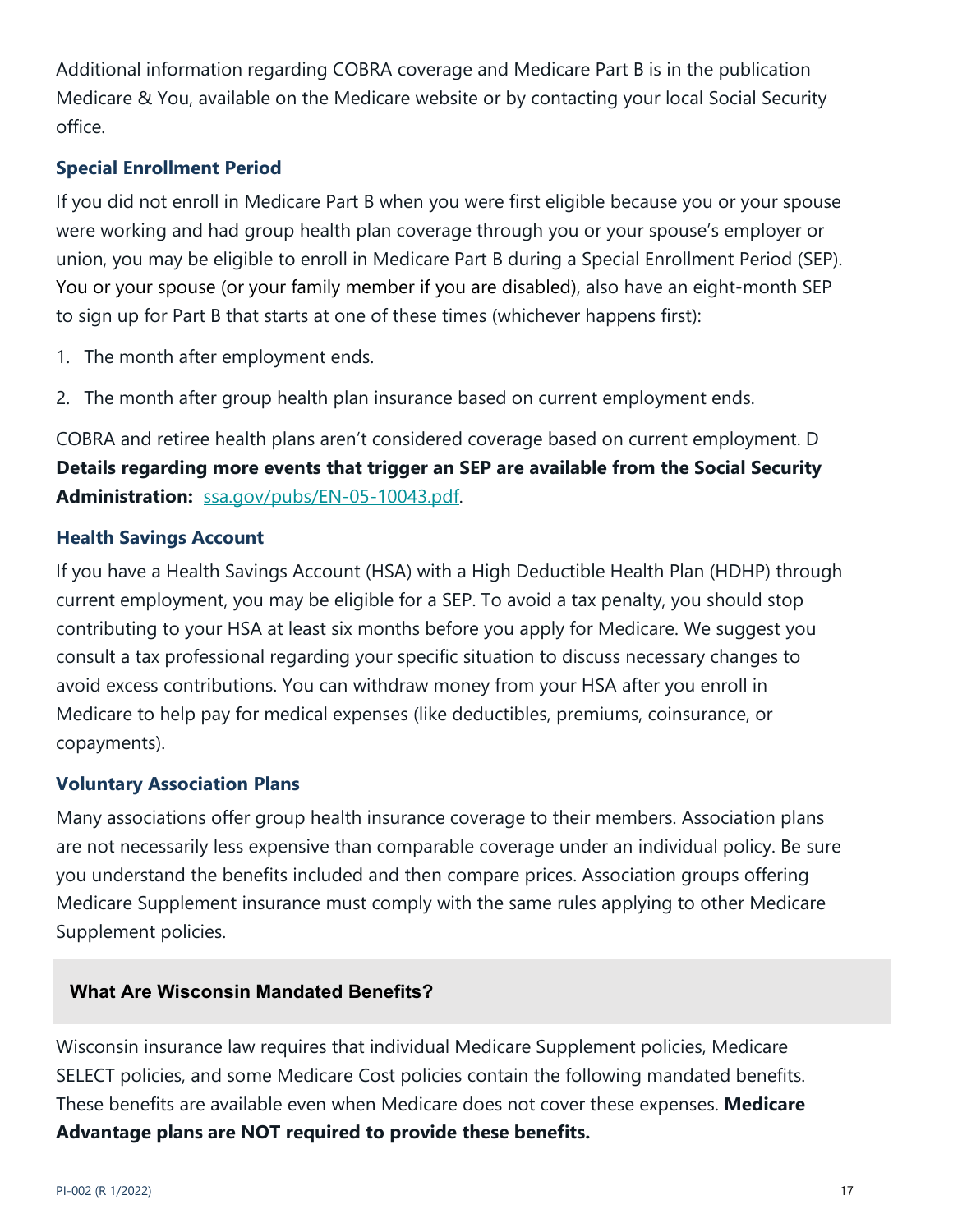**Skilled Nursing Facilities**—Medicare Supplement and Medicare SELECT policies cover 30 days of skilled nursing care in a skilled nursing facility. The facility does not need to be certified by Medicare and the stay does not have to meet Medicare's definition of skilled care. No prior hospitalization may be required. The facility must be a licensed skilled care nursing facility. The care must also meet the insurance company's standards as medically necessary.

**Home Health Care**—Medicare Supplement and Medicare SELECT policies cover up to 40 home care visits per year in addition to those provided by Medicare **if you qualify**. Your doctor must certify that you would need to be in the hospital or a skilled nursing home if the home care was not available to you. Home nursing and medically necessary home health aide services are covered on a part-time or intermittent basis, along with physical, respiratory, occupational, or speech therapy.

Medicare Supplement insurance companies are required to offer an option to purchase coverage for 365 home health care visits in a policy year. Insurance companies may charge an additional premium for the additional coverage. Medicare provides coverage for all medically necessary home health visits. However, "medically necessary" is narrowly defined, and you must meet certain other criteria.

**Kidney Disease**—Medicare Supplement and Medicare SELECT policies cover inpatient and outpatient expenses for dialysis, transplantation, or donor-related services of kidney disease in an amount not less than \$30,000 in any calendar year. Policies are not required to duplicate Medicare payments for kidney disease treatment.

**Diabetes Treatment**—Medicare Supplement and Medicare SELECT policies cover the usual and customary expenses incurred for the installation and use of an insulin infusion pump or other equipment or nonprescription supplies for the treatment of diabetes. Self-management services are also considered a covered expense. This benefit is available even if Medicare does not cover the claim.

Medicare Supplement and Medicare SELECT policies issued beginning January 1, 2006, do not cover prescription medication, insulin, and supplies associated with the injection of insulin as policies are prohibited from duplicating coverage available under Medicare Part D.

**Chiropractic Care**—Medicare Supplement and Medicare SELECT policies cover the usual and customary expense for services provided by a chiropractor under the scope of the chiropractor's license. This benefit is available even if Medicare does not cover the claim. The care must also meet the insurance company's standards as medically necessary.

# **Hospital and Ambulatory Surgery Center Charges and Anesthetics for Dental Care**—

Medicare Supplement and Medicare SELECT policies cover hospital or ambulatory surgery center charges incurred and anesthetics provided in conjunction with dental care for an individual with a chronic disability or an individual with a medical condition requiring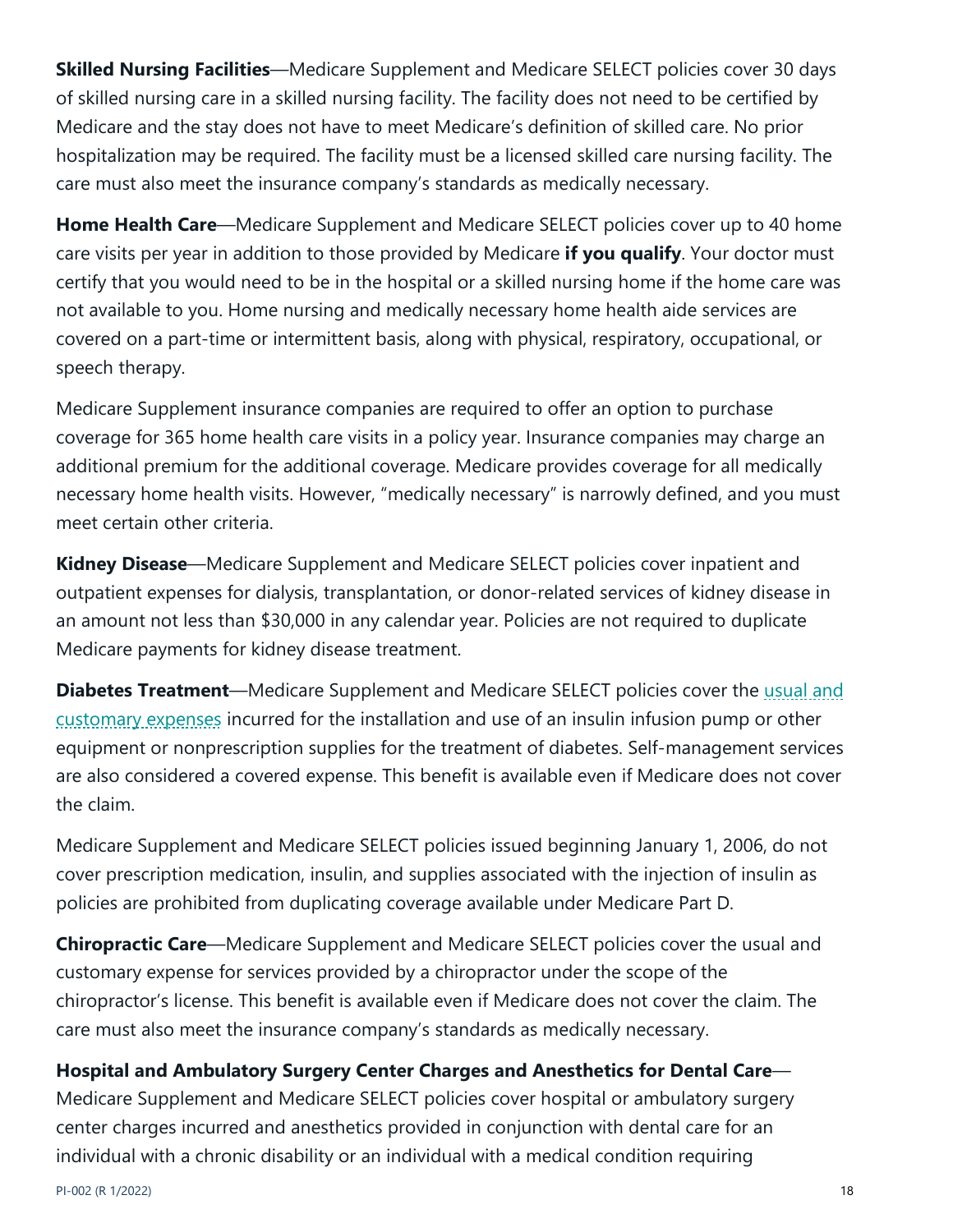hospitalization or general anesthesia for dental care. The care also must meet the insurance company's standards as medically necessary.

**Breast Reconstruction**—Medicare Supplement and Medicare SELECT policies cover breast reconstruction of the affected tissue incident to a mastectomy.

**Colorectal Cancer Screening**—Medicare Supplement and Medicare SELECT policies cover colorectal cancer examinations and laboratory tests. Coverage is subject to any cost-sharing provisions, limitations, or exclusions applying to other coverage under the policy.

**Coverage of Certain Health Care Costs in Cancer Clinical Trials**—Medicare Supplement and Medicare SELECT policies cover certain services, items, or drugs administered in cancer clinical trials in certain situations. The coverage is subject to all terms, conditions, and restrictions applying to other coverage under the policy, including the treatment under the policy of services performed by participating and nonparticipating providers.

**Catastrophic Prescription Drugs**—Medicare Supplement policies issued beginning January 1, 2006, do not include catastrophic prescription drug coverage as these policies are not allowed to duplicate benefits available under Medicare Part D. This coverage does not qualify as Medicare Part D creditable coverage.

#### **Basic Facts About Medicare Supplement Policies**

#### **Open Enrollment**

**Medicare Supplement and Medicare SELECT** insurance companies must make coverage available to you, regardless of your age, for six months beginning with the date you enroll in Medicare Part B. This six-month period is called the **open enrollment period**. Insurance companies may not deny or condition the issuance of a policy on your health status, claims experience, receipt of healthcare, or medical condition and may not charge you an additional premium because of your use of tobacco. The policy may still have waiting periods before preexisting health conditions are covered. In addition, if you are under age 65 and enrolled in Medicare due to disability or end-stage renal disease, you are entitled to another six-month open enrollment period upon reaching age 65.

**Medicare Cost and Medicare Advantage** insurance plans accept applicants who live in the plan's geographic service area and have Medicare Part A and Part B.

#### **Guaranteed Issue**

In addition to the open enrollment period, in some situations, you have the right to enroll in a Medicare Supplement or Medicare SELECT policy regardless of your health status if your other health coverage terminates. The insurance company must offer you one of these Medicare Supplement policies if: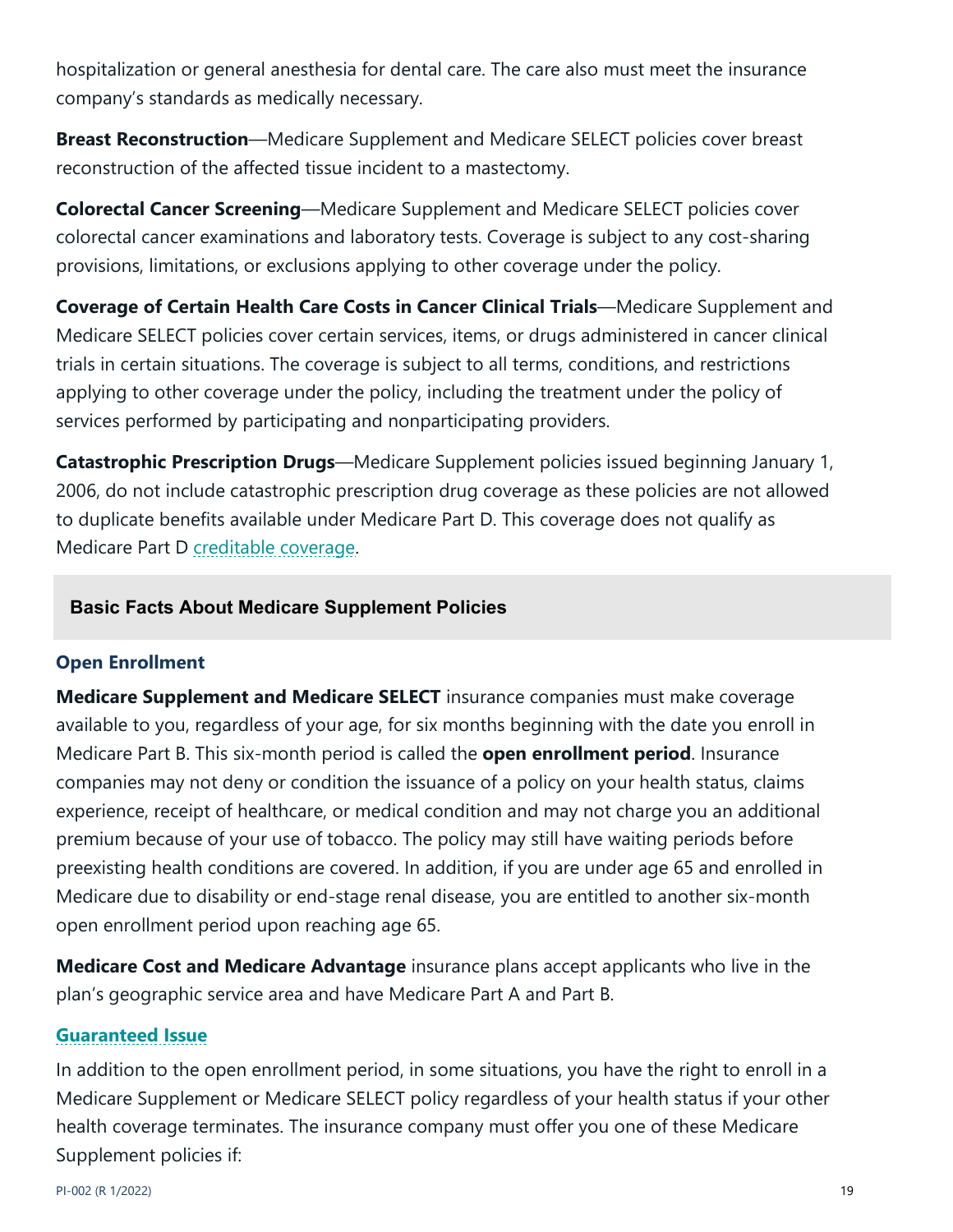- Your Medicare Advantage or Medicare Cost plan stops participating in Medicare or providing care in your service area; or
- You move outside the plan's geographic service area; or
- You leave the health plan because it failed to meet its contractual obligations to you; or
- Your employer group health plan ends some or all of your coverage; or
- You terminate your employer group plan to join a Medicare Advantage plan but leave the Medicare Advantage plan within 12 months of enrollment; or
- Your insurance company ends your Medicare Supplement or Medicare SELECT policy and you are not at fault (for example, the company goes bankrupt); or
- You drop your Medicare Supplement policy to join a Medicare Advantage plan, a Medicare Cost plan, or buy a Medicare SELECT policy for the first time, and then leave the plan or policy within one year after joining. You may return to your previous plan or to any available Medicare supplement plan if your prior plan is no longer available; or
- You join a Medicare Advantage plan or a Medicare Cost plan when you first become eligible for Medicare Parts A and B at age 65 and within one year of joining you decide to leave the health plan; or
- You have Medicare Parts A and B and are covered under Medical Assistance and lose eligibility in Medical Assistance; or
- Your employer group plan increases your cost from one 12-month period to the next by more than 25% and the new payment for the employer-sponsored coverage is greater than the premium charged under the Medicare Supplement plan for which the individual is applying.

# **If you qualify for a guaranteed issue plan, you must apply for your new Medicare Supplement policy no later than 63 calendar days after your health plan or policy ends. The Medicare Supplement insurance company:**

- Cannot deny you insurance coverage or place conditions on the policy (such as a waiting period),
- Must cover you for all preexisting conditions, and
- It cannot charge you more for a policy because of past or present health problems.

If your policy was terminated, the insurance company must provide a notification explaining individual rights to the guaranteed issue of Medicare Supplement policies. You must submit a copy of this notice (creditable coverage) or other evidence of termination with the application for the new policy.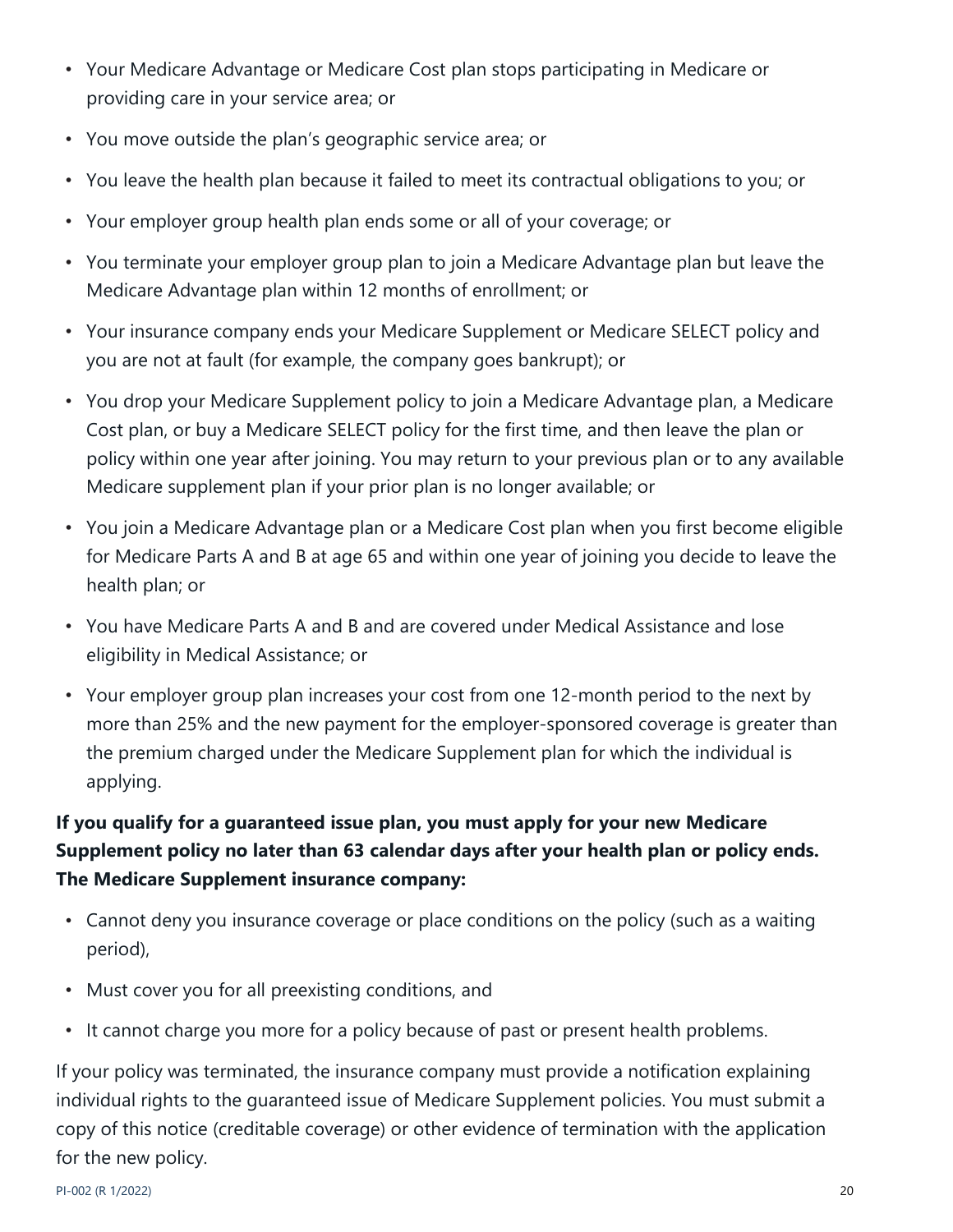## **Suspension of Medicare Supplement Policy**

Medicare Supplement and Medicare SELECT policies must allow Medicare beneficiaries with coverage the right to suspend their Medicare Supplement coverage when they have employer group health plan coverage. This option was created by federal law and is referred to as a Ticket to Work provision. If you are a Medicare beneficiary with Medicare Supplement coverage and you want to suspend your Medicare Supplement policy, you may do so by calling your Medicare Supplement insurance company. If you later lose your employer group health plan coverage, you may contact the Medicare Supplement insurance company within 90 days of losing your employer coverage and receive your Medicare Supplement policy back.

## **30-Day Free Look**

All Medicare Supplement and Medicare SELECT insurance policies sold in Wisconsin have a 30 day <u>free-look period</u>. If you are dissatisfied with a policy, you may return it to the insurance company within 30 days and get a full refund if no claims have been made. You should use the time to make sure the policy offers the benefits you expected. Check your application for accuracy and check the policy for any limitations, exclusions, or waiting periods.

#### **Renewability**

All Medicare Supplement and Medicare SELECT policies sold today must be guaranteed renewable for life. This means you can keep the policy as long as you pay the premium. It does not mean the insurance company cannot raise the premium. Policies that are guaranteed renewable offer added protection. Be sure to ask the insurance agent or company about the renewability of the policy.

Medicare Advantage plans are not guaranteed renewable. Medicare Advantage plans are a special arrangement between federal CMS and certain HMOs or insurance companies. CMS, HMOs, or insurance companies may choose to terminate plans at the end of any calendar year.

## **Midterm Cancellation**

All Medicare Supplement and Medicare SELECT policies include the right to a prorated refund of premium if you want to cancel a policy before the end of a term. All you need to do is to send a letter requesting cancellation to the insurance company. The right to midterm cancellation does not apply to Medicare Cost or Medicare Advantage plans.

## **Waiting Periods, Limitations, and Exclusions**

Many Medicare Supplement insurance policies have waiting periods before coverage begins. If your policy excludes coverage for preexisting conditions for a limited time, it must provide this information on the first page of the policy. The waiting period for preexisting conditions may not be longer than six months, and only conditions treated during the six months before the effective date of the policy may be excluded.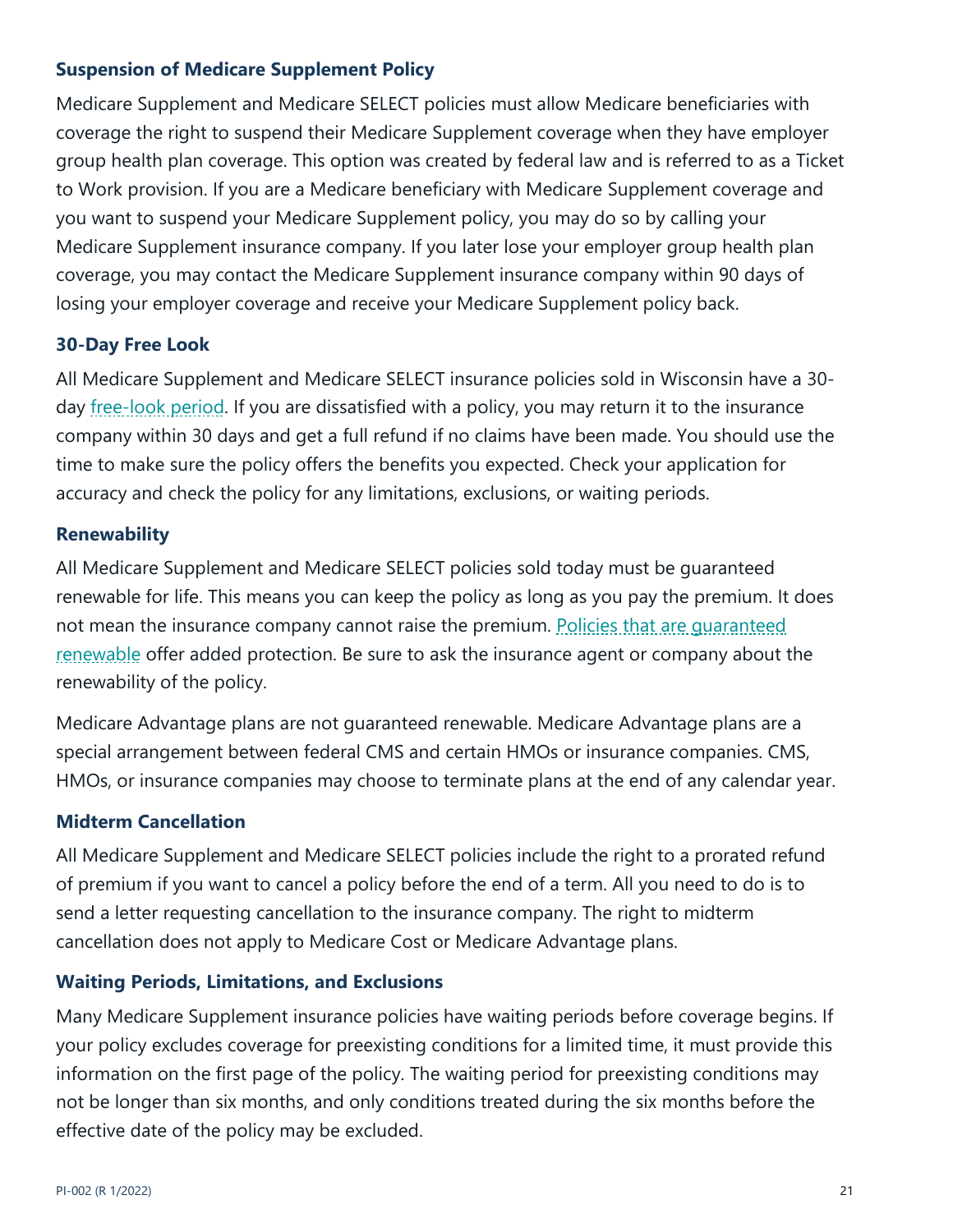Insurance companies are required to waive any waiting periods for preexisting conditions if you buy a Medicare Supplement policy during the open enrollment period and have been continuously covered with creditable coverage for at least six months before applying for the Medicare Supplement policy. Insurance companies are also required to waive any waiting periods for preexisting conditions when one Medicare Supplement policy is replaced with another.

#### **Creditable Coverage**

#### **Health Creditable Coverage**

The Health Insurance Portability and Accountability Act of 1996 (HIPAA) requires health insurance issuers, group health plans, and/or employers to issue a HIPAA certificate of creditable coverage when your health coverage ends. The certificate indicates the date your coverage ends and how long you had the coverage. You should retain this document for your records because the certificate provides evidence of your prior coverage. If certain conditions are met, evidence of prior coverage may entitle you to a reduction or total elimination of a preexisting condition exclusion period under subsequent health benefits coverage you may obtain. CMS does not request or require a copy of this HIPAA certificate of creditable coverage. Therefore, you should not be instructed to send the certificate to CMS.

## **Prescription Drug Creditable Coverage**

The Medicare Modernization Act imposes a late enrollment penalty if you do not maintain creditable drug coverage (coverage at least as good as Part D coverage) for 63 days after your initial enrollment period is over. Wisconsin's SeniorCare Prescription Drug Assistance Program (dhs.wisconsin.gov/seniorcare/index.htm) does qualify as creditable drug coverage. The Medicare Modernization Act mandates certain entities offering prescription drug coverage disclose to all Medicare-eligible individuals with prescription drug coverage whether such coverage is creditable. You should retain this document for your records. CMS does not request or require a copy of this creditable coverage documentation during the Initial Enrollment Period. Therefore, you should not be instructed to send the certificate to CMS unless challenging a penalty.

For more information on creditable coverage as it relates to Part D, go to cms.gov/Medicare/Prescription-Drug-Coverage/CreditableCoverage/index.html.

#### **Common Exclusions**

No insurance policy will cover everything not covered by Medicare. Medicare excludes certain types of medical expenses and so do many Medicare Supplement, Medicare SELECT, Medicare Cost, and Medicare Advantage plans.

Some services frequently excluded under these policies are:

• private duty nursing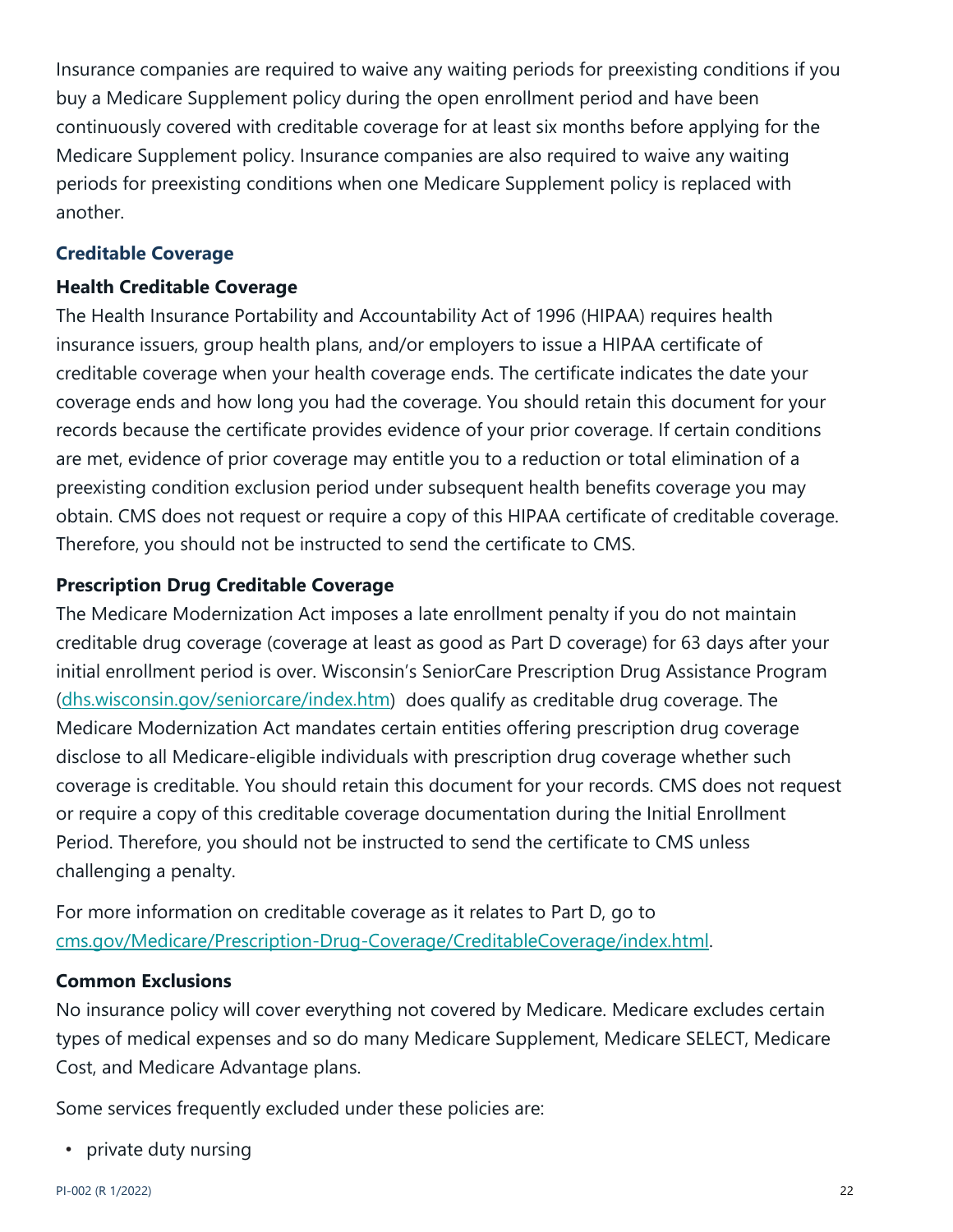- routine check-ups
- eyeglasses
- hearing aids
- dental services
- cosmetic surgery
- prescription drugs

Medicare Supplement policies include two other frequently misunderstood exclusions:

1. **Approved Charges** — Medicare pays only for charges considered reasonable and services considered necessary. Medicare's determination of a reasonable or "approved" charge may be considerably less than the actual charge for a covered service. For example:

| Doctor's bill                   | \$115 |
|---------------------------------|-------|
| Medicare-approved amount        | 100   |
| Medicare pays (80% coinsurance) | -80   |

In the example above, Medicare pays 80% of the approved charge (\$80). Medicare Supplement policies pay only the 20% difference between what Medicare approves and what Medicare pays (\$20). If your doctor accepts assignment, you will not be charged the difference between what Medicare approves and the doctor's bill. Otherwise, you will be responsible for that portion of the bill. If you have the Medicare Part B Excess Charges Rider, the policy will pay the difference between what Medicare approves and what the doctor charges.

Medicare SELECT and Medicare Cost policies cover the entire charge for covered services if you use doctors and hospitals connected to the plan. Medicare Advantage plans may charge a copay for doctor's office and emergency room visits.

2. **Custodial Care** — Medicare pays for skilled nursing care in a facility approved by Medicare if your doctor certifies it is medically necessary and the care meets the insurance company's standards as medically necessary. There are no benefits for custodial care. In general, Medicare Supplement, Medicare SELECT, Medicare Cost, and Medicare Advantage Plans cover only skilled care and do not cover custodial or intermediate care. Skilled nursing care is quite narrowly defined. Read more about Medicare's coverage of skilled nursing care at medicare.gov/sites/default/files/2019-07/10153-Medicare-Skilled-Nursing-Facility-Care\_1.pdf.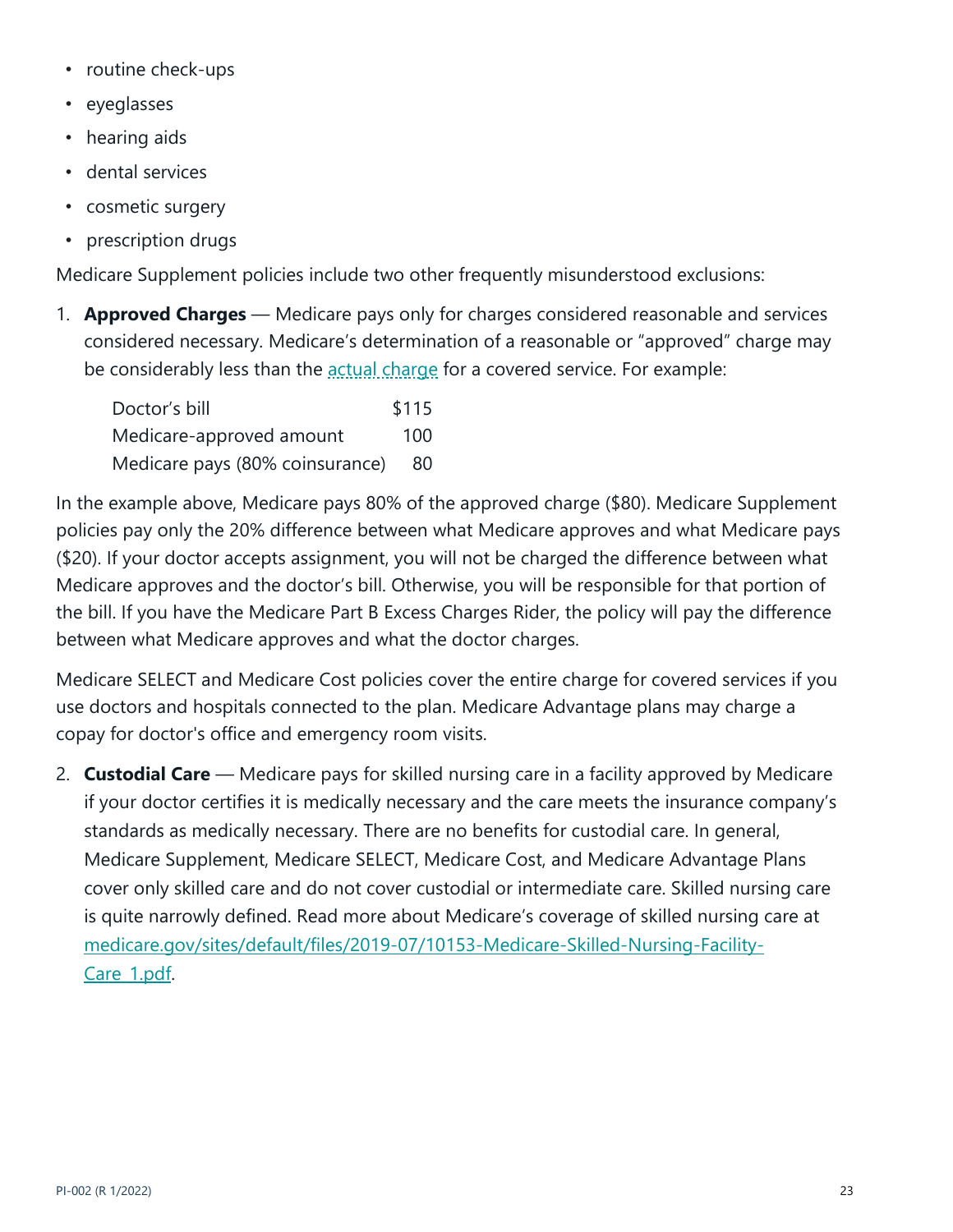**Inpatient Hospital Care**: Covers the Medicare Part A coinsurance.

**Medical Costs**: Covers the Medicare Part B coinsurance (generally 20% of the Medicareapproved payment amount).

**Blood**: Covers the first 3 pints of blood each year.

| <b>Medicare</b><br><b>Supplement</b><br><b>Benefits</b>                   | <b>Basic Plan</b>                                     |
|---------------------------------------------------------------------------|-------------------------------------------------------|
| <b>Basic Benefits</b>                                                     | $\sqrt{}$                                             |
| Medicare Part A:<br><b>Skilled Nursing</b><br><b>Facility Coinsurance</b> |                                                       |
| <b>Inpatient Mental</b><br><b>Health Coverage</b>                         | 175 days per lifetime<br>in addition to<br>Medicare   |
| Home Health Care                                                          | 40 visits in addition<br>to those paid by<br>Medicare |
| Medicare Part B:<br>Coinsurance                                           | 、/ *                                                  |
| <b>Outpatient Mental</b><br>Health                                        | $\sqrt{}$                                             |
| <b>Other Wisconsin</b><br><b>Mandated Benefits</b>                        |                                                       |

**Optional Riders**

Insurance companies are allowed to offer these seven riders to a Medicare supplement policy.

- 1. Medicare Part A Deductible
- 2. Medicare 50% Part A Deductible
- 3. Additional Home Health Care (365 visits including those paid by Medicare)
- 4. Medicare Part B Deductible\*\*
- 5. Medicare Part B Copayment or Coinsurance\*
- 6. Medicare Part B Excess Charges
- 7. Foreign Travel Emergency

\* Except if Part B Copayment or Coinsurance Optional Rider is purchased.

\*\* Not available to people who are newly eligible for Medicare on or after January 1, 2020.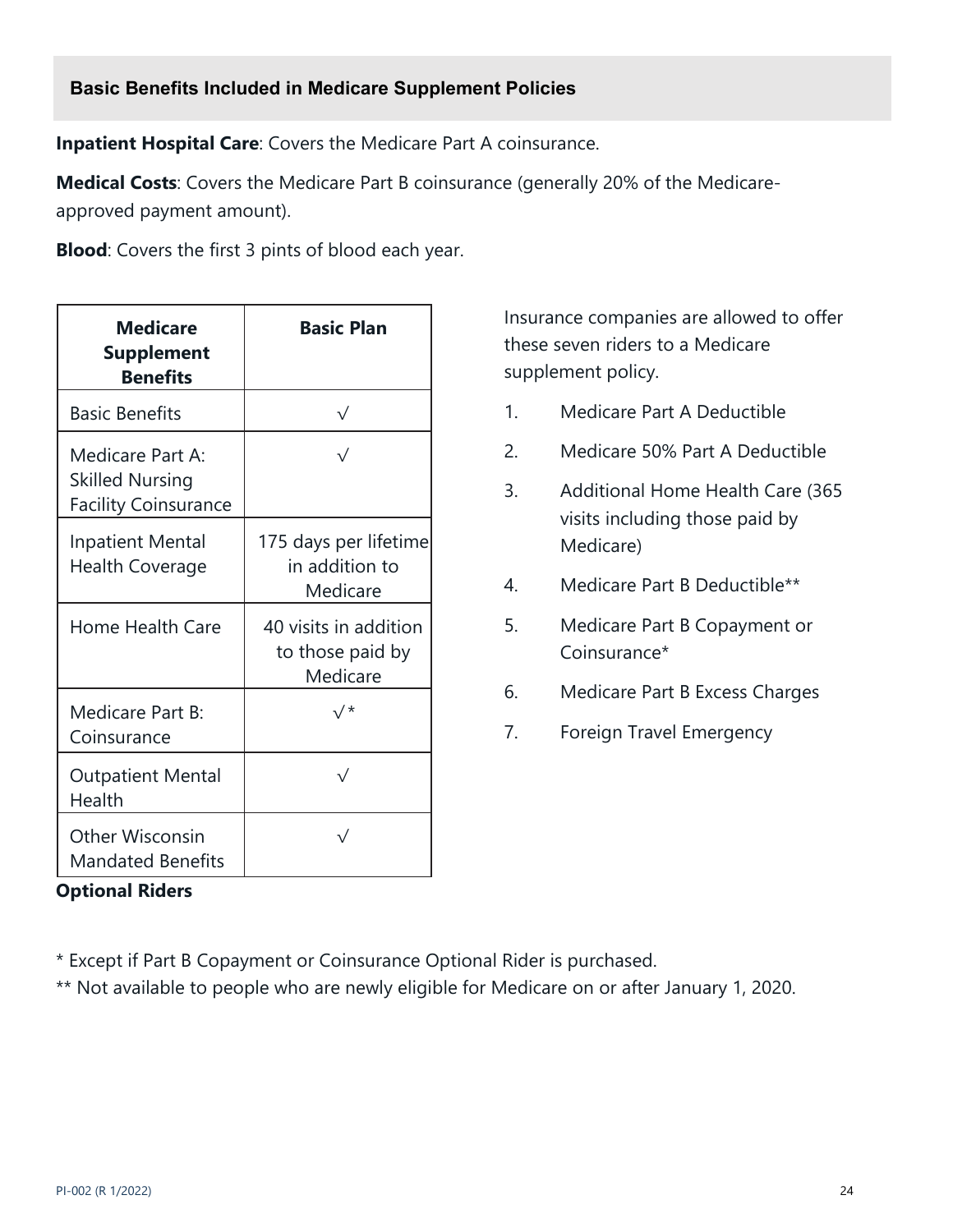## **Basic Benefits Included in Medicare SELECT Policies**

**Inpatient Hospital Care:** Covers the Medicare Part A coinsurance.

**Medical Costs:** Covers the Medicare Part B coinsurance (generally 20% of the Medicareapproved payment amount).

**Blood:** Covers the first 3 pints of blood each year.

| <b>Medicare Select Benefits</b>                                 | <b>Basic Plan</b>                                |
|-----------------------------------------------------------------|--------------------------------------------------|
| <b>Basic Benefits</b>                                           | $\sqrt{}$                                        |
| Medicare Part A: Deductible                                     | $\sqrt{}$                                        |
| Medicare Part A: Skilled Nursing<br><b>Facility Coinsurance</b> | $\sqrt{}$                                        |
| Inpatient Mental Health Coverage                                | 175 days per lifetime in addition to<br>Medicare |
| Home Health Care                                                | 365 visits including those paid by Medicare      |
| Medicare Part B: Deductible*                                    | √*                                               |
| Medicare Part B: Coinsurance                                    | $\sqrt{}$                                        |
| <b>Other Wisconsin Mandated Benefits</b>                        | $\sqrt{ }$                                       |
| <b>Outpatient Mental Health</b>                                 | $\sqrt{}$                                        |
| Foreign Travel Emergency                                        | $\sqrt{}$                                        |

\* Not reimbursed for people who are newly eligible for Medicare on or after January 1, 2020.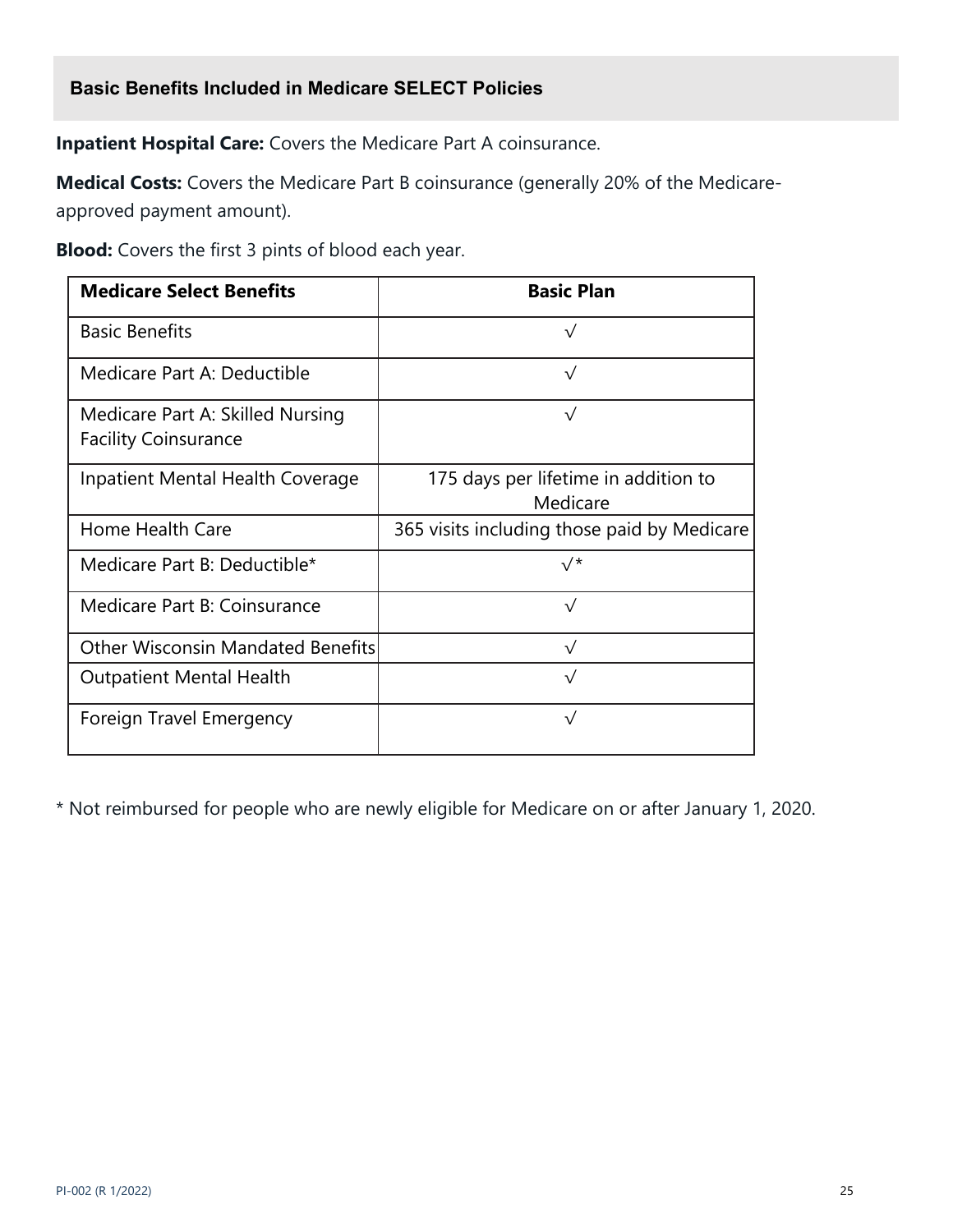## **Policy Description**

The information on the upcoming pages provides a brief description of the benefits of Medicare Supplement and Medicare SELECT policies offered in Wisconsin. Check the Outline of Coverage you receive from the company and the policy itself for details. The publication Medicare & You (medicare.gov/Pubs/pdf/10050-Medicare-and-You.pdf) is available at Medicare.gov or free of charge from your Social Security office and explains Medicare benefits in detail.

For information on Medicare Supplement insurance policies approved by OCI, visit oci.wi.gov/Pages/Consumers/PI-010.aspx or contact OCI and request a copy of the publication Medicare Supplement Insurance Policies List. The publication includes only policies offered by companies agreeing to be listed in the publication and is updated on an annual basis.

Medicare Supplement insurance companies can only sell standardized Medicare Supplement policies. Each standardized Medicare Supplement policy must offer the same basic benefits, no matter which insurance company sells it. The optional benefits and cost are the major differences among the Medicare Supplement policies sold by different insurance companies.

#### **Policy Benefits – Traditional Insurers**

All Medicare Supplement policies offered by traditional insurance companies provide the following benefits:

#### **Basic Benefits**

- 1. Copayment for days 61 to 90 of hospitalization **(\$389 a day)**
- 2. Copayment for days 91 to 150 of hospitalization **(\$778 a day for "lifetime reserve days")** – full coverage after Medicare days are exhausted
- 3. Copayment for days 21 to 100 of skilled nursing care in a skilled nursing facility **(\$194.50 a day)**
- 4. 175 days per lifetime of inpatient psychiatric care in addition to Medicare's 190 days per lifetime
- 5. First 3 pints of blood
- 6. 40 home health care visits in addition to Medicare must also meet the insurance company's standards as medically necessary
- 7. 20% of Medicare's Part B services with no lifetime maximum or, in case of hospital outpatient department services under a prospective payment system, applicable copayments
- 8. Coverage for full usual and customary cost of non-Medicare-covered chiropractic care, non-Medicare hospital and ambulatory surgery center charges, anesthetics for dental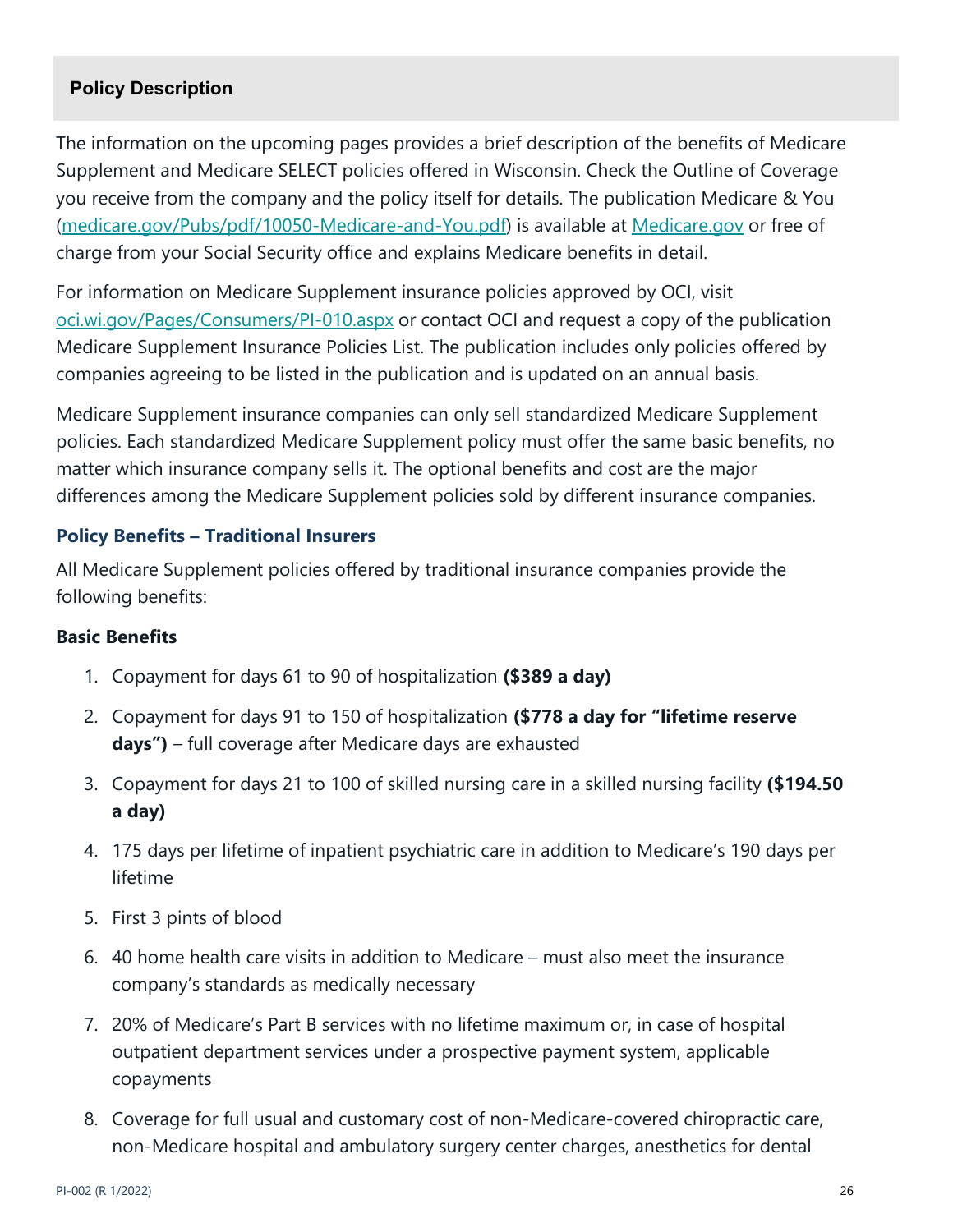care, and non-Medicare-covered breast reconstruction – must also meet the insurance company's standards as medically necessary.

9. Coverage for 30 days non-Medicare skilled nursing facility care – no prior hospitalization required but must meet the insurance company's standards as medically necessary.

**Note**: Policies may also include preventive health care services, such as routine physical examinations, immunizations, health screenings, and private duty nursing services.

## **Optional Benefits**

Insurance companies may offer the following optional benefits as a separate benefit for an additional premium:

- 1. Part A deductible **(\$1,556)**
- 2. Additional home health care (up to 365 visits per year). The care also must meet the insurance company's standards as medically necessary.
- 3. Part B excess charges up to the actual charge or the limiting charge, whichever is less
- 4. Foreign Travel Emergency: May have a deductible of up to \$250. Must pay at least 80% of billed charges for Medicare-eligible expenses for medically necessary emergency care received outside the U.S. Emergency care must begin during the first 60 days of a trip outside the U.S. Benefit limit must be at least \$50,000 per lifetime.
- 5. Medicare 50% Part A deductible
- 6. Part B copayment or coinsurance rider. After the Part B deductible is met, it will cover the lesser of \$20 per office visit or the Medicare Part B coinsurance and the lesser of \$50 per emergency room visit or the Medicare Part B coinsurance. The emergency room copayment or coinsurance is waived if the emergency room visit results in hospitalization.

## **Policy Benefits – Traditional Insurers Cost-Sharing 50% and 25%**

**Medicare Supplement cost-sharing** policies provide benefits after you have met your out-ofpocket limit and your calendar year Part B deductible. The out-of-pocket limits for 2022 are \$6,620 or \$3,310 for 50% or 25% cost-sharing policies, and the 2022 Part B deductible is \$233.

All Medicare Supplement cost-sharing policies offered by traditional insurance companies provide the following benefits:

## **Basic Benefits**

- 1. Part A deductible **(\$1,556)** (50% or 25%)
- 2. Copayment for days 61 to 90 of hospitalization **(\$389 a day)**
- 3. Copayment for days 91 to 150 of hospitalization **(\$778 a day for "lifetime reserve days")** – full coverage after Medicare days are exhausted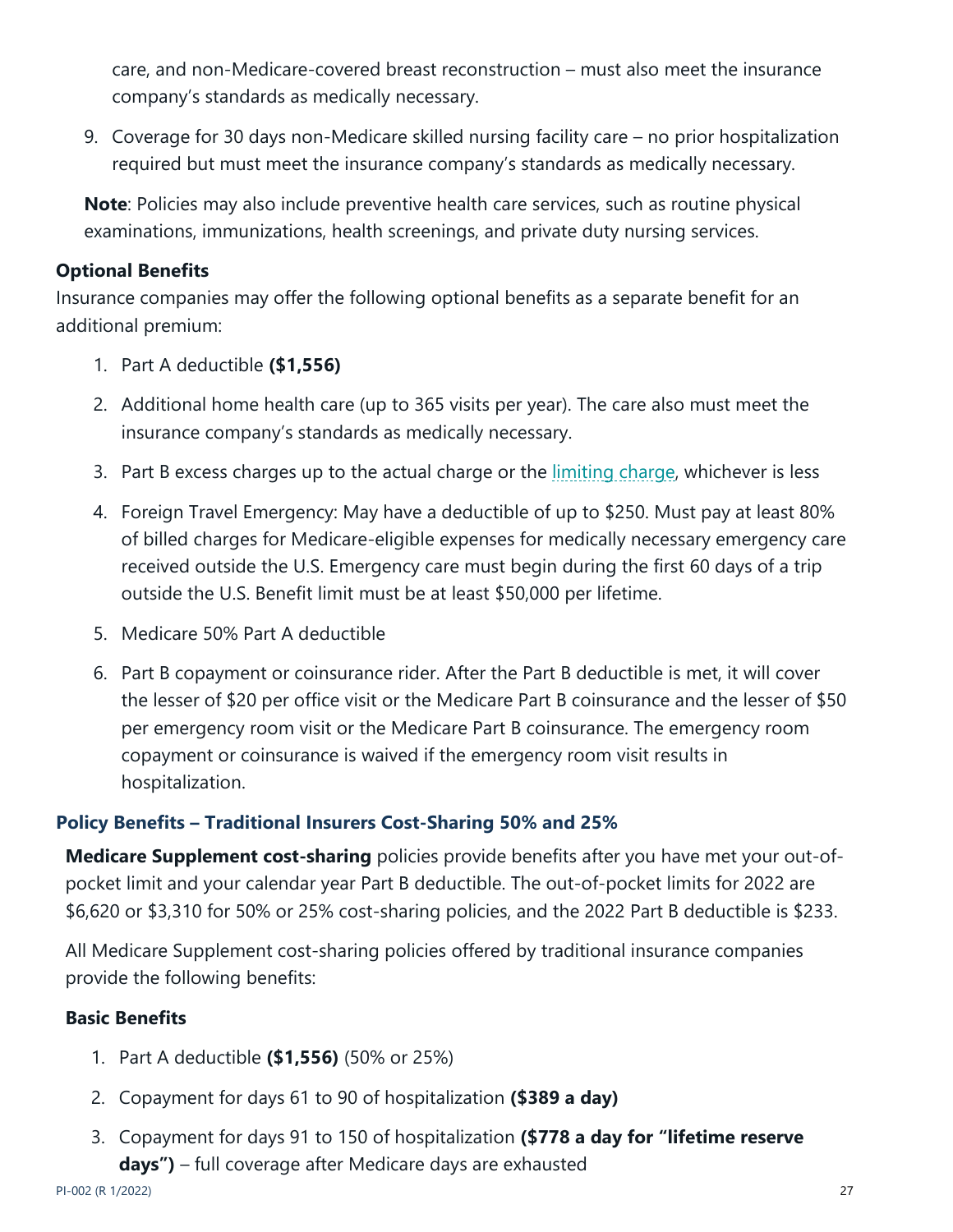- 4. Copayment for day 21 to 100 of skilled nursing care in a skilled nursing facility **(\$194.50 a day)** (50% or 25%)
- 5. 175 days per lifetime of inpatient psychiatric care in addition to Medicare's 190 days per lifetime
- 6. First 3 pints of blood (50% or 25%)
- 7. 40 home health care visits in addition to Medicare. The care also must meet the insurance company's standards as medically necessary.
- 8. 20% of Medicare's Part B services with no lifetime maximum or, in case of hospital outpatient department services under a prospective payment system, applicable copayments
- 9. Coverage for full usual and customary cost of non-Medicare-covered chiropractic care, non-Medicare hospital and ambulatory surgery center charges, anesthetics for dental care, and non-Medicare-covered breast reconstruction. The care also must meet the insurance company's standards as medically necessary.
- 10. Coverage for 30 days non-Medicare skilled nursing facility care no prior hospitalization required but must meet the insurance company's standards as medically necessary

**Note**: Policies may also include preventive health care services, such as routine physical examinations, immunizations, health screenings, and private duty nursing services.

# **Optional Benefits**

Insurance companies may offer the following optional benefit as a separate benefit for an additional premium:

1. Additional home health care (up to 365 visits per year). The care also must meet the insurance company's standards as medically necessary.

## **Policy Benefits – Medicare SELECT**

All Medicare SELECT policies provide the following benefits:

## **Basic Benefits**

- 1. Part A deductible **(\$1,556)**
- 2. Copayment for day 61 to 90 of hospitalization **(\$389 a day)**
- 3. Copayment for days 91 to 150 of hospitalization **(\$778 a day)** full coverage after Medicare days are exhausted
- 4. Copayment for days 21 to 100 of skilled nursing care in a skilled nursing facility **(\$194.50 a day)**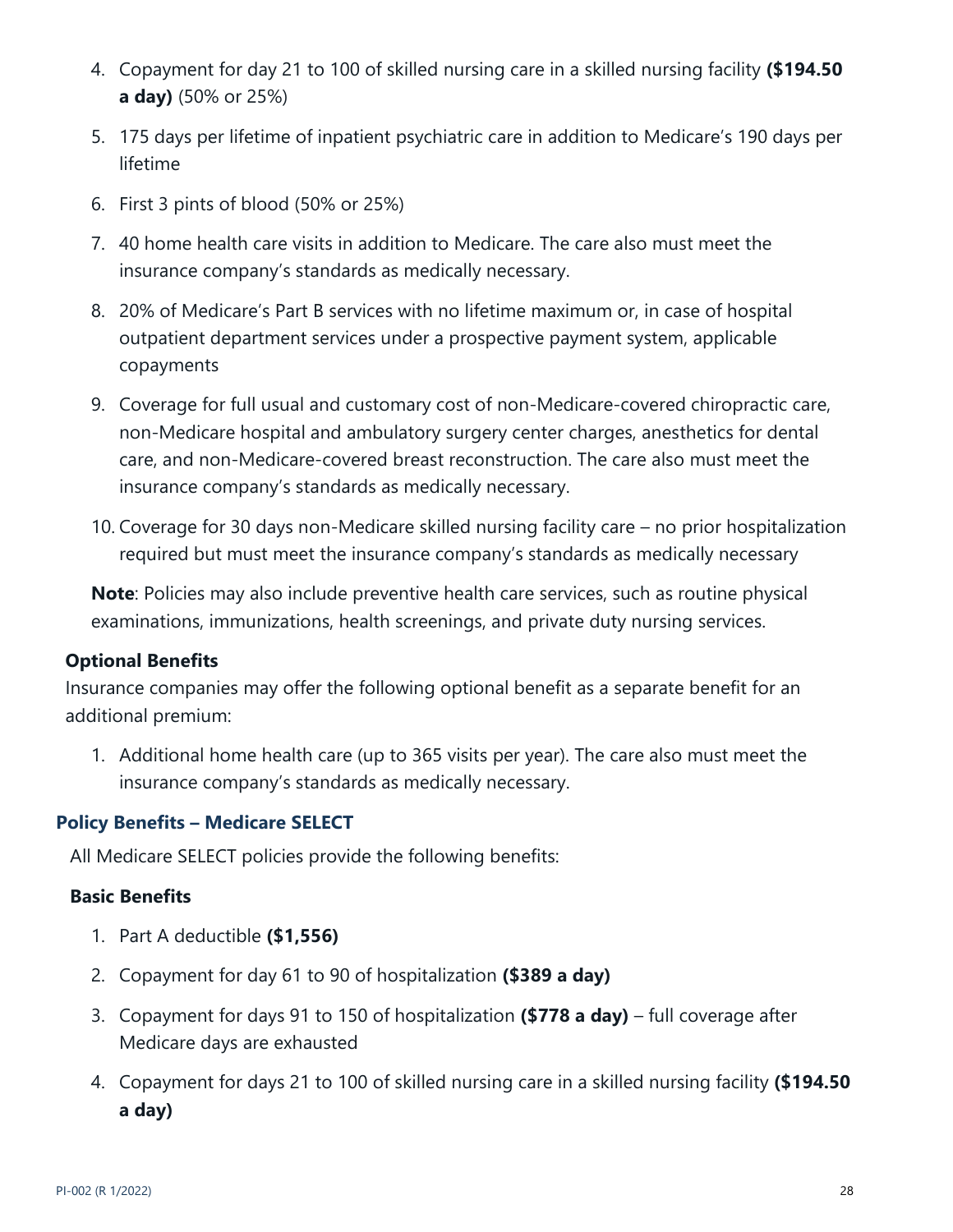- 5. 175 days per lifetime of inpatient psychiatric care in addition to Medicare's 190 days per lifetime
- 6. First 3 pints of blood
- 7. Part B deductible **(\$233)** -- not reimbursed for people who are newly eligible for Medicare on or after January 1, 2020
- 8. 20% of Medicare's Part B services with no lifetime maximum and actual charges for authorized referral services
- 9. 365 home health care visits including those paid by Medicare. The care also must meet the insurance company's standards as medically necessary.
- 10. Foreign Travel Emergency: May have a deductible of up to \$250. Must pay at least 80% of billed charges for Medicare-eligible expenses for medically necessary emergency care received outside the U.S. Emergency care must begin during the first 60 days of a trip outside the U.S. Benefit limit must be at least \$50,000 per lifetime.
- 11. Coverage for full usual and customary cost of non-Medicare-covered chiropractic care, non-Medicare hospital and ambulatory surgery center charges, anesthetics for dental care, and non-Medicare-covered breast reconstruction. The care also must meet the insurance company's standards as medically necessary.
- 12. Coverage for 30 days non-Medicare skilled nursing facility care no prior hospitalization required but must meet the insurance company's standards as medically necessary

# **Policy Benefits – Medicare SELECT Cost-Sharing 50% and 25%**

**Medicare SELECT cost-sharing** policies provide benefits after you have met your out-ofpocket limit and your calendar year Part B deductible. **The out-of-pocket limits for 2022 are \$6,620 or \$3,310 for 50% or 25% cost-sharing policies, and the 2022 Part B deductible is \$233**.

All Medicare SELECT cost-sharing policies provide the following benefits:

- 1. Part A deductible **(\$1,556)** (50% or 25%)
- 2. Copayment for 61st to 90th day of hospitalization **(\$389 a day)**
- 3. Copayment for 91st to 150th day of hospitalization **(\$778 a day)** full coverage after Medicare days are exhausted
- 4. Copayment for 21st to 100th day of skilled nursing care in a skilled nursing facility **(\$194.50 a day)** (50% or 25%)
- 5. 175 days per lifetime of inpatient psychiatric care in addition to Medicare's 190 days per lifetime
- 6. First 3 pints of blood (50% or 25%)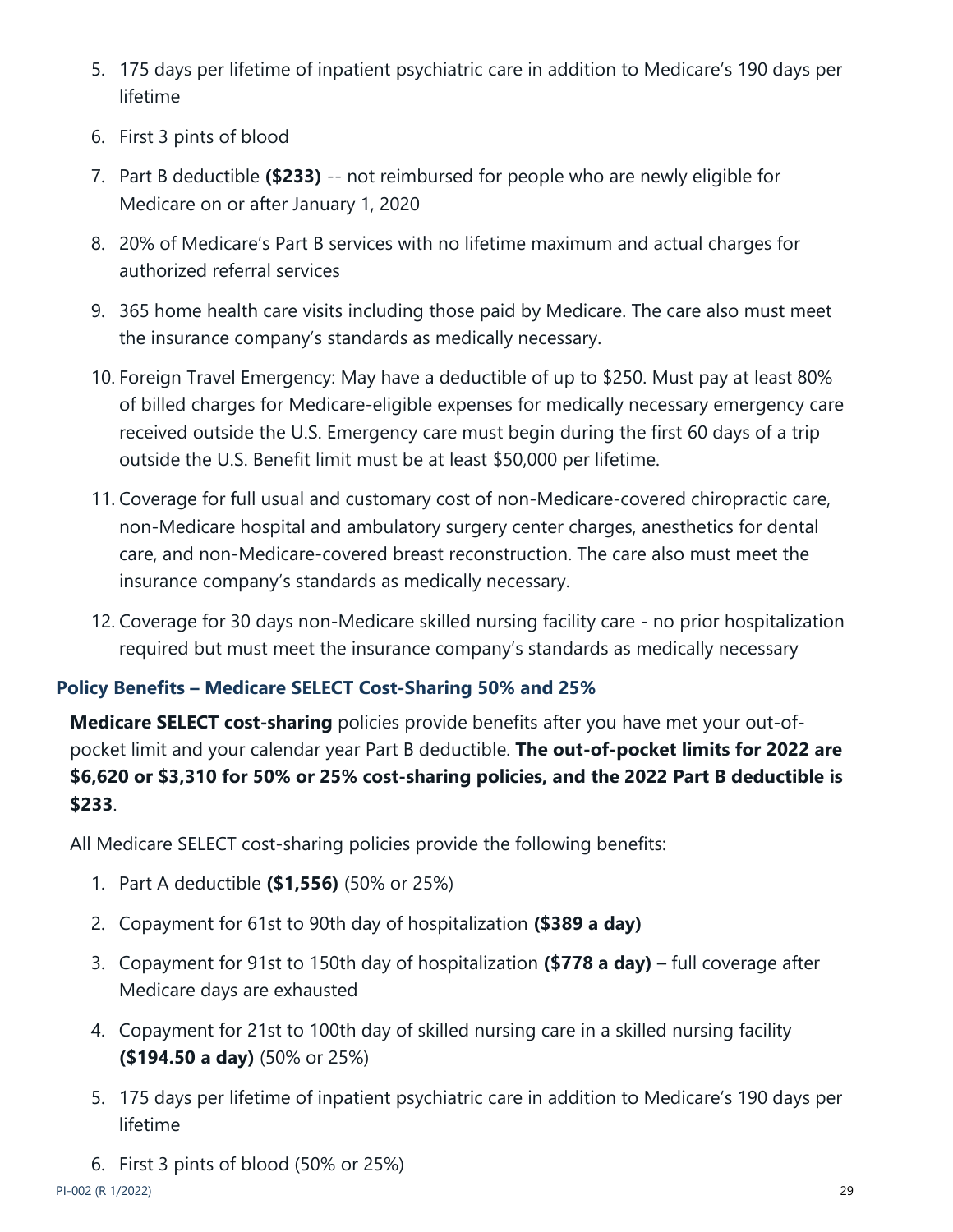- 7. Part B deductible **(\$233)**
- 8. 20% of Medicare's Part B services with no lifetime maximum and actual charges for authorized referral services
- 9. 365 home health care visits including those paid by Medicare. The care also must meet the insurance company's standards as medically necessary.
- 10. Foreign Travel Emergency: May have a deductible of up to \$250. Must pay at least 80% of billed charges for Medicare-eligible expenses for medically necessary emergency care received outside the U.S. Emergency care must begin during the first 60 days of a trip outside the U.S. Benefit limit must be at least \$50,000 per lifetime.
- 11. Coverage for full usual and customary cost of non-Medicare-covered chiropractic care, non-Medicare hospital and ambulatory surgery center charges, anesthetics for dental care, and non-Medicare-covered breast reconstruction. The care also must meet the insurance company's standards as medically necessary.
- 12. Coverage for 30 days non-Medicare skilled nursing facility care no prior hospitalization required but must meet the insurance company's standards as medically necessary

## **Policy Benefits – Cost Insurance – Basic and Enhanced**

#### **Basic Plan**

- 1. Copayment for days 61 to 90 of hospitalization **(\$389 a day)**
- 2. Copayment for days 91 to 150 of hospitalization **(\$778 a day)** full coverage after Medicare days are exhausted
- 3. Copayment for days 21 to 100 of skilled nursing care in a skilled nursing facility **(\$194.50 a day)**
- 4. First 3 pints of blood
- 5. 40 home health care visits in addition to Medicare. The care also must meet the insurance company's standards as medically necessary.
- 6. 20% of Medicare's Part B services with no lifetime maximum or, in case of hospital outpatient department services under a prospective payment system, applicable copayments.

**Note**: Policies may also include preventive health care services, such as routine physical examinations, immunizations, health screenings, and private duty nursing services.

## **Enhanced Plan**

Insurance companies may offer additional benefits for an additional premium:

1. Part A deductible **(\$1,556)**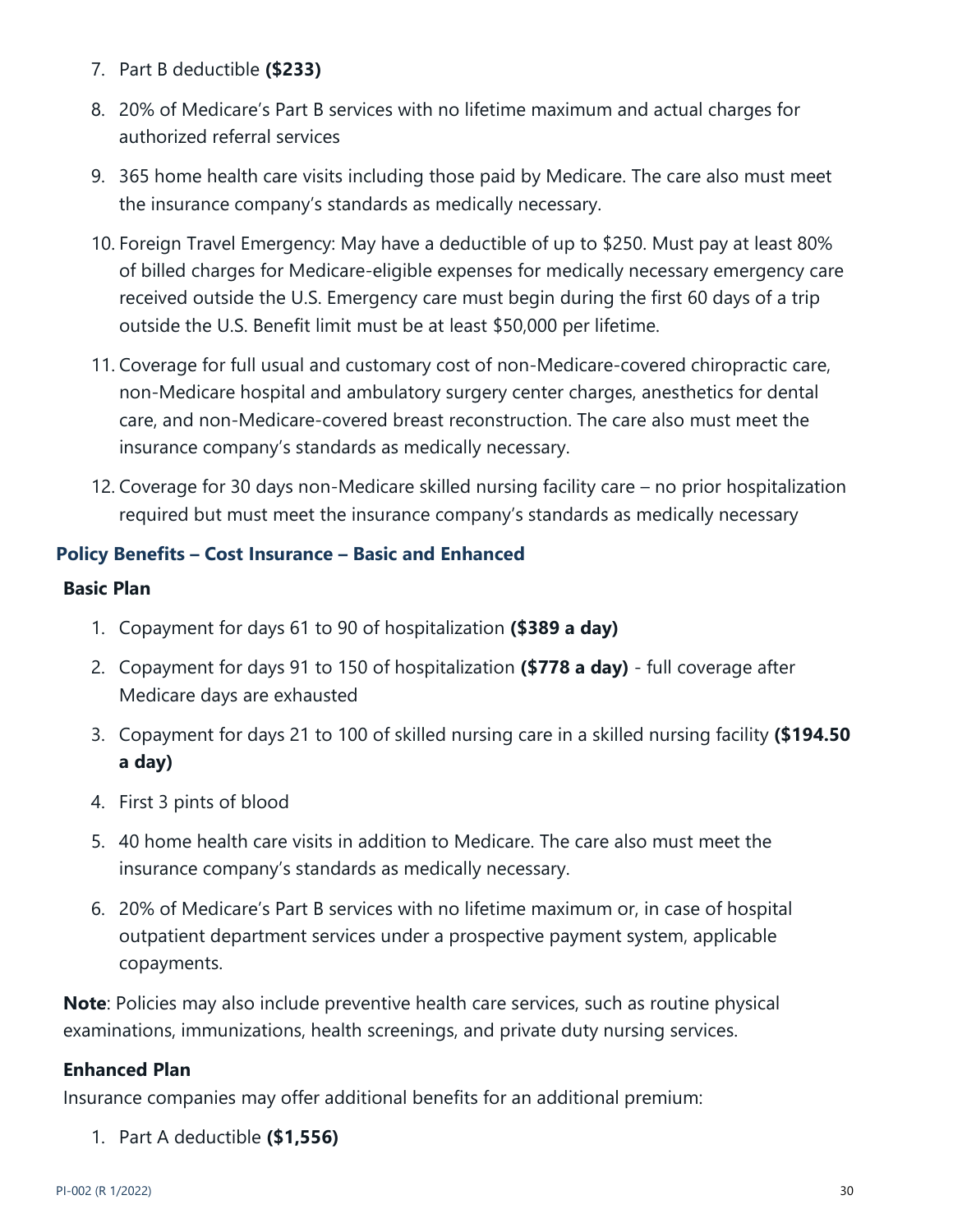- 2. Additional home health care (up to 365 visits per year) must also meet the insurance company's standards as medically necessary.
- 3. Part B deductible **(\$233)**
- 4. Part B excess charges up to the actual charge or the limiting charge, whichever is less
- 5. 175 days per lifetime of inpatient psychiatric care in addition to Medicare's 190 days per lifetime
- 6. Foreign Travel Emergency: May have a deductible of up to **\$250**. Must pay at least 80% of billed charges for Medicare-eligible expenses for medically necessary emergency care received outside the U.S.; emergency care must begin during the first 60 days of a trip outside the U.S.; benefit limit must be at least \$50,000 per lifetime
- 7. Coverage for full usual and customary cost of non-Medicare-covered chiropractic care, non-Medicare hospital and ambulatory surgery center charges, anesthetics for dental care, and non-Medicare-covered breast reconstruction. The care also must meet the insurance company's standards as medically necessary.
- 8. Coverage for 30 days non-Medicare skilled nursing facility care no prior hospitalization required but must meet medical necessity requirements; must meet the insurance company's standards as medically necessary

# **Policy Benefits – High-Deductible Plan**

**High-deductible Medicare Supplement** plans offer benefits after you have paid a calendar year deductible of **\$2,490**. This deductible consists of expenses ordinarily paid by the policy. This includes the Medicare deductibles for Part A and Part B but does not include the separate foreign travel emergency deductible of \$250.

## **Benefits**

- 1. Part A deductible included
- 2. Copayment for days 61 to 90 of hospitalization **(\$389 a day)**
- 3. Copayment for days 91 to 150 of hospitalization **(\$778 a day)**  full coverage after Medicare days are exhausted
- 4. Copayment for days 21 to 100 of skilled nursing care in a skilled nursing facility **(\$194.50 a day)**
- 5. 175 days per lifetime of inpatient psychiatric care in addition to Medicare's 190 days per lifetime
- 6. First 3 pints of blood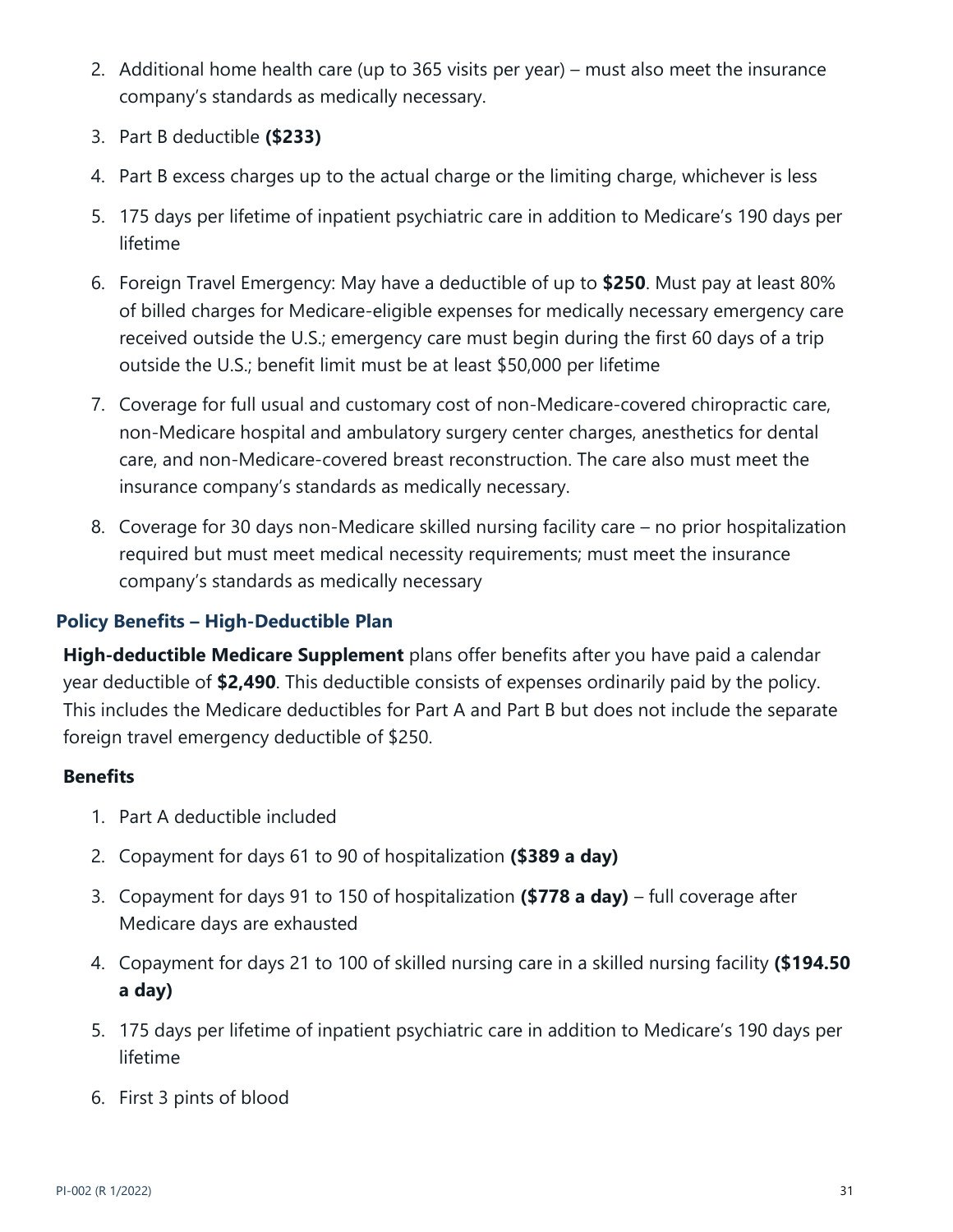- 7. Part B deductible included The Part B deductible is not covered (reimbursed) for people who are newly eligible for Medicare on or after January 1, 2020, however it does count towards the High Deductible plan's deductible.
- 8. Part B excess charges up to the actual charge or the limiting charge, whichever is less, included
- 9. 20% of Medicare's Part B services with no lifetime maximum and actual charges for authorized referral services
- 10. 365 home health care visits including those paid by Medicare. The care also must meet the insurance company's standards as medically necessary.
- 11. Foreign Travel Emergency: May have a deductible of up to \$250. Must pay at least 80% of billed charges for Medicare-eligible expenses for medically necessary emergency care received outside the U.S. Emergency care must begin during the first 60 days of a trip outside the U.S. Benefit limit must be at least \$50,000 per lifetime.
- 12. Coverage for full usual and customary cost of non-Medicare-covered chiropractic care, non-Medicare hospital and ambulatory surgery center charges, anesthetics for dental care, and non-Medicare-covered breast reconstruction. The care also must meet the insurance company's standards as medically necessary.
- 13. Coverage for 30 days non-Medicare skilled nursing facility care no prior hospitalization required but must meet the insurance company's standards as medically necessary.

## **Filing a Claim**

It is important to file claims properly. The following list will help:

- Keep an accurate record of all your health care expenses. Store this information with your Medicare Supplement insurance or other health insurance policies.
- Whenever you receive treatment, present your Medicare card and any other insurance card you have.
- File all claims promptly. You will receive a Medicare Summary Notice (MSN) in the mail every three months or log into MyMedicare.gov. If the insurance company requests a copy of the Medicare Summary Notice, make a copy of the MSN and record the date you send the copy to the insurance company. Keep copies of any information you have concerning services received, the dates of services, and the persons who provided the services.
- You do not have to submit your claims to Medicare. Your doctor, supplier, or other Medicare provider must submit claims to Medicare for you.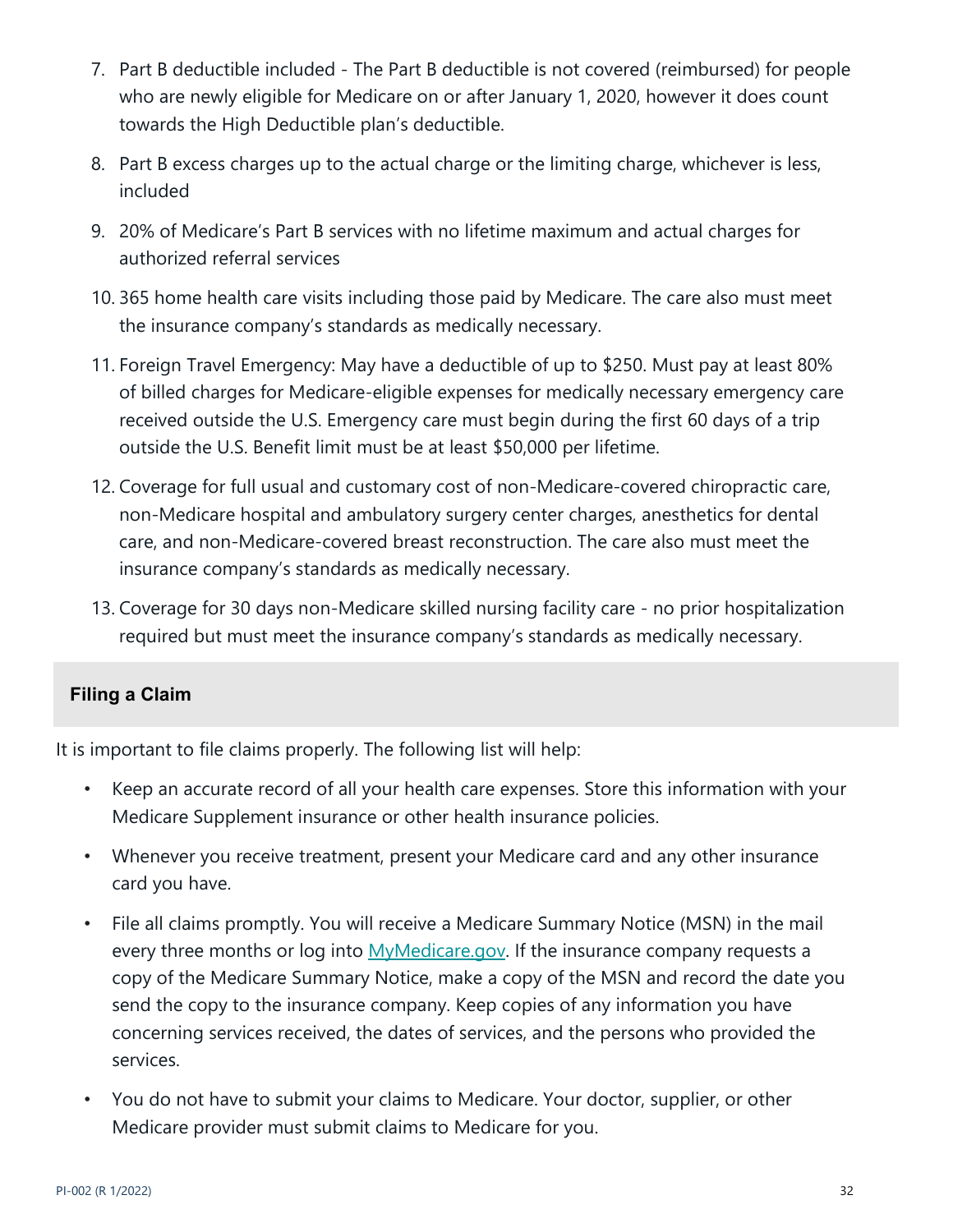- If you enroll in a health maintenance organization (HMO), you will not have to file claims for services covered by HMO providers. All claims for covered services will be handled by the HMO.
- Most Medicare Supplement insurance companies have an automatic claims filing program. This means the insurance company receives a copy of your claim as soon as it is processed by Medicare.
- For more information on filing claims, contact the benefits specialist at your county or tribal aging office, dhs.wisconsin.gov/benefit-specialists/index.htm

#### **Your Grievance and Appeal Rights**

#### **Medicare Supplement Mandated Benefits**

#### **Grievance Procedure**

If you have a complaint or question, you may wish to first contact your insurance company. Many complaints can be resolved quickly and require no further action. However, you do not have to file a complaint with your insurance company before you file a complaint with the appropriate state agency.

Medicare Supplement insurance companies are required to have an internal *grievance* procedure to resolve issues involving Wisconsin mandated benefits. If you are not satisfied with the service you receive, your insurance company must provide you with complete and comprehensible information about how to use the grievance procedure. You have the right to participate in the grievance committee's meeting and present additional information.

Insurance companies are required to have a separate expedited grievance procedure for situations where your medical condition might require immediate medical attention.

Medicare Supplement insurance companies are required to file a report with OCI listing the number of grievances they had in the previous year.

#### **Independent Review**

For Wisconsin mandated benefits under Medicare Supplement policies, if you are not satisfied with the outcome of a grievance and the grievance involves a dispute regarding medical necessity or experimental treatment, you or your authorized representative may request that an independent review organization (IRO) review your insurance company's decision. The independent review process provides you with an opportunity to have medical professionals who have no connection to the insurance company review the dispute. The IRO has the authority to determine whether the treatment should be covered by the insurance company.

Your insurance company will provide you with information on the availability of this process whenever it makes a determination that is eligible for the independent review process.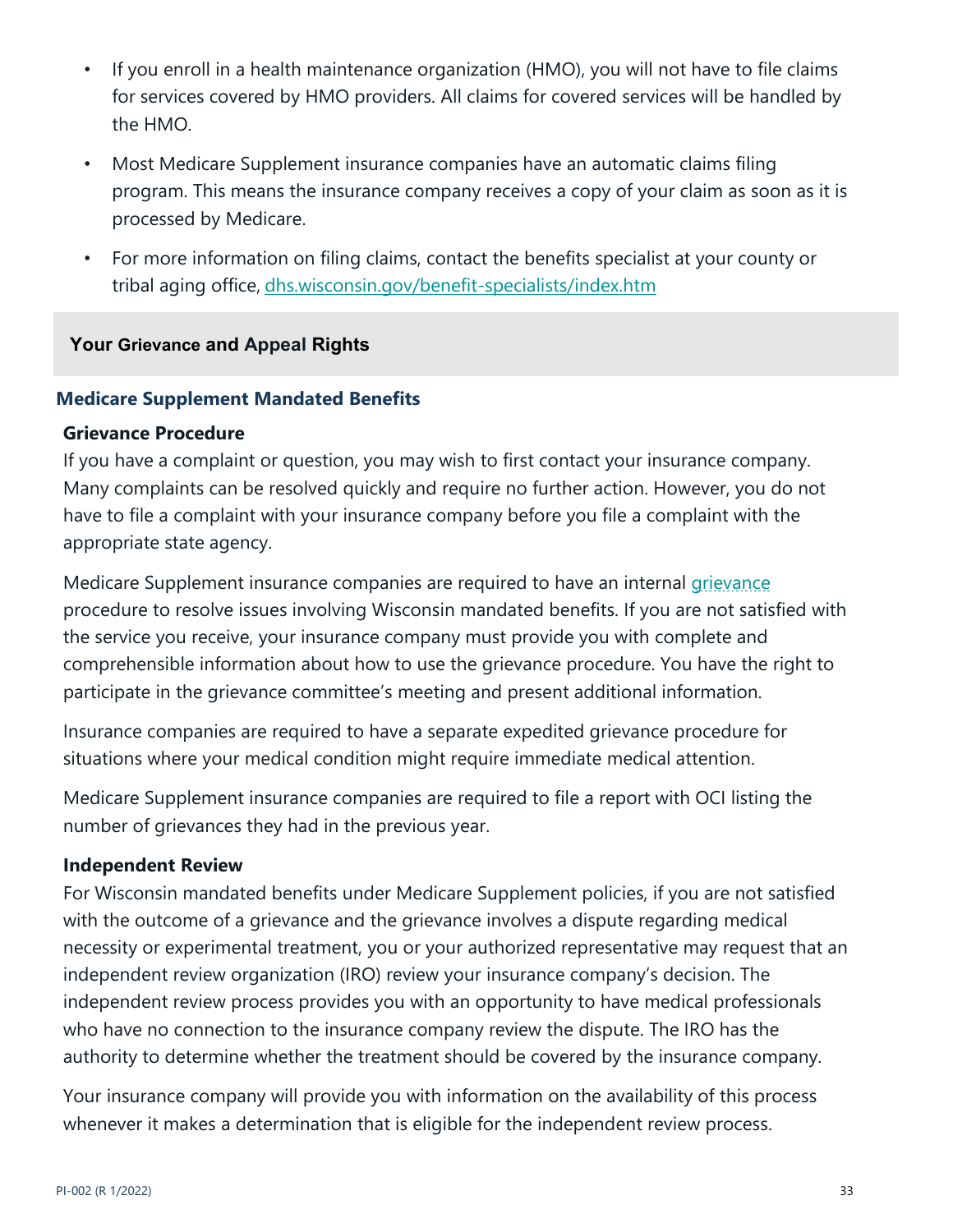Information regarding the IRO process is available on the OCI website at oci.wi.gov/Pages/Consumers/IROConsumer.aspx.

**Original Medicare Part A and Part B and Medicare Prescription Drug Coverage** Information can be found at medicare.gov/claims-and-appeals.

## **Prescription Drug Discount Options**

In Wisconsin, Medicare beneficiaries have access to discounted drugs through the SeniorCare program and can obtain discounted drugs through drug manufacturers, the internet, and mailorder pharmacies.

## **SeniorCare Prescription Drug Assistance Program**

The Wisconsin legislature created the SeniorCare prescription drug assistance program for residents age 65 or older and who meet certain requirements. SeniorCare is designed to make prescription drugs more affordable and to make it easier to obtain needed prescription medications.

SeniorCare's eligibility requirements include:

- 1. Must be a Wisconsin resident.
- 2. Must be 65 years of age or older.
- 3. Must be a U.S. citizen or qualifying immigrant.
- 4. Must pay a \$30 annual enrollment fee per person.

**Under SeniorCare, you will need to pay out-of-pocket expenses** based on your annual income. There are different expense requirements and benefits based on your income and your spouse's income if your spouse lives with you.

If you think you are eligible, contact your county or tribal aging office for more information or call the **SeniorCare Customer Service Helpline** at **1-800-657-2038**. You may also visit their website, dhs.wisconsin.gov/seniorcare/index.htm.

# **Consumer Buying Tips**

## **Cost of Policies**

When buying a Medicare Supplement policy, you should find out exactly what the premium will be. A few insurance companies charge everyone the same amount. Most companies charge different premiums based on your age at the time of application. Several companies also use other factors, such as different rates for men and women or different rates in different parts of the state. Companies also charge different premiums if you are using, or have a history of using, tobacco (if you are not applying during your open enrollment period).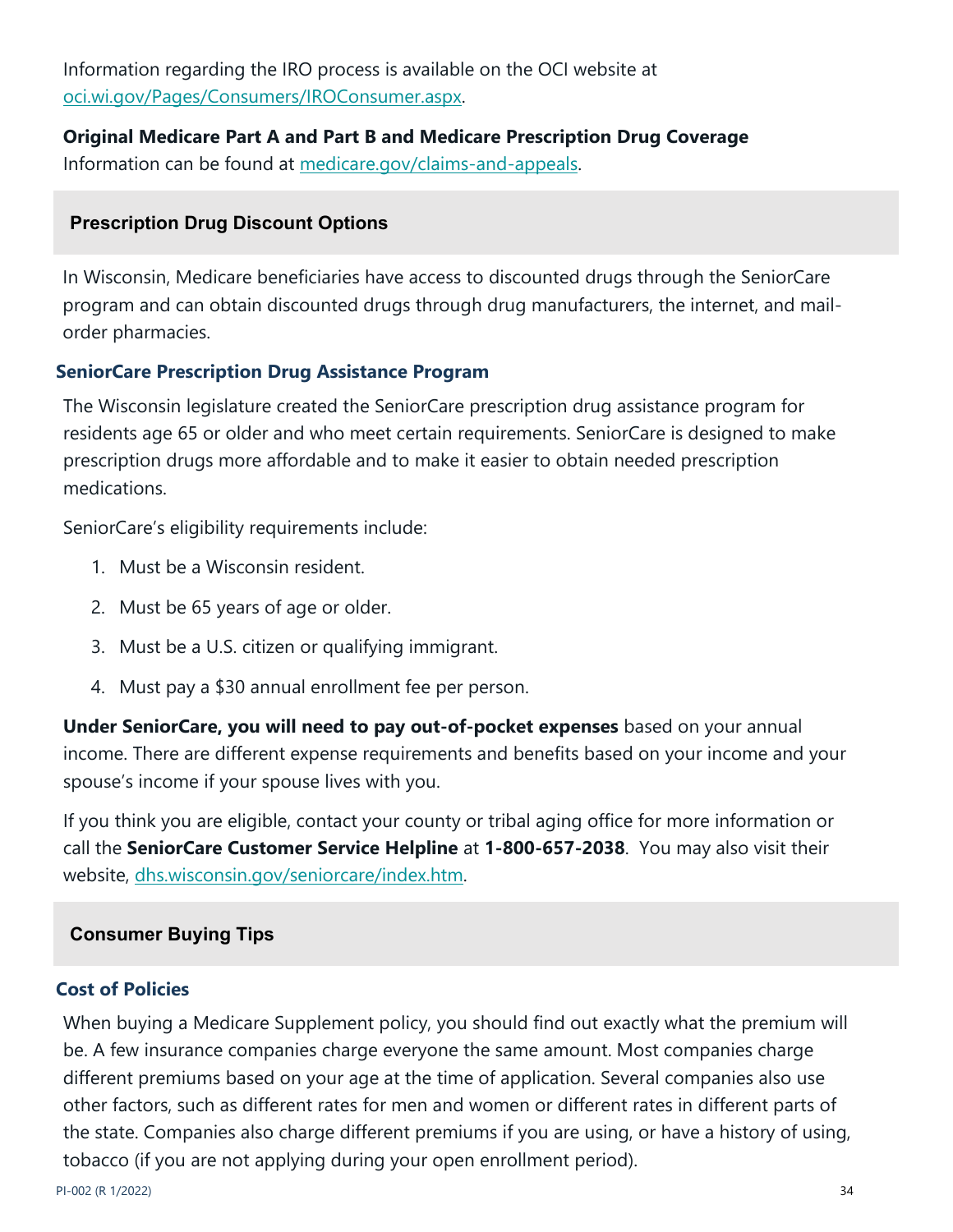When you consider purchasing a Medicare Supplement policy, you should also research what happens to your premium as you get older. The premium on your policy may increase every year primarily due to inflation in medical costs causing increases in your Medicare deductibles and copayments. The amount your premium increases may also depend on the way the company reflects the aging of its policyholders in the rates charged. Be sure to ask the agent to explain the method the company uses for any Medicare Supplement policy you are considering to explain the approach the company uses. In general, insurance companies use one of the methods described below:

- **Attained Age** In addition to medical inflation and increased Medicare deductibles and copayments, your premium will also increase as you age. This is due to the fact you tend to use more medical services as you age. Premiums may be less expensive than issue age policies at first but can eventually become the most expensive.
- **Issue Age** Your premium will increase due to medical inflation and increased Medicare deductibles and copayments. It will not increase due to your age. Your initial premium will be higher than under the Attained Age approach because a portion of the initial premium is used to pre-fund the increased claims cost in later years.
- **No Age Rating** Your premium is the same as for all customers who buy this policy, regardless of age.
- **Under Age 65** Your premium is calculated for individuals who, due to a disability, are eligible to enroll in Medicare under age 65. (If you are under age 65 and enrolled in Medicare due to disability, ALS (Lou Gehrig's disease), or end-stage renal disease, you are entitled to another six-month open enrollment period upon reaching age 65.)

#### **Policy Delivery and Refunds**

Policy delivery or refunds on policies should be made promptly by insurance companies. If you do not receive your policy within a month or if there is a delay in receiving a refund, call or write to the insurance company.

If you buy from an agent, find a good local insurance agent who can help you buy the right policy and will also assist you with making claims.

#### **Policy Storage**

Keep the policy in a safe place. It is a good idea to choose someone ahead of time who can take over your affairs in case of a serious illness. This person should know where your records are kept.

#### **Duplicate Coverage**

Before buying additional policies, you should evaluate your current policy to see if the benefits in the additional policies already exist in your current policy. Buying one comprehensive health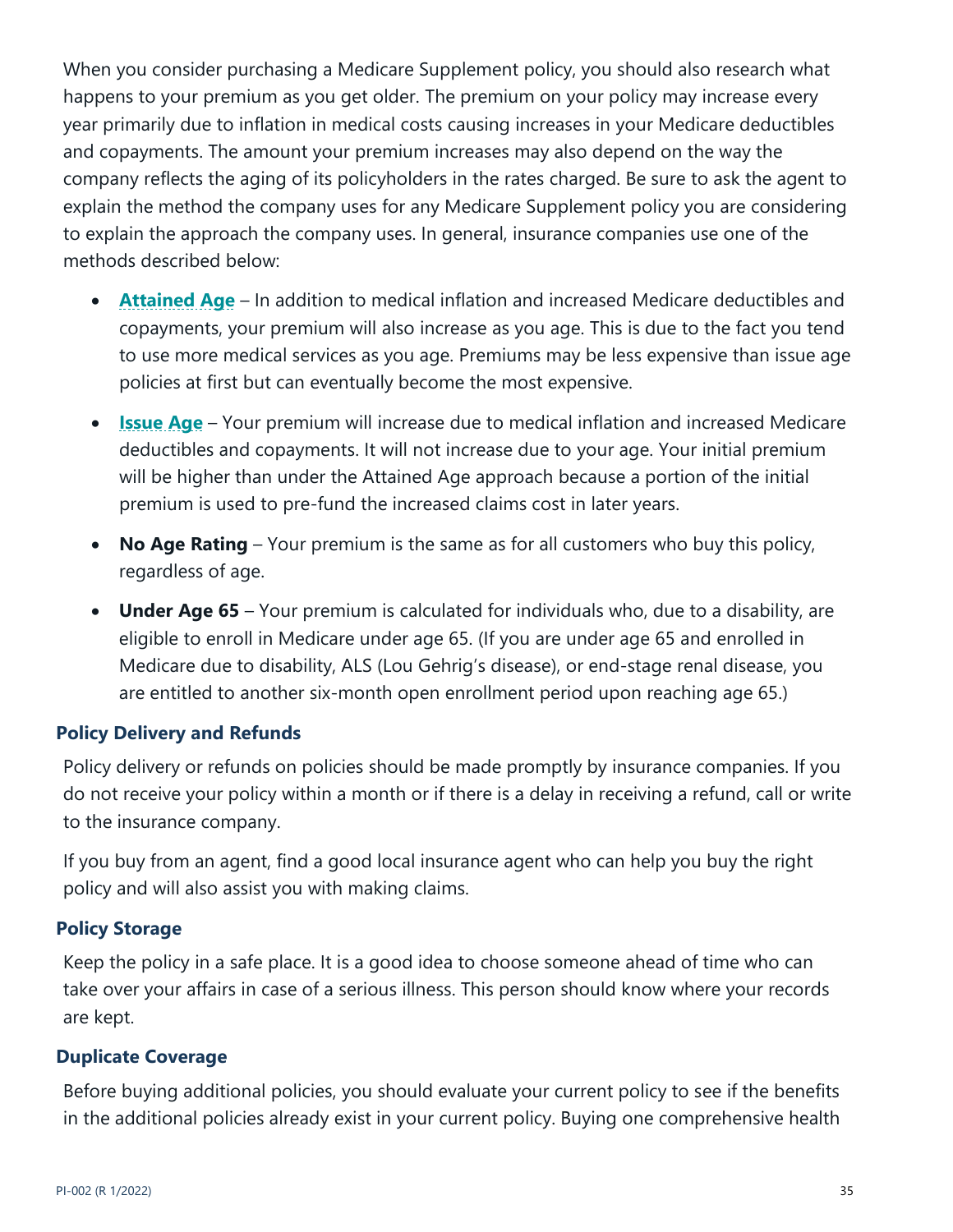insurance policy is much better than buying several limited policies. Duplicate coverage is costly and unnecessary. This is true for both group and individual policies.

## **Health History**

If you are applying outside of your Medicare open enrollment period and your application for individual Medicare Supplement insurance includes questions about your health, be sure you answer all medical questions completely and accurately. Omitting specific medical information on your application can be very costly. If an agent helps you fill out the application, do not sign the application until you read it. If you omit medical information and the insurance company finds out later, the company may deny your claim and/or terminate your policy.

Since the application is part of the insurance contract, you will receive a copy with the policy. Make sure the application has not been changed and all the medical information in the application is accurate.

## **Payment**

Make checks payable only to the insurance company—**do not pay cash or make a check out to the agent**. Be sure you have the agent's name, address, National Producer Number (NPN), and the name and address of the company from which you are buying the policy.

# **Replacing Existing Coverage**

Make sure you have a good reason for switching from one policy to another. You should only replace existing coverage for different benefits, better service, or more affordable premiums. Do not terminate your existing policy until your new policy is in effect. **You should also make sure to cancel the policy you are replacing.** An agent generally cannot cancel your existing policy. If you have questions about the process, you should contact the company.

If you are replacing a Medicare Advantage plan, you must follow the plan's cancellation procedure. You will be responsible for paying premiums for the Medicare Advantage plan if you do not follow the plan's cancellation procedure. If you have questions about the process, you should contact the company.

## **Insurance Agents and Companies**

Insurance agents and companies must be licensed to sell Medicare Supplement and other insurance products. Keep the agent's business card and information regarding the insurance company's address and telephone number.

Verify on the OCI website, oci.wi.gov, or by phoning 1-800-236-8517 that the agent and company are licensed before providing personal information or payment.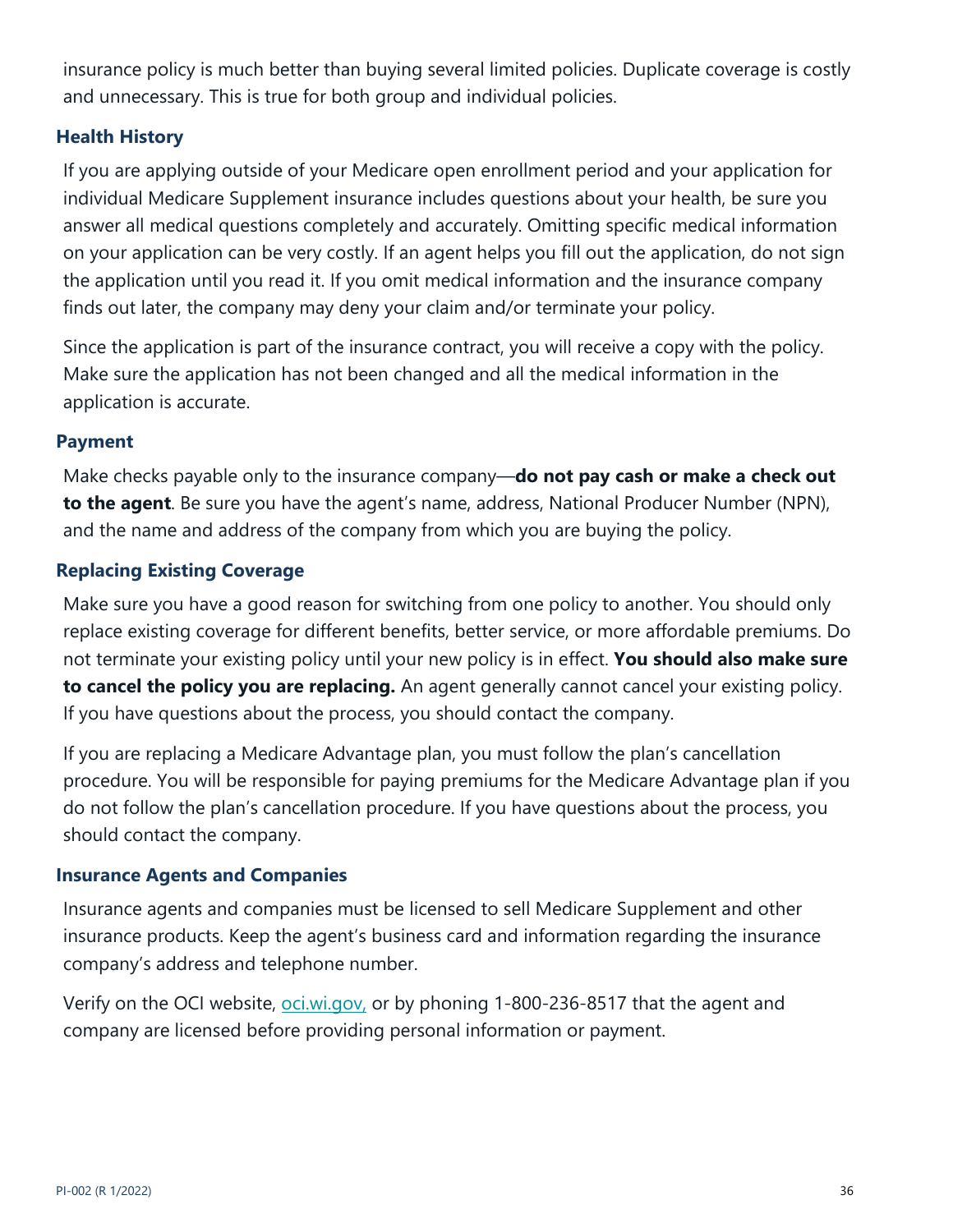#### **What if I Cannot Afford a Medicare Supplement Policy?**

You may find you can no longer afford to pay insurance premiums, and if so, there may be other programs to assist you in paying for your medical care including Medicaid or other low-income programs. The Medicaid program provides health care coverage for individuals who meet the program's definition of low income. If you do not qualify for the Medicaid program, you may be eligible for either the Qualified Medicare Beneficiary (QMB) program or the Specified Low-Income Beneficiary (SLMB) program (see details below).

#### **Medicaid Program**

If you are eligible for Medicaid, you do not need to buy private health insurance. Medicaid pays almost all of the health care costs if you are eligible for the program. For more information, contact your county or tribal aging office. If you bought a Medicare Supplement policy after November 5, 1991, and then become eligible for Medicaid, the law permits you to suspend your coverage for 24 months while you are enrolled in the Medicaid program.

If you lose your eligibility for Medicaid, you are allowed to reinstate your Medicare Supplement or Medicare SELECT insurance.

# **Qualified Medicare Beneficiary (QMB) and Specified Low-Income Medicare Beneficiary (SLMB) Programs**

If you are a low-income Medicare beneficiary but do not qualify for the standard Medicaid program, you may be eligible for either the QMB or the SLMB program. While these programs do not necessarily eliminate your need for private insurance to supplement your Medicare benefits, they could save you hundreds of dollars each year in health care costs if you qualify for assistance.

The QMB program pays Medicare's premiums, deductibles, and coinsurance amounts if you are entitled to Medicare Part A, your annual income is at or below the national poverty level, and your savings and other resources are very limited. The QMB program, therefore, functions more like a Medicare Supplement policy because it also pays your Part B premium.

The SLMB program pays your Medicare Part B premium if you are entitled to Medicare Part A and your income does not exceed the national poverty level by more than 20%. If you qualify for assistance under the SLMB program, you will be responsible for Medicare's deductibles, coinsurance, and other related charges.

In addition, you may be eligible for a Medicaid program requiring states to pay Medicare Part B premium assistance for low-income Medicare beneficiaries. Contact the state or local Medicaid or social services office or your benefits specialist to get more detailed eligibility information.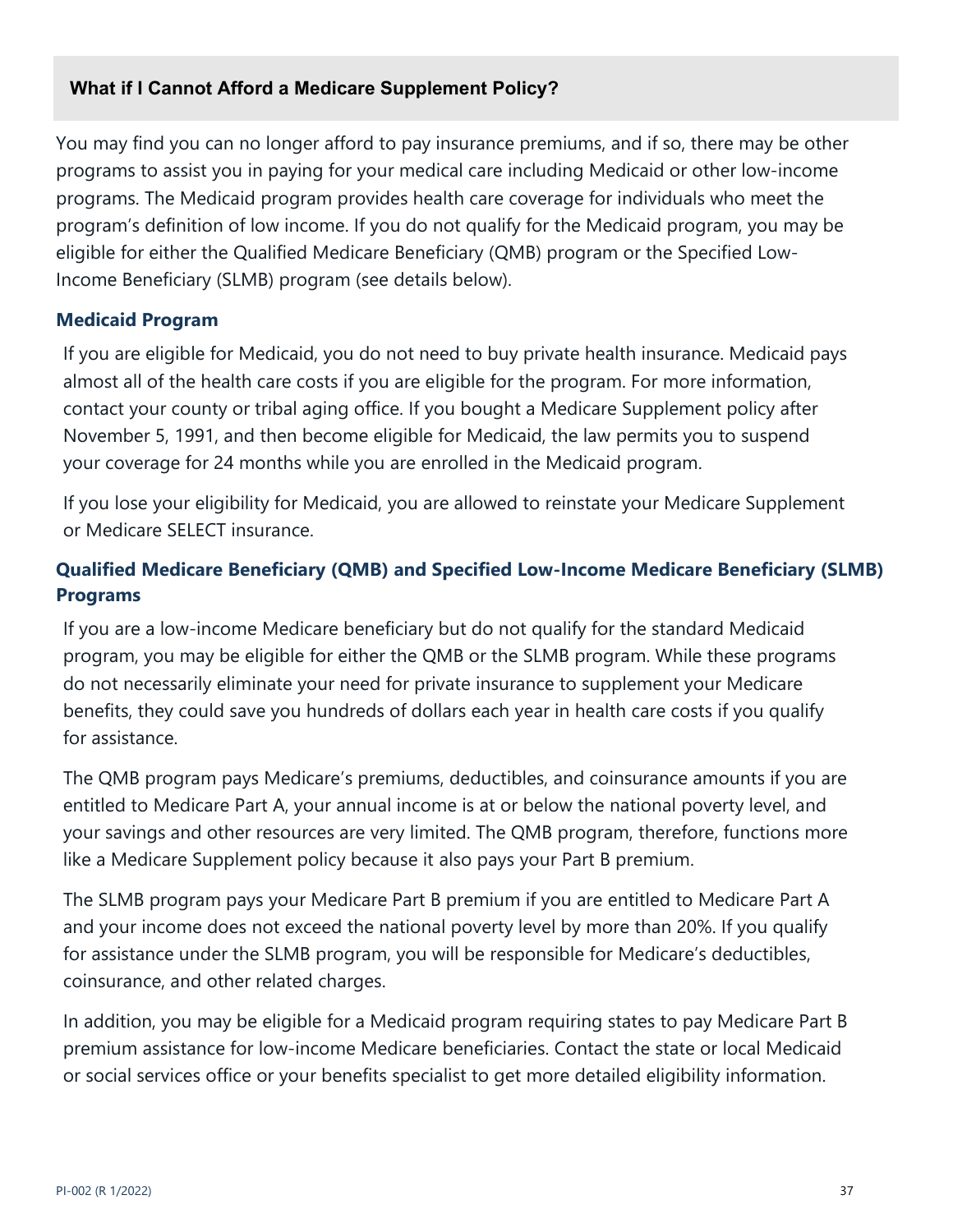#### **State Health Insurance Assistance Program (SHIP)**

The State Health Insurance Assistance Program (SHIP) is a free counseling service for Medicare beneficiaries and their caregivers. SHIP's Medigap Helpline (1-800-242-1060) can help you with questions about health insurance, primarily Medicare supplements, Medicare savings programs, long-term care insurance, employer/retiree group insurance, the Medicaid program, and other health care plans available to Medicare beneficiaries, as well as prescription drug coverage.

The Medigap Helpline is provided by the State of Wisconsin Board on Aging and Long Term Care (BOALTC), at no cost to you. There is no connection with any insurance company. The program is funded by a grant from CMS and OCI.

#### **Limited Policies**

**The limited policies listed below should not be bought as substitutes for a comprehensive Medicare Supplement policy.**

**Long-Term Care Coverage**—These policies cover long-term nursing home and/or home health care. Visit our website or contact OCI and request a copy of the publication Guide to Long-Term Care: oci.wi.gov/Pages/Consumers/PI-047.aspx.

**Hospital Confinement Indemnity Insurance**—These policies pay a fixed amount per day for a specific number of days during the time you are hospitalized. These policies are not related to Medicare and only pay a limited amount of any hospital bill. You should review these policies carefully to determine the number of days you need to be hospitalized before coverage begins and the daily benefit you will receive after you become hospitalized.

**Specified Disease Coverage—**These policies provide benefits for a single disease or group of specified diseases, such as cancer, and are not

Medicare Supplement policies. These policies only provide coverage for the specified disease and therefore should not be bought as alternatives to more comprehensive coverage. A Shopper's Guide to Cancer Insurance prepared by the National Association of Insurance Commissioners is available on our website: oci.wi.gov/Pages/Consumers/PI-001.aspx.

#### **Attention**

Federal law prohibits the sale of a health insurance policy paying benefits in addition to Medicare unless it will pay benefits without regard to other health coverage and it includes a disclosure statement on or together with the application.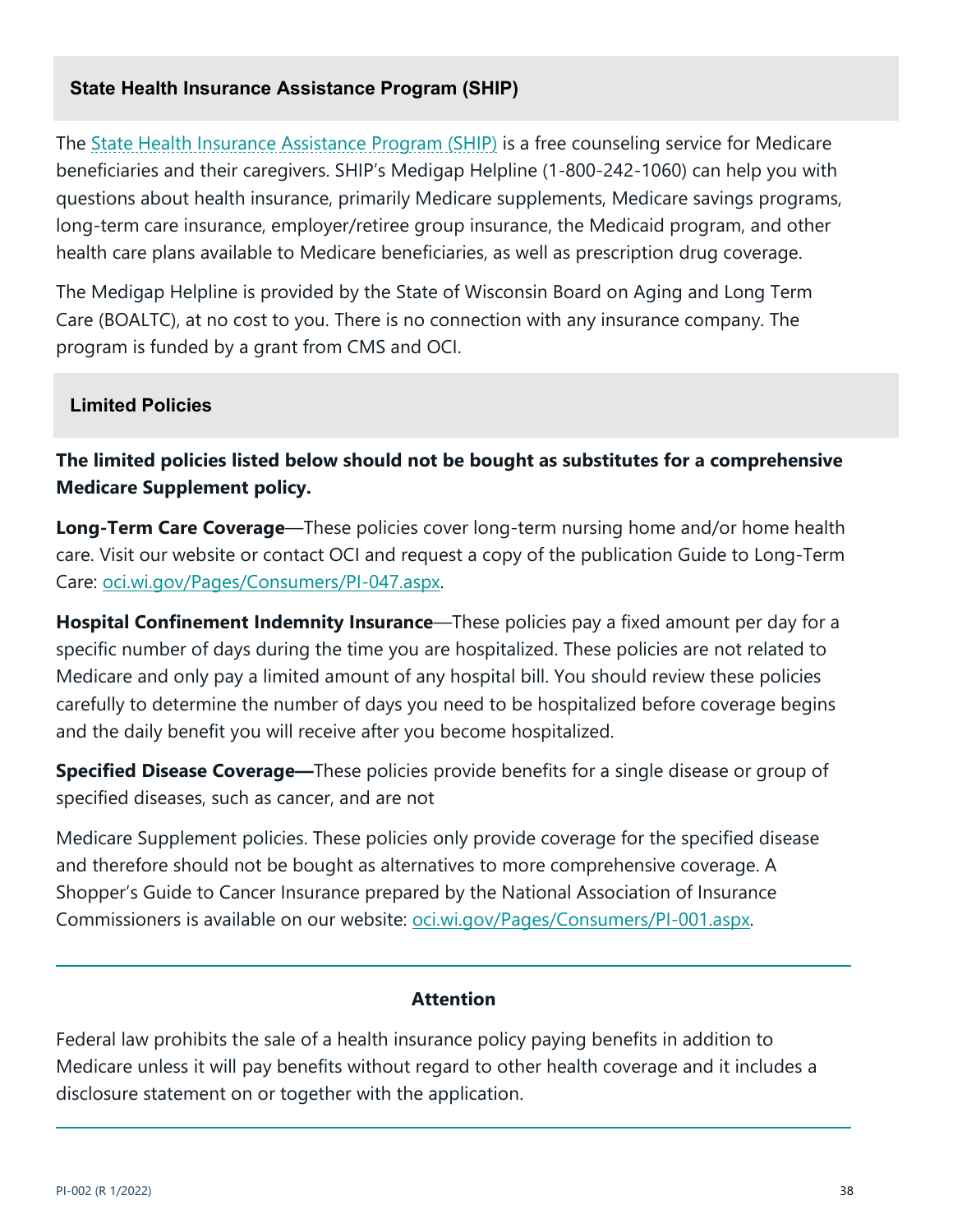#### **What if I Have Additional Questions?**

#### **Health Insurance**

#### **Board on Aging and Long Term Care (BOALTC)**

This is the Wisconsin State Health Insurance Assistance Program (SHIP) with a statewide toll-free number staffed by BOALTC and funded by OCI. BOALTC provides free insurance counseling services to Medicare beneficiaries and can answer questions about health insurance and other health care benefits for the elderly. It has no connection with any insurance company.

Website: longtermcare.wi.gov

Board on Aging and Long Term Care 1402 Pankratz Street, Suite 111 Madison, WI 53704-4001

Medigap Helpline: 1-800-242-1060 (toll-free) or (608) 246-7001 Fax

#### **Office of the Commissioner of Insurance (OCI)**

OCI publishes consumer publications (oci.wi.gov/Publications) to assist seniors in shopping for insurance. The publications should be used only as guides. These publications are not legal documents and do not represent your rights under any insurance policy or government program. Your policy, contract, or federal or state laws establish your rights. Consult an attorney for legal guidance about your specific rights. Legal assistance may also be available through your county or tribal aging office which can be found at dhs.wisconsin.gov/benefit-specialists/index.htm.

If you have a problem with your insurance, you should first check with your agent or with the insurance company that sold you the policy. If you do not get satisfactory answers, you may file a complaint with OCI.

Website: **oci.wi.gov** 

Mailing Address P.O. Box 7873 Madison, WI 53707-7873

Street Address 125 South Webster Street Madison, WI 53703

1-800-236-8517 (statewide) or (608) 266-0103 (Madison) 711 TDD (ask for 608-266-3586)

#### **Elder Benefit Specialists**

#### **Disability Benefit Specialists**

All benefit specialists can help people with Medicare questions and concerns. Elder Benefit Specialists are trained to help anyone 60 years of age or older who is having problems with private or government benefits and are available at either an Aging and Disability Resource Center (ADRC)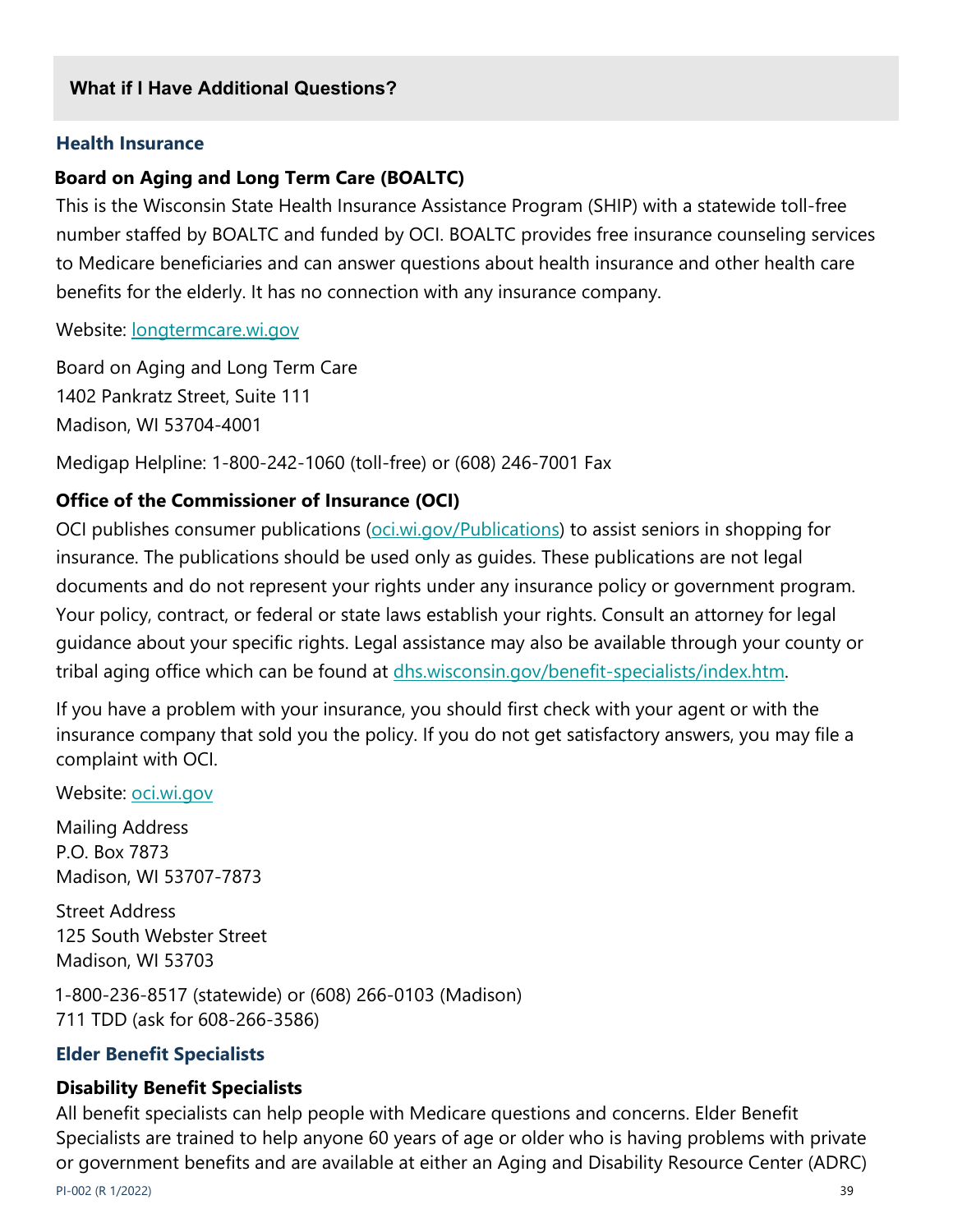or a county/tribal aging unit. Disability Benefit Specialists are available at all ADRCs and they serve Medicare beneficiaries ages 18-59.

All local contact information can be found at dhs.wisconsin.gov/benefit-specialists/index.htm.

#### **Medicare**

## **Centers for Medicare & Medicaid Services**

The Centers for Medicare & Medicaid Services is the federal agency managing the Medicare and Medicaid programs.

Website: cms.gov

7500 Security Boulevard Baltimore MD 21244-1850

1-800-633-4227

## **Medicare Claim Appeal for Part A and Part B**

The Medicare contractor processing your Medicare claim(s) appears on your Medicare Summary Notice (MSN). Read the MSN carefully. If you disagree with a Medicare coverage or payment decision, you can appeal the decision. The MSN contains information about your appeal rights. You will get an MSN in the mail every three months, and you must file your appeal within 120 days of the date you get the MSN. For more information about filing a Medicare appeal, visit the Medicare website www.medicare.gov/claims-appeals/how-do-i-file-an-appeal.

#### **SeniorCare**

SeniorCare is Wisconsin's prescription drug assistance program for Wisconsin residents who are 65 years of age or older and who meet eligibility requirements.

SeniorCare Customer Service: 1-800-657-2038, TTY and translation services are available dhs.wisconsin.gov/seniorcare/index.htm

## **Prescription Drug Helplines for Medicare Beneficiaries**

#### **Medicare Part D and Prescription Drug Helpline**

Toll-free information line providing free counseling to all Wisconsin Medicare beneficiaries age 60 and over on prescription drug coverage options in Wisconsin, including Medicare Part D.

#### **Wisconsin Board on Aging and Long Term Care**

1402 Pankratz Street, Suite 111 Madison, WI 53704-4001 1-855-677-2783 (toll-free) Email: BOALTC@wisconsin.gov

#### **Disability Drug Benefit Helpline**

Toll-free information line provides free counseling to Wisconsin Medicare beneficiaries under age 60 with a disability.

Disability Rights Wisconsin 1-800-926-4862 disabilityrightswi.org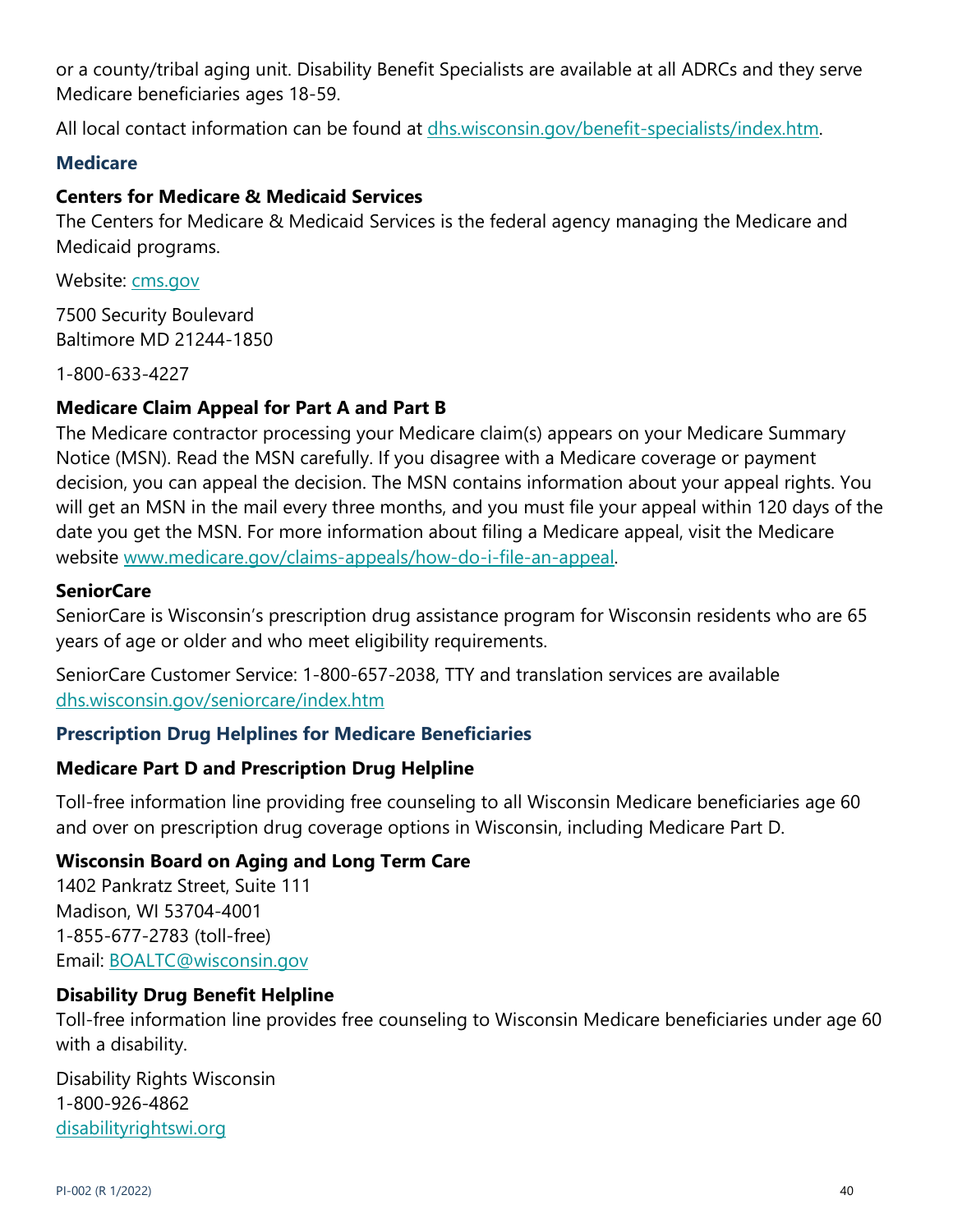## **Acronyms**

For your convenience, the following is a listing of acronyms and initials appearing in the Wisconsin Guide to Health Insurance for People with Medicare (oci.wi.gov/Pages/Consumers/PI-002.aspx) publication:

| <b>ADRC</b>   | Aging and Disability Resource Center                                      |
|---------------|---------------------------------------------------------------------------|
| <b>BOALTC</b> | Board on Aging and Long Term Care                                         |
| <b>CMS</b>    | <b>Centers for Medicare &amp; Medicaid Services</b>                       |
| <b>COB</b>    | <b>Coordination of Benefits</b>                                           |
| <b>COBRA</b>  | <b>Consolidated Omnibus Budget Reconciliation Act</b>                     |
| <b>DME</b>    | Durable Medical Equipment                                                 |
| <b>EOB</b>    | <b>Explanation of Benefits</b>                                            |
| <b>EOMB</b>   | <b>Explanation of Medicare Benefits</b>                                   |
| <b>HMO</b>    | <b>Health Maintenance Organization</b>                                    |
| <b>IRO</b>    | Independent Review Organization                                           |
| <b>MACRA</b>  | Medicare Access and CHIP Reauthorization Act of 2015                      |
| <b>MMA</b>    | Medicare Prescription Drug, Improvement, and Modernization Act<br>of 2003 |
| <b>MSN</b>    | <b>Medicare Summary Notice</b>                                            |
| <b>OCI</b>    | Office of the Commissioner of Insurance                                   |
| <b>PDP</b>    | Prescription Drug Plan                                                    |
| <b>PFFS</b>   | Private Fee for Service Plan                                              |
| <b>PPO</b>    | Preferred Provider Organization Plan                                      |
| <b>QMB</b>    | Qualified Medicare Beneficiary Program                                    |
| <b>SHIP</b>   | State Health Insurance Assistance Program                                 |
| <b>SLMB</b>   | Specified Low-Income Medicare Beneficiary Program                         |
| <b>SNF</b>    | <b>Skilled Nursing Facility</b>                                           |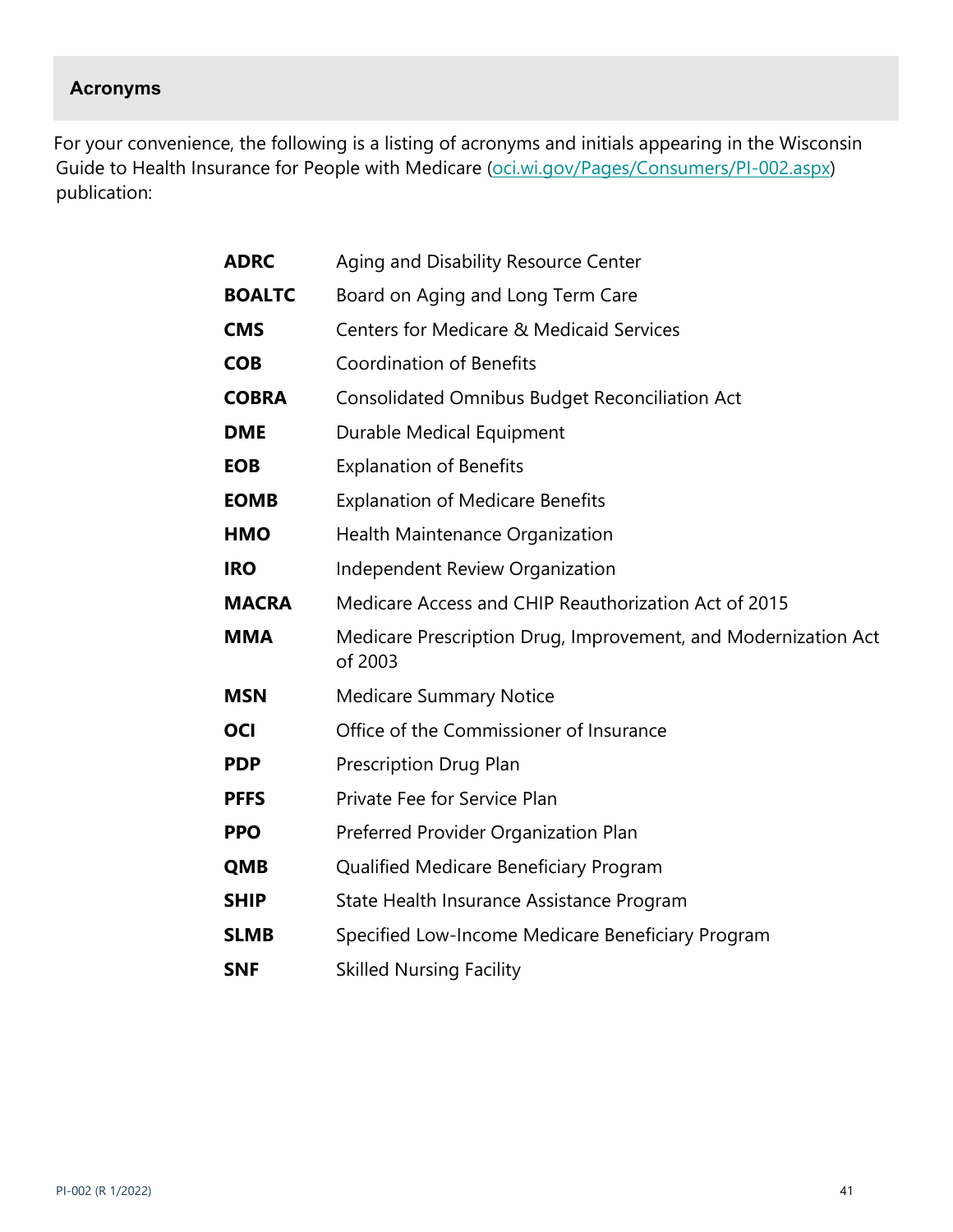#### **Glossary of Terms**

**Actual charge**: The amount of money a doctor or supplier charges for a certain medical service or supply. This amount is often more than the amount Medicare approves.

**Appeal**: A request you make to your Medicare health plan or Medicare for reconsideration of any decision about your health care services. There is usually a special process you must use to make your appeal.

**Approved amount or charge**: Also called the allowable, eligible, or accepted charge; this is the maximum approved fee set by Medicare for a particular service or procedure, of which Medicare will reimburse 80%.

**Assignment**: This means a doctor agrees to accept Medicare's fee as full payment. Accepting assignment means the doctor agrees to bill no more than the approved charge for a service. In other words, a doctor will not charge more than Medicare will approve. Doctors not accepting assignment charge 15% more and you will be responsible for 100% of the excess charges.

**Attained age**: As you age, your premiums will change to meet your age range and your premiums will become higher.

**Beneficiary**: A person who has health insurance through the Medicare program.

**Benefit appeal**: The opportunity for the Medicare beneficiary to submit a written request for review by the insurer of the denial of a claim for Wisconsin mandated benefits under the Medicare Supplement policy.

**Benefit period**: A designated period of time during and after a hospitalization for which Medicare Part A will pay benefits.

**Carrier**: A private company contracting with Medicare to process your Medicare Part B bills.

**Centers for Medicare & Medicaid Services**: The federal agency running the Medicare program.

**Coinsurance**: The percent of the Medicare-approved amount you have to pay after you pay the deductible for Part A and/or Part B. If you have supplemental coverage, this is the balance of a covered health expense you are required to pay after insurance has covered the rest.

**Copayment**: A copayment is a set amount you pay for a service.

**Creditable coverage**: Previous health/drug coverage reducing the time you have to wait before preexisting health conditions are covered by a policy you buy during your Medicare supplement open enrollment period or guarantee-issue period.

**Custodial care**: Personal care, such as help with activities of daily living like bathing, dressing, eating, getting in and out of a bed or chair, moving around, and using the bathroom. It may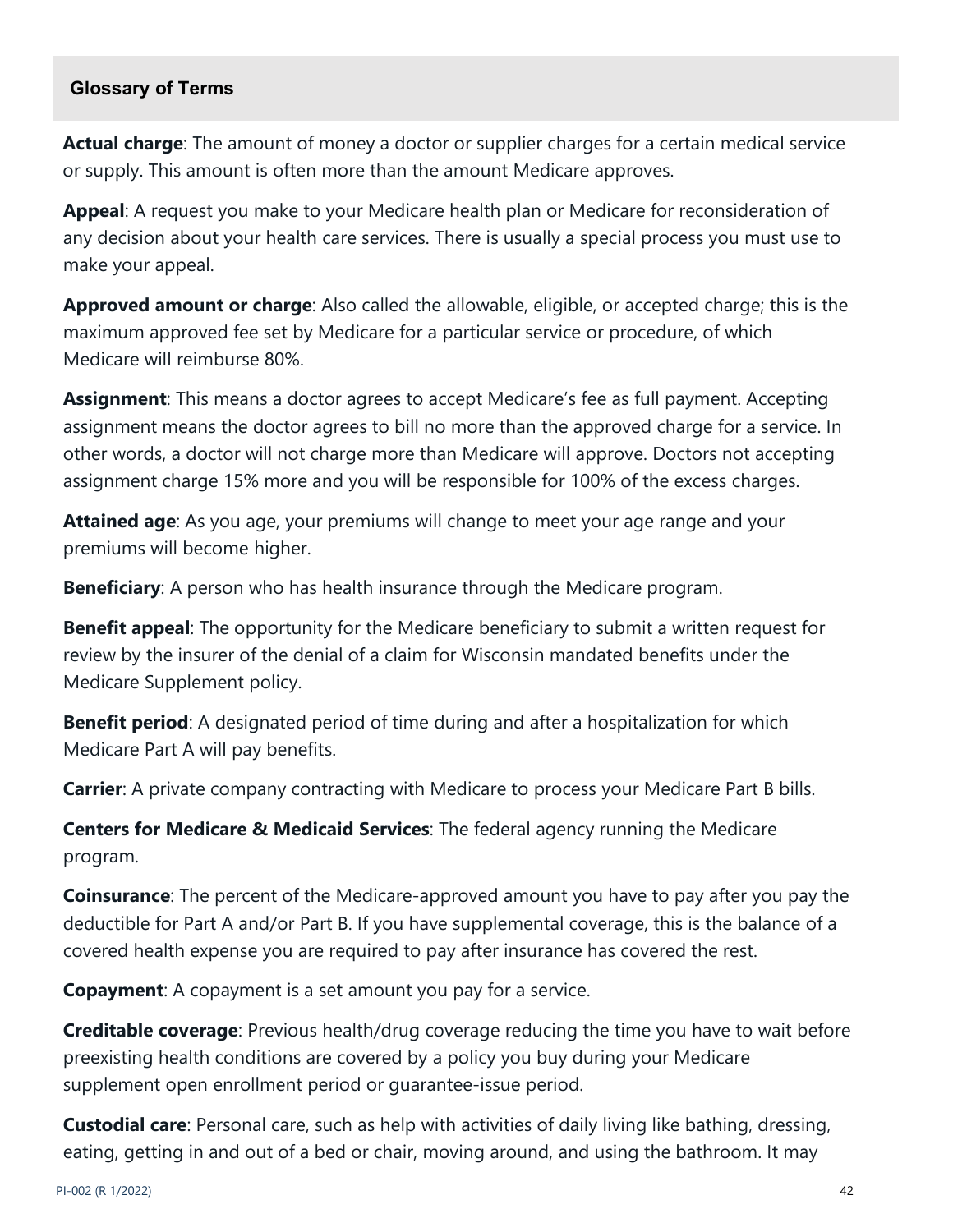also include care most people do themselves like using eye drops. Medicare does not pay for custodial care.

**Deductible**: The amount you must pay for health care before Medicare begins to pay, either for each benefit period for Part A or each year for Part B. These amounts can change every year.

**Drug formulary**: A formulary is a list of generic and brand name prescription drugs covered by your insurance policy or health plan.

**Durable Medical Equipment**: Medical equipment ordered by a doctor for use in the home. These items must be reusable, such as walkers, wheelchairs, or hospital beds.

**Excess charge**: The difference between a doctor's or other health care provider's actual charge and the Medicare-approved payment amount.

**Enrollment period**: The six-month period after you turn 65, during which you may enroll in any Medicare supplement insurance plan or policy if you have enrolled in Medicare Part B. During this period, you cannot be denied based on any preexisting medical condition.

**Free-look period**: The 30-day period of time when you can review a Medicare supplement policy. If you change your mind about keeping the policy during this 30-day period, you may cancel the policy and get your money back.

**Grievance**: Your right under Wisconsin insurance law to file a written complaint regarding any dissatisfaction with your policy or plan regarding mandated benefits. Medicare also provides you the right to file a grievance if you have a problem regarding calling the plan, staff behavior, or operating hours. Medicare has a separate appeal process for complaints about a treatment decision or a service not covered.

**Guaranteed issue rights**: Rights you have in certain situations when insurance companies are required to accept your application for a Medicare supplement policy. In these situations, an insurance company cannot deny you insurance coverage or place conditions on a policy, must cover you for all preexisting conditions, and cannot charge you more for a policy because of past or present health problems.

**Guaranteed renewable**: The right to automatically renew or continue your Medicare supplement policy, unless you commit fraud or do not pay your premiums.

**Issue age**: Premiums are set at the age you are when you buy the policy and will not increase because you get older. Premiums may increase for other reasons.

**Limiting charge**: The maximum a doctor or other provider who does not accept assignment may legally charge for a Medicare-covered service. This is 15% over Medicare's approved amount and you are responsible for 100% of the excess charges.

**Managed care**: A health plan with an established network of providers you must use.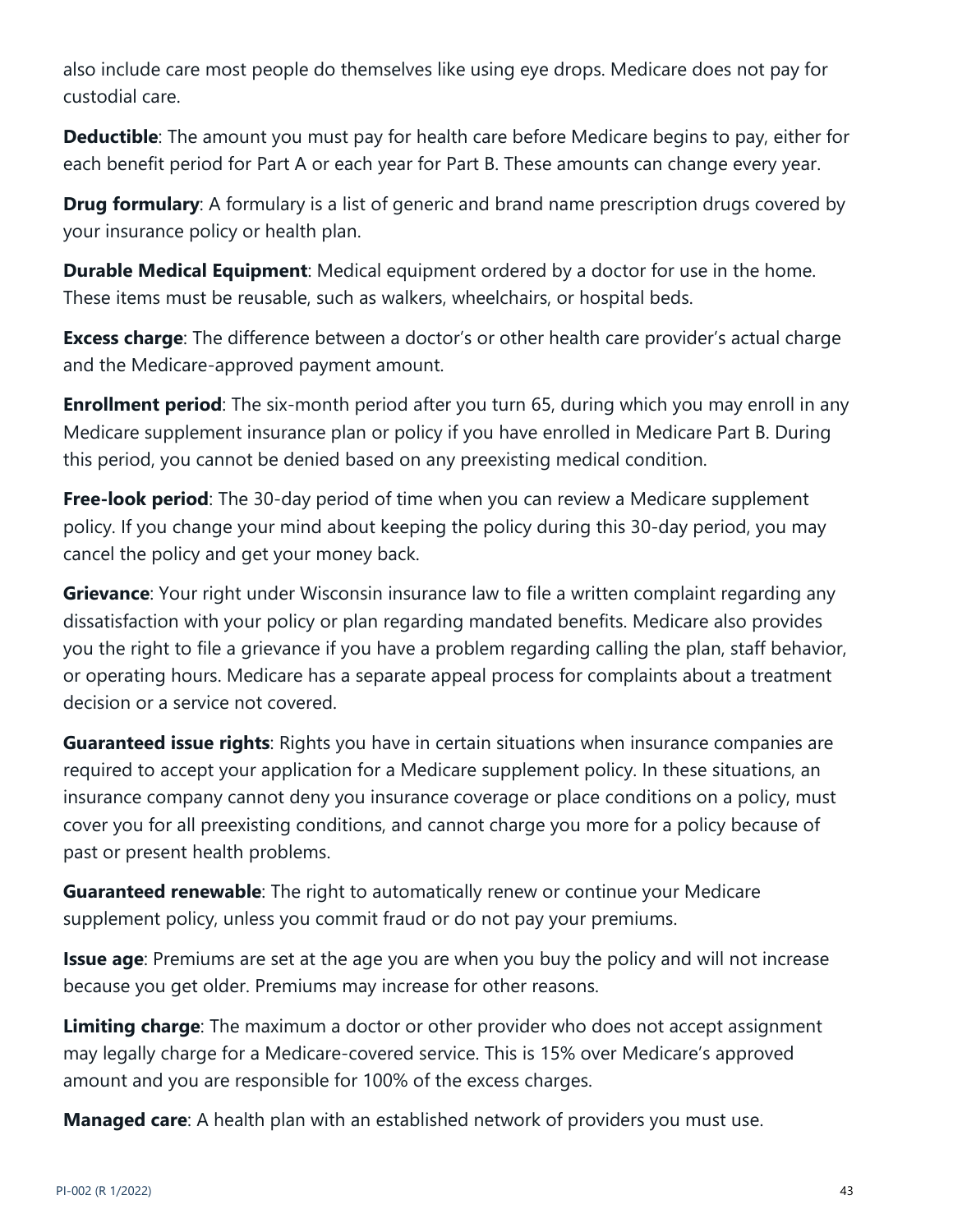**Medically necessary**: Services or supplies needed or provided for the diagnosis, direct care, or treatment of your medical condition that meet the standards of good medical practice in the local area. The services or supplies may not mainly be for the convenience of you or your doctor.

**Medicare Part A (Hospital Insurance)**: Coverage for inpatient hospital stays, care in a skilled nursing facility, hospice care, and some home health care.

**Medicare Part B (Medical Insurance)**: Coverage for certain doctors' services, outpatient care, medical supplies, and preventive services.

**Medicare Part C (Medicare Advantage Plan)**: A type of Medicare health plan offered by a private company contracting with Medicare to provide you with all your Part A and Part B benefits. Medicare services are covered through the plan and are not paid for under Original Medicare.

**Medicare Part D (Prescription Drug Coverage)**: Optional benefits for prescription drugs available to all people with Medicare for an additional charge. This coverage is offered by insurance companies and other private companies approved by Medicare.

**Medigap**: A term used to refer to Medicare supplement and Medicare select policies designed to fill the "gaps" in Original Medicare plan benefits.

**Network**: A group of doctors, hospitals, pharmacies, and other health care experts entering into an agreement with a health plan to provide health care services to its members.

**Newly eligible for Medicare on or after January 1, 2020:** Newly eligible is anyone who: (a) attains age 65 on or after January 1, 2020, or (b) who first becomes eligible for Medicare benefits due to age, disability, or end-stage renal disease on or after January 1, 2020.

**Open enrollment period**: A one-time-only six-month period when you can buy any Medicare supplement policy sold in Wisconsin. It starts when you sign up for Medicare Part B and you are age 65 or older. You cannot be denied coverage or charged more due to present or past health problems during this time period.

**Out-of-pocket costs:** Medical costs you must pay on your own because they are not covered by Medicare or other insurance.

**Preexisting condition**: A medical condition diagnosed or treated up to six months prior to the purchase of an insurance policy. Medicare supplement policies may impose up to a 180-day waiting period before coverage for the condition begins.

**Primary payer**: An insurance policy, plan, or program paying first on a claim for medical care. This could be Medicare or other health insurance.

**Referral**: An approval from your primary care doctor and health plan for you to see a specialist or get certain services. In many Medicare managed care plans, you need to get a referral before